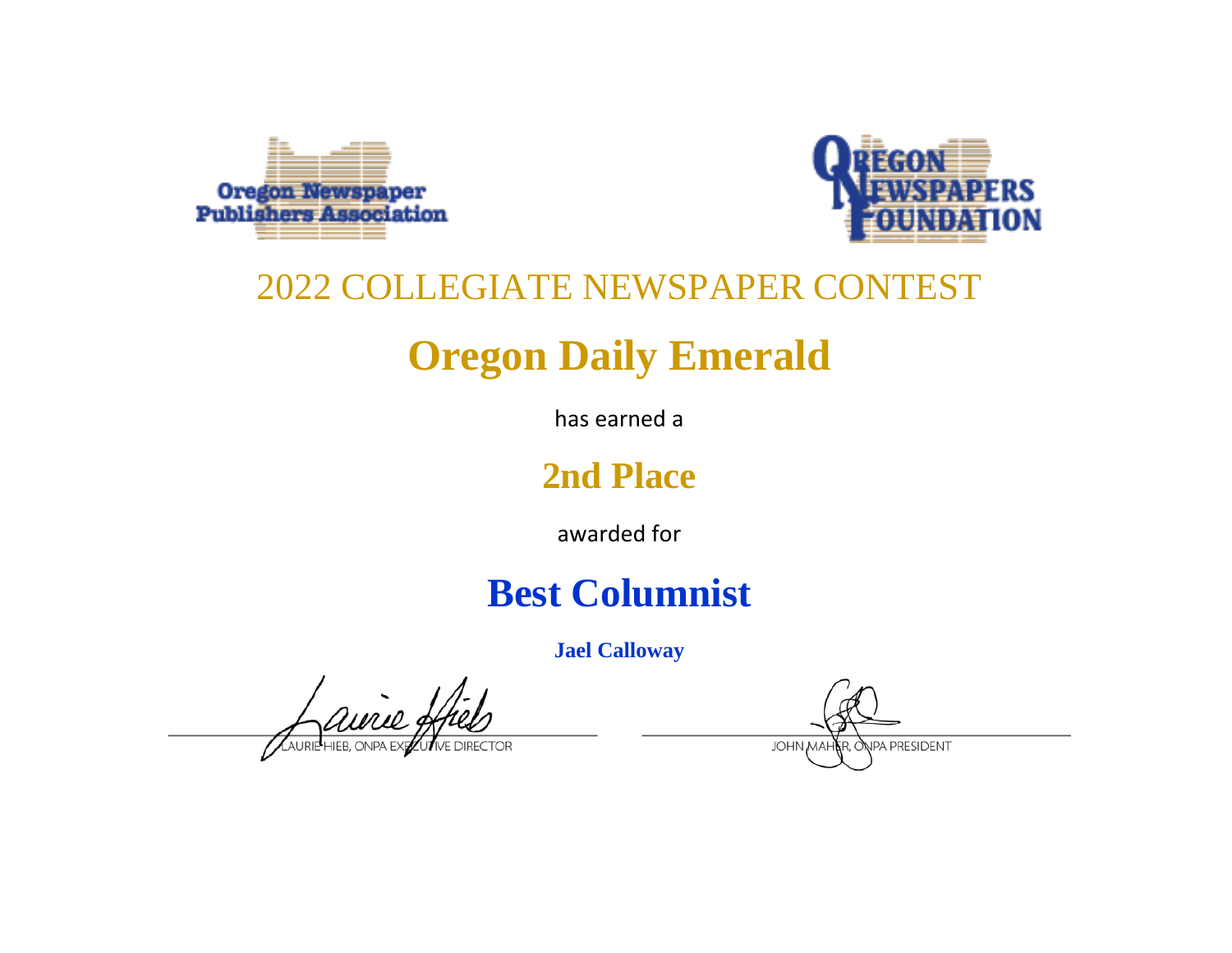



# **Oregon Daily Emerald**

has earned a

### **3rd Place**

awarded for

## **Best Columnist**

**Aisha Ghorashian**

ainie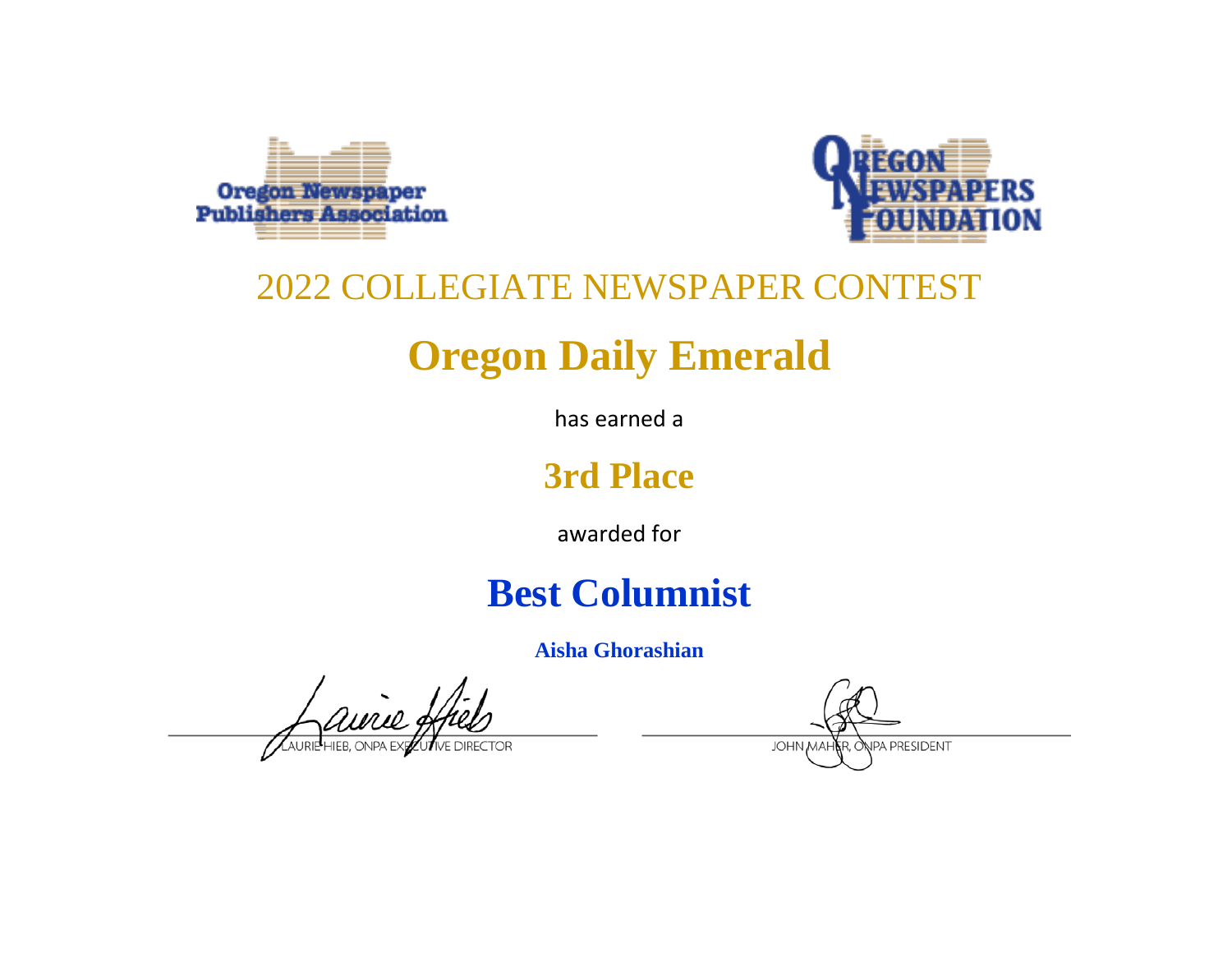



# **Oregon Daily Emerald**

has earned a

## **1st Place**

awarded for

## **Best Editorial**

**C. Francis O'Leary**

ainie

NPA PRESIDENT **JOHN MAH**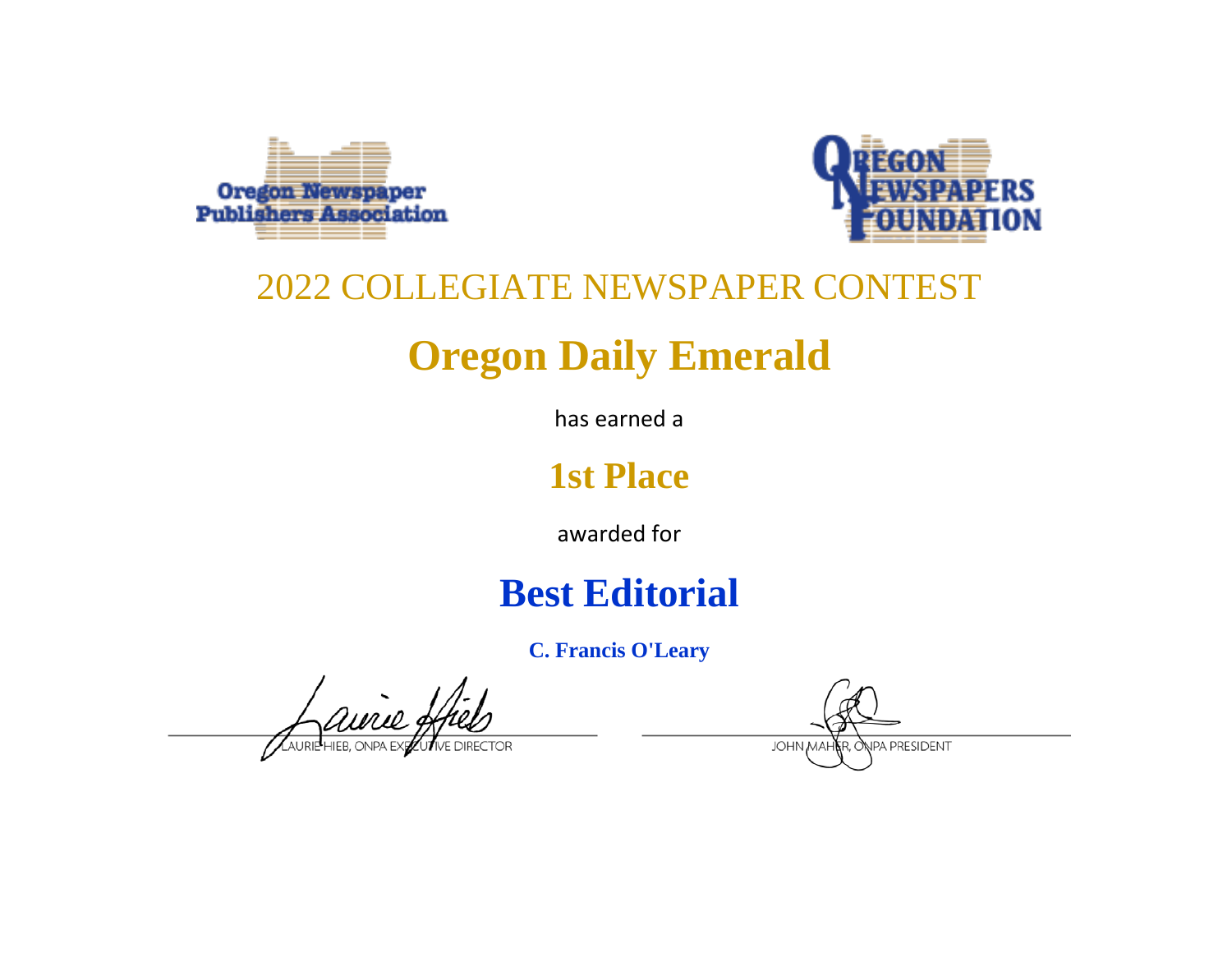



# **Oregon Daily Emerald**

has earned a

## **3rd Place**

awarded for

## **Best Editorial**

**Ryan Nguyen**

aurie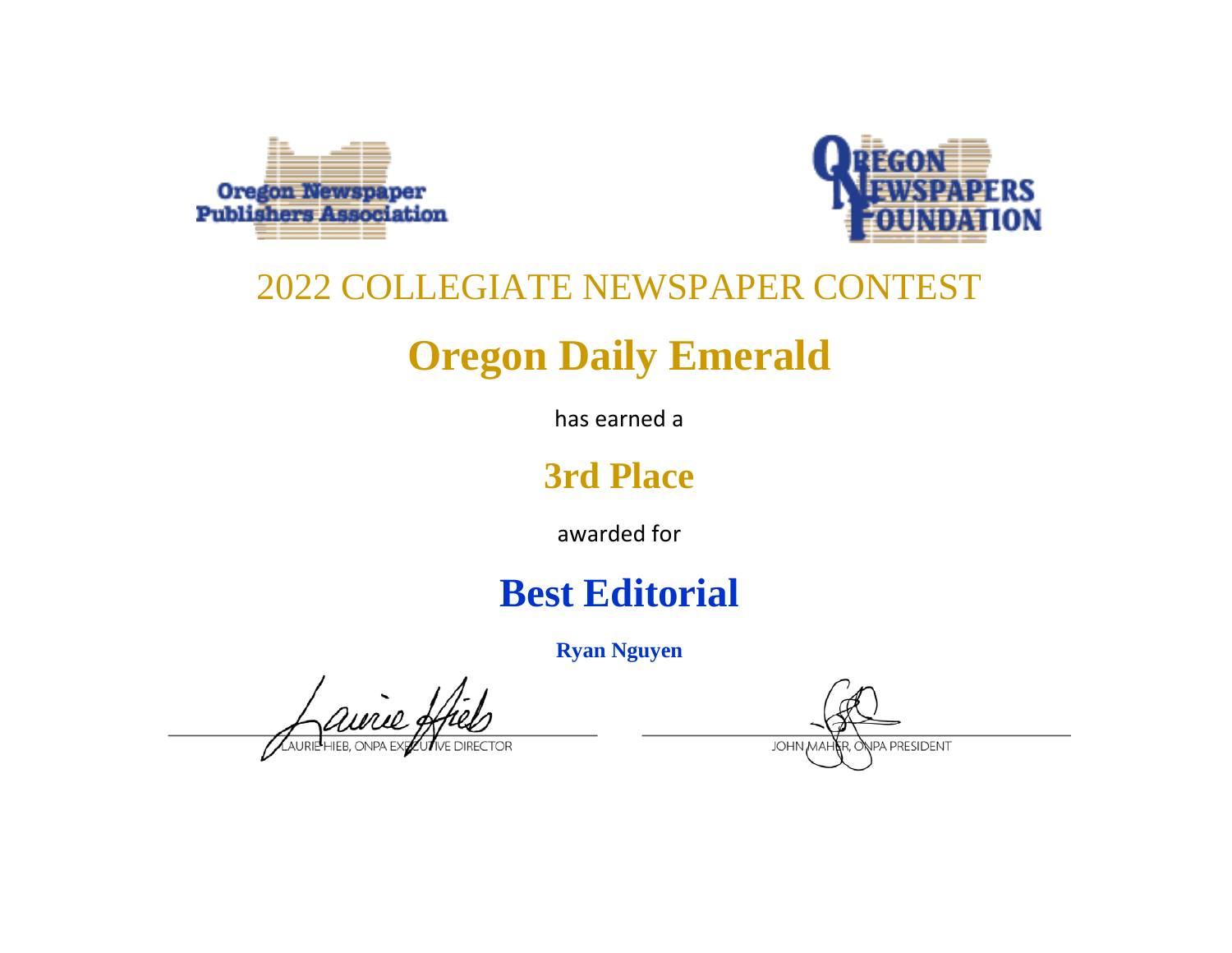



# **Oregon Daily Emerald**

has earned a

### **3rd Place**

awarded for

## **Best Feature Photo**

**Isaac Wasserman**

aurie

**NPA PRESIDENT JOHN MAH**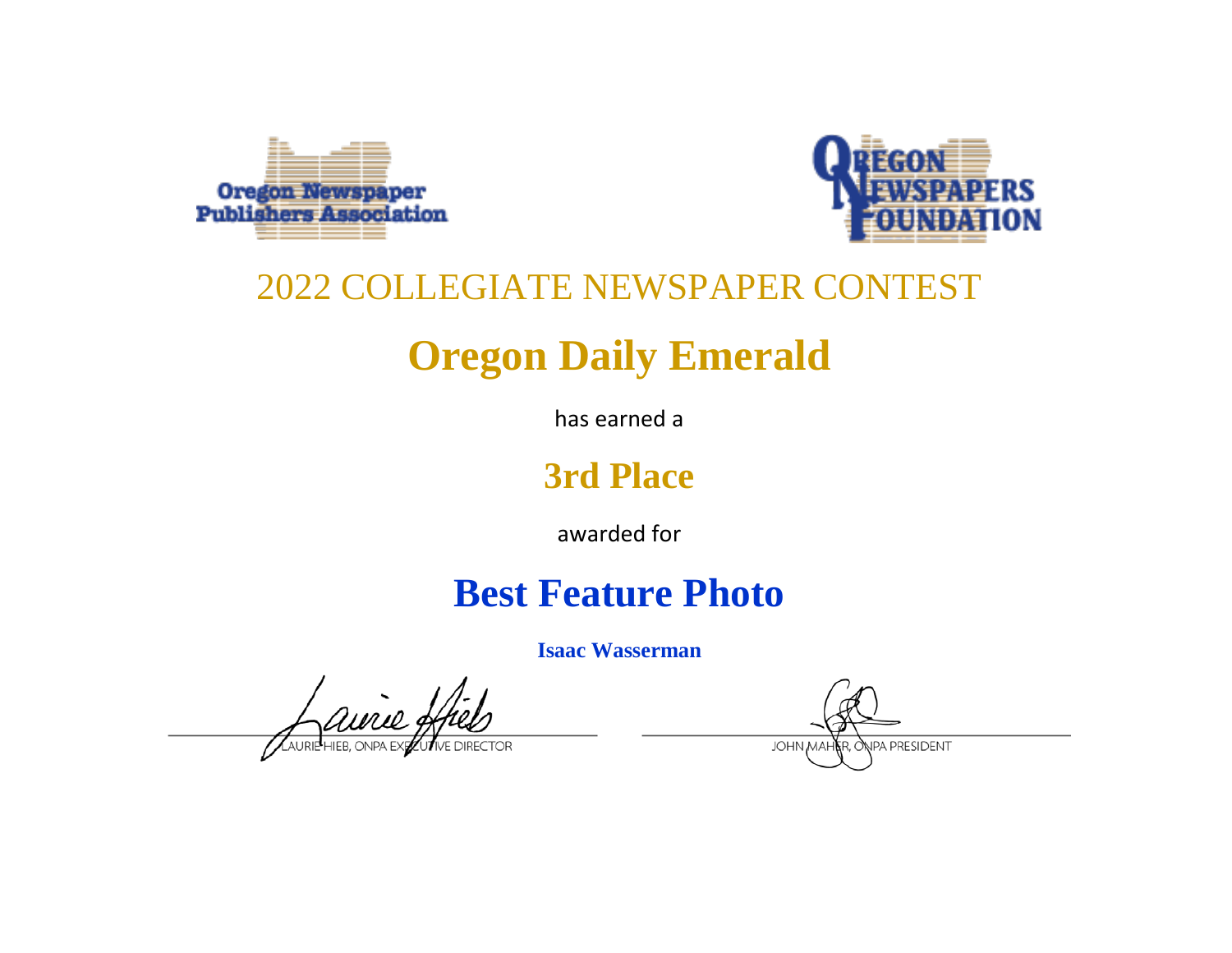



# **Oregon Daily Emerald**

has earned a

## **1st Place**

awarded for

## **Best News Story**

**Alexis Weisend**

aurie

NPA PRESIDENT **JOHN MAH**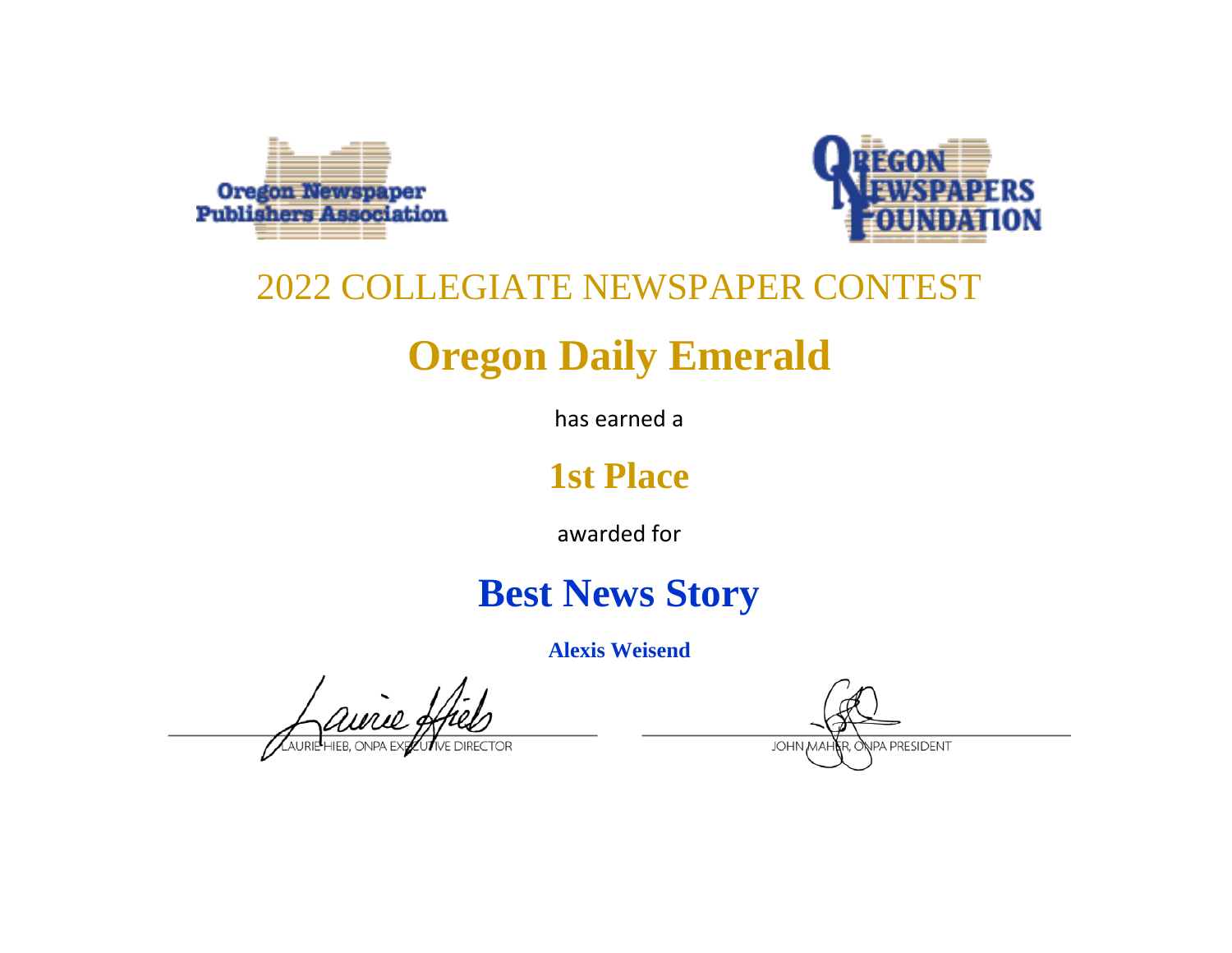



# **Oregon Daily Emerald**

has earned a

## **3rd Place**

awarded for

## **Best News Story**

**Alexis Weisend**

aurie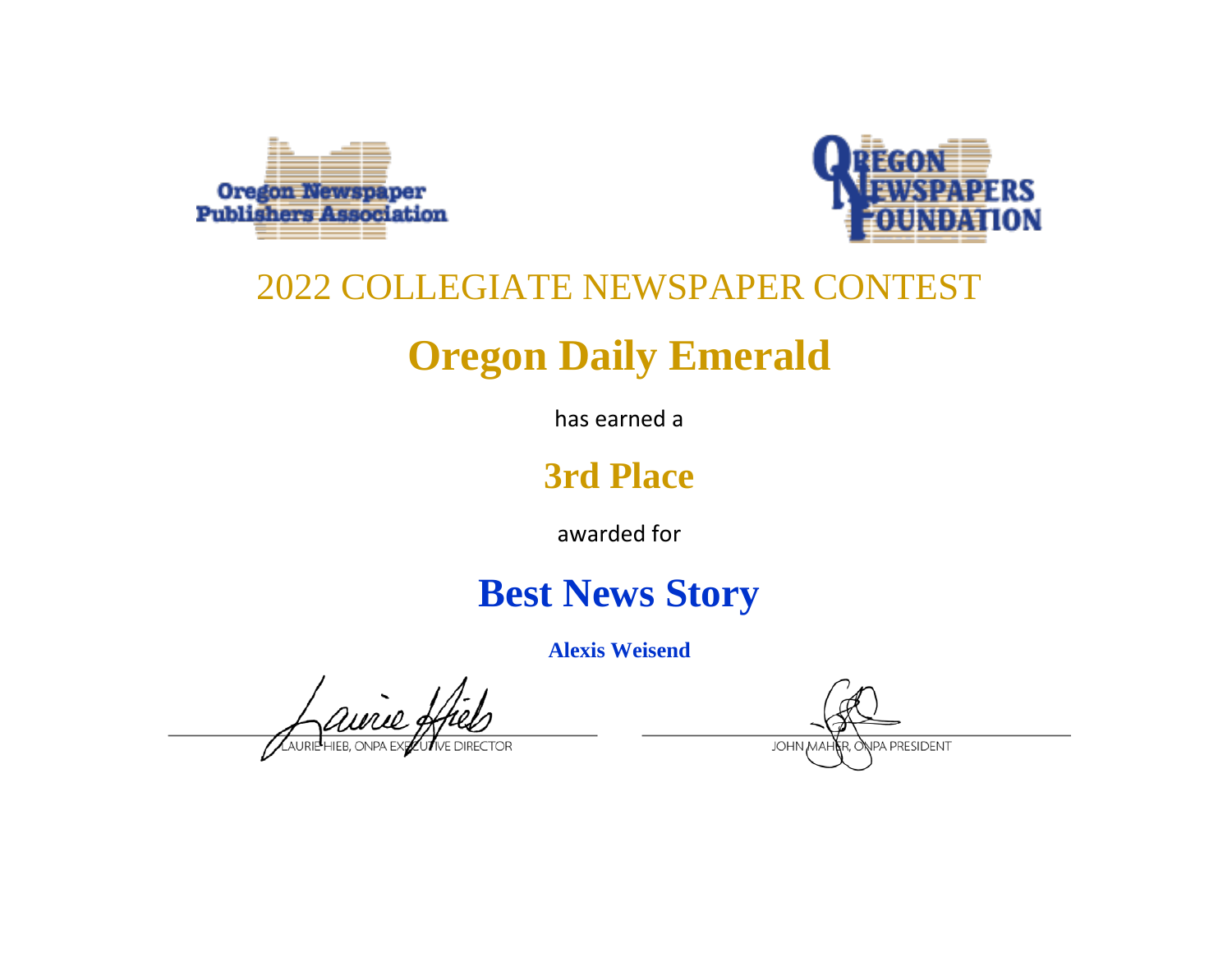



# **Oregon Daily Emerald**

has earned a

## **1st Place**

awarded for

## **Best Photography**

**Ian Enger**

ainie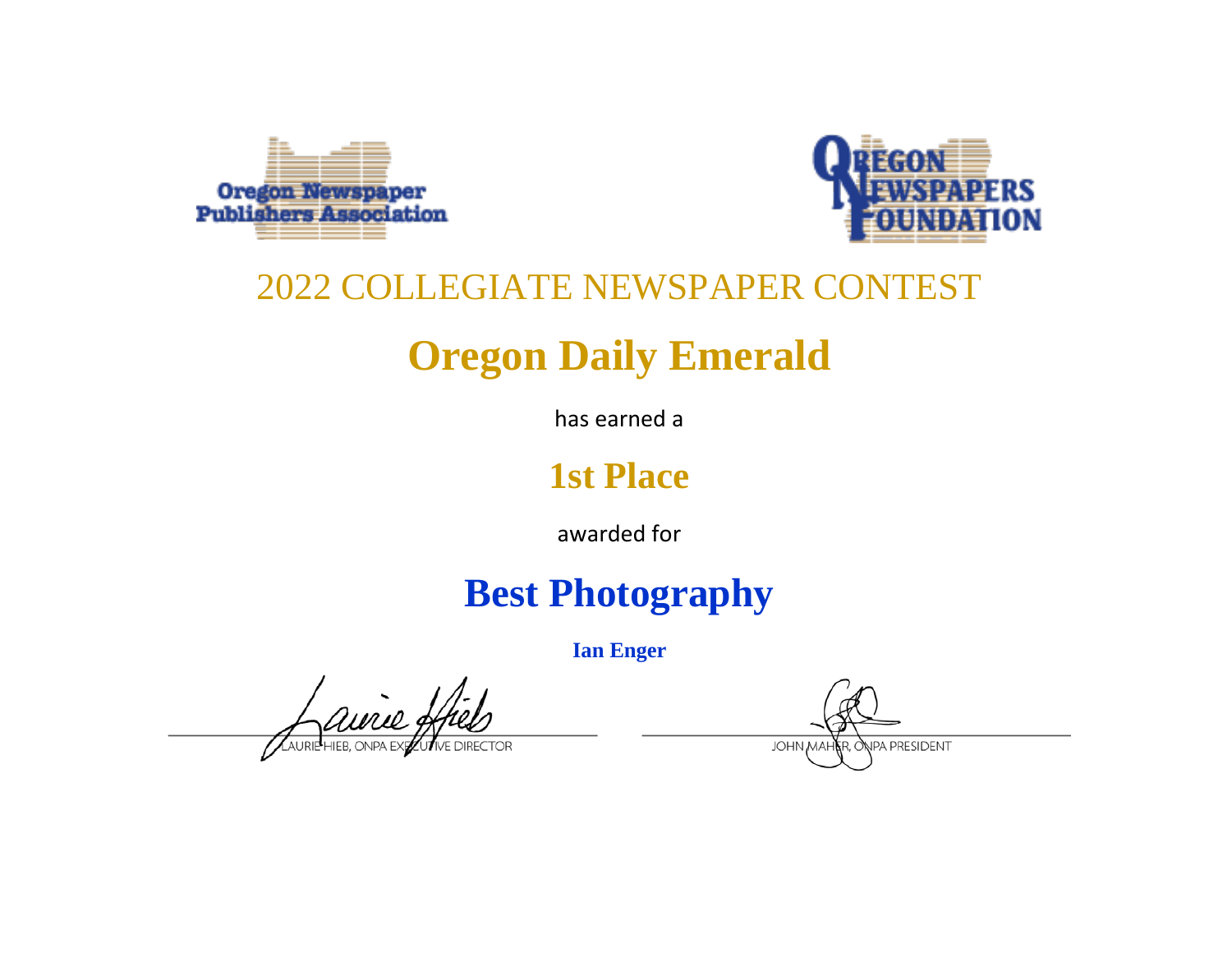



# **Oregon Daily Emerald**

has earned a

## **2nd Place**

awarded for

## **Best Photography**

**Will Geschke**

aurie

**NPA PRESIDENT JOHN MAH**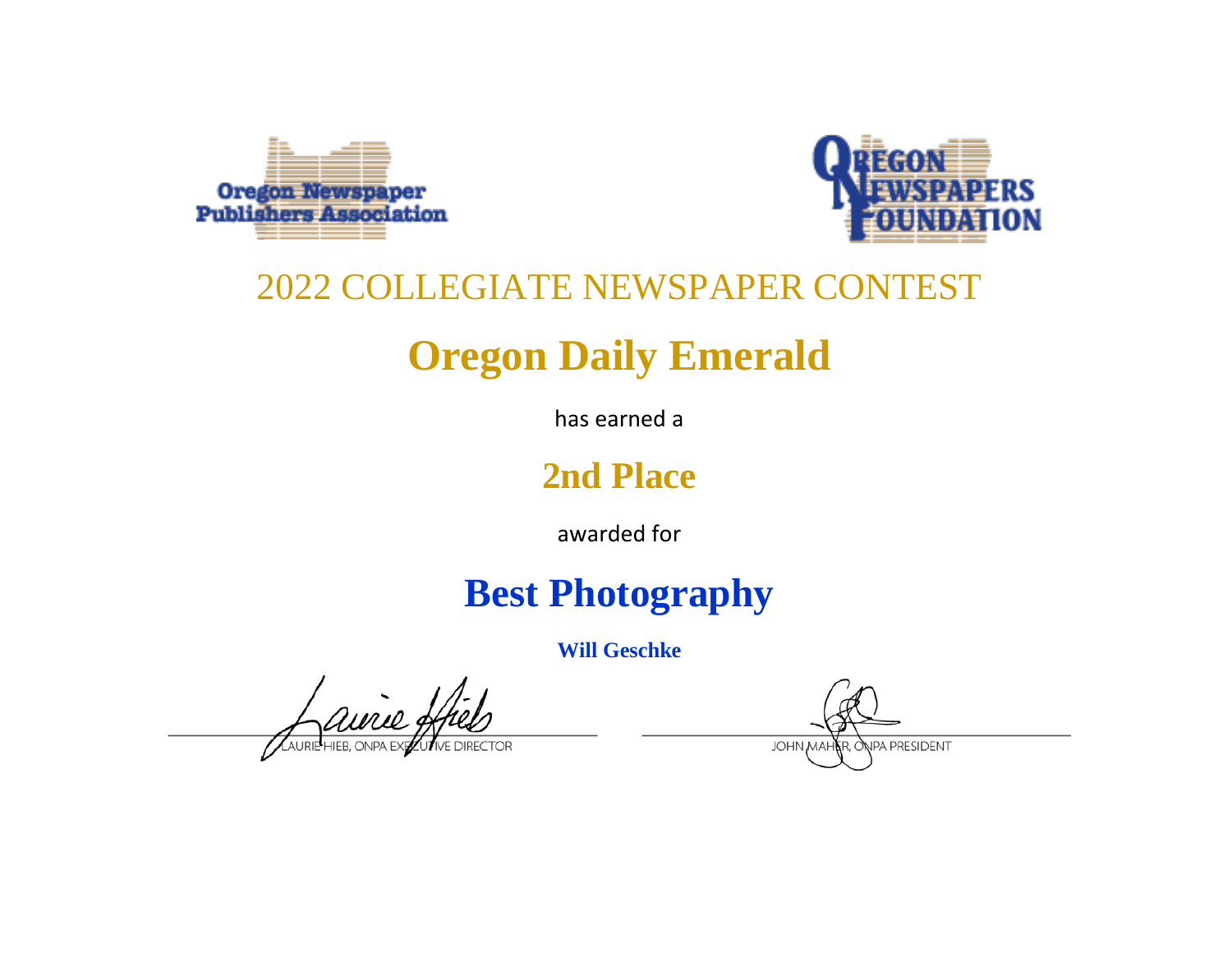



# **Oregon Daily Emerald**

has earned a

## **2nd Place**

awarded for

## **Best Review**

**Malena Saadeh**

aurie, **ELIER ONPA F**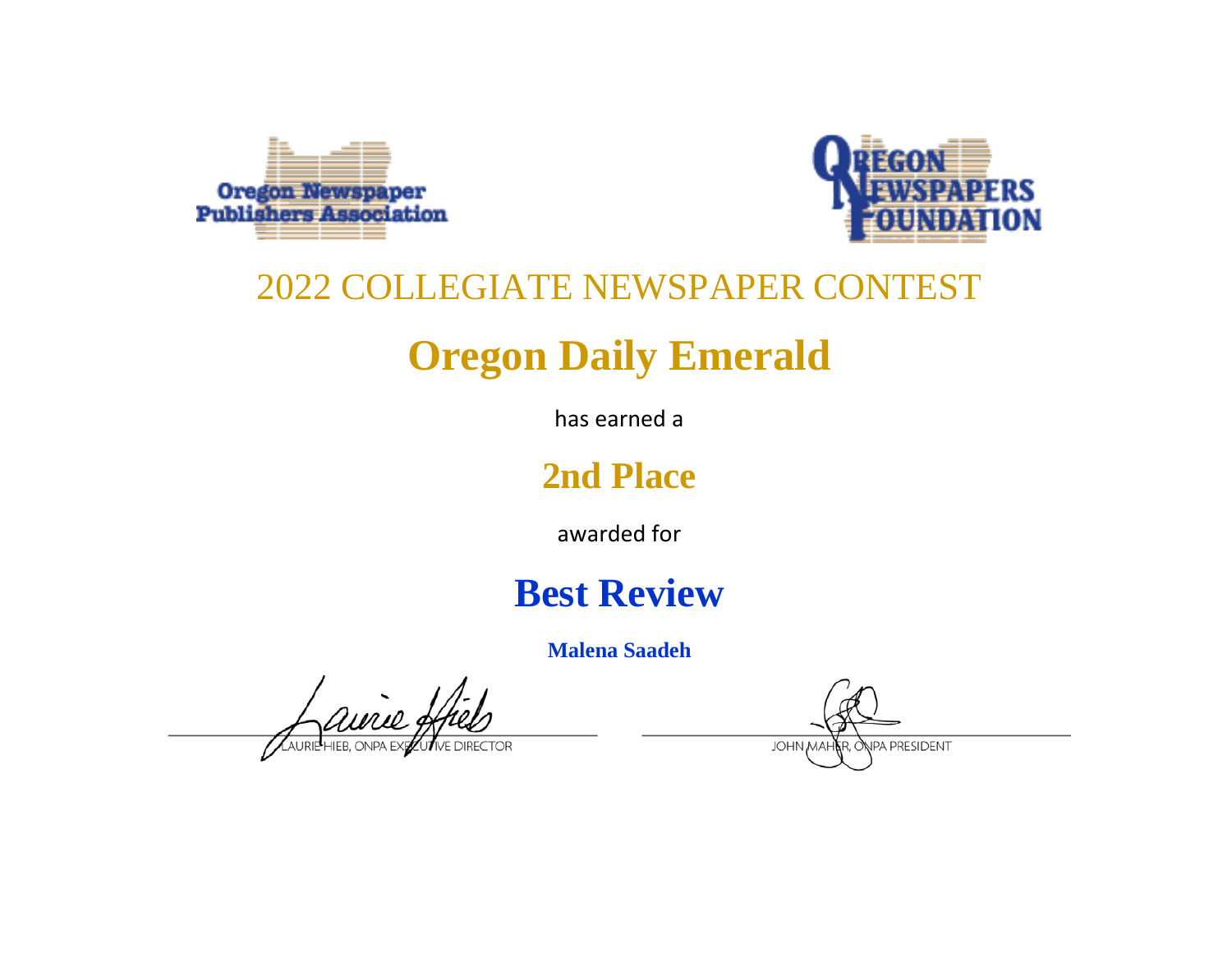



# **Oregon Daily Emerald**

has earned a

## **2nd Place**

awarded for

## **Best Section**

ANRIEHIEB, ONPA EXPO

NPA PRESIDENT **JOHN MAH**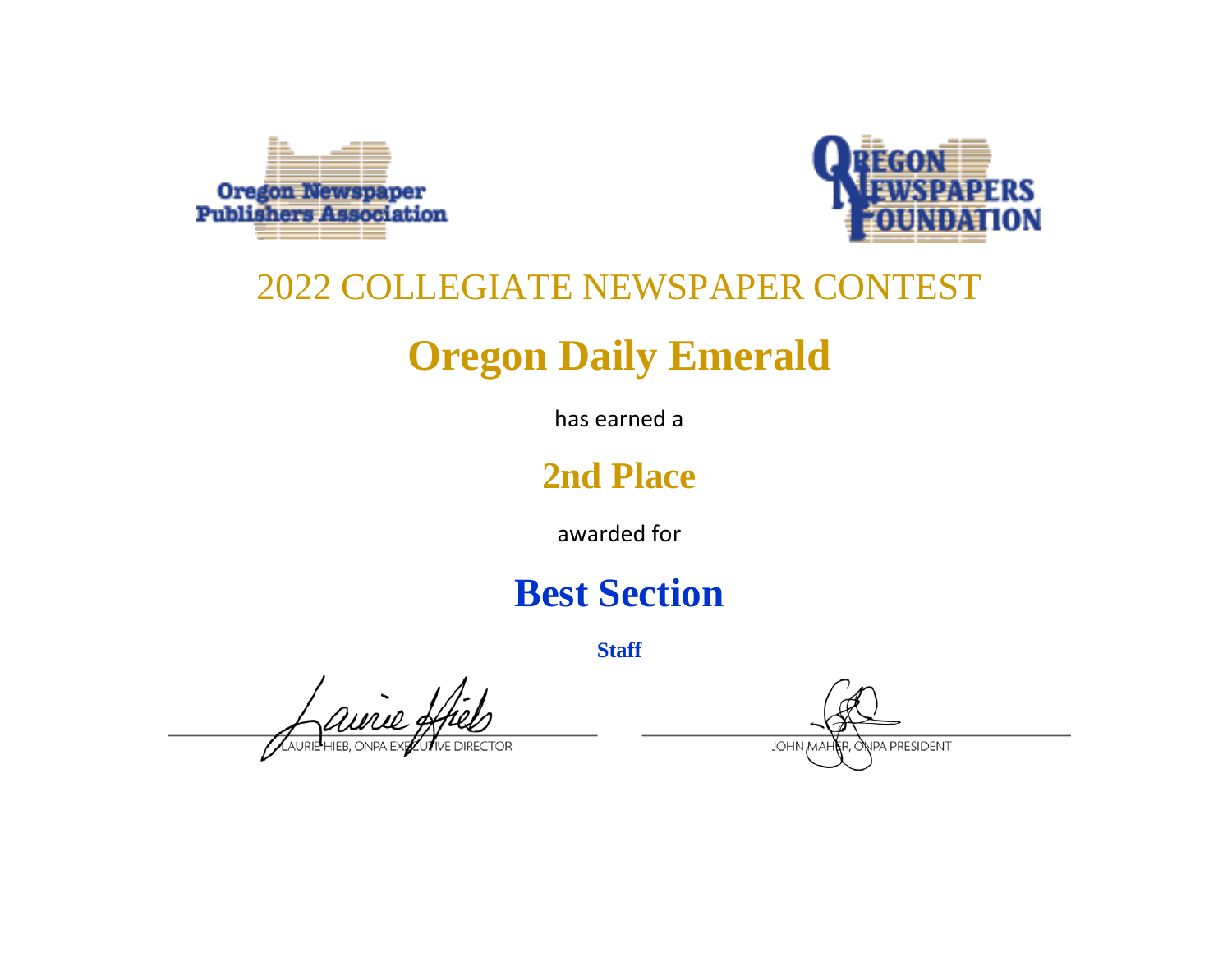



# **Oregon Daily Emerald**

has earned a

### **3rd Place**

awarded for

## **Best Special Section**

Aurie 9

**NPA PRESIDENT JOHN MAH**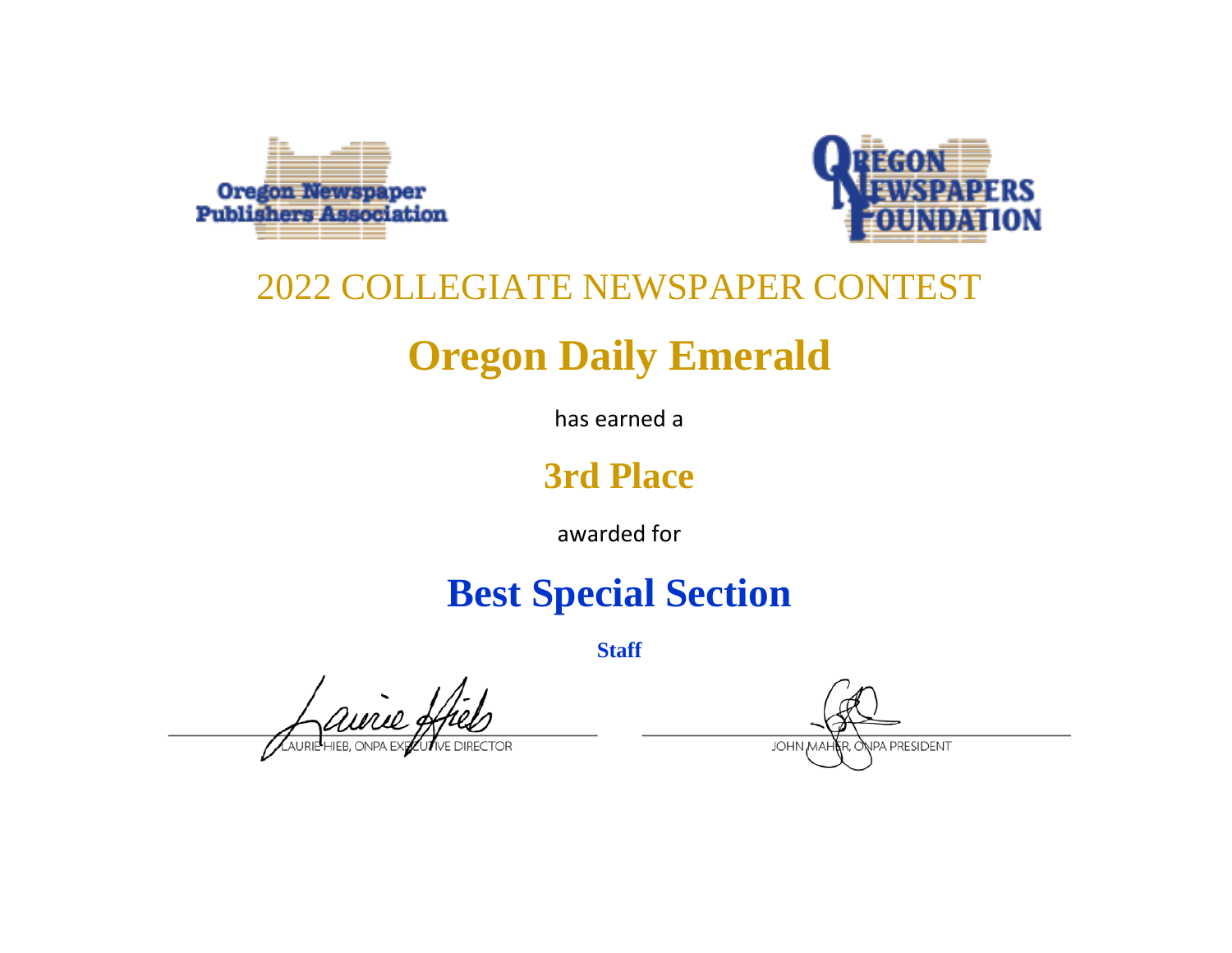



# **Oregon Daily Emerald**

has earned a

### **2nd Place**

awarded for

## **Best Special Section**

Auril 9

**NPA PRESIDENT JOHN MAH**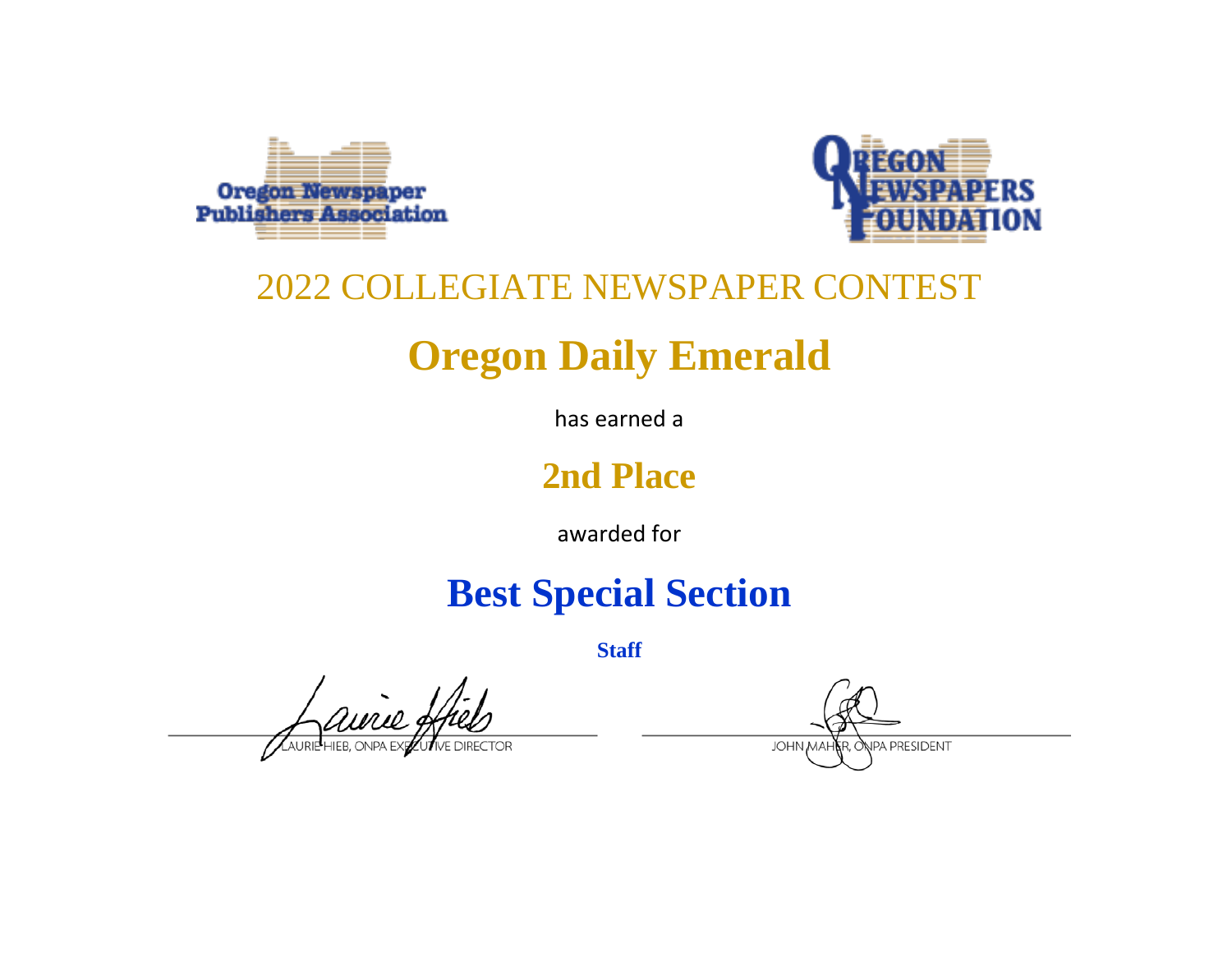



# **Oregon Daily Emerald**

has earned a

## **1st Place**

awarded for

## **Best Sports Photo**

**Serei Hendrie**

aurie,

**NPA PRESIDENT JOHN MAH**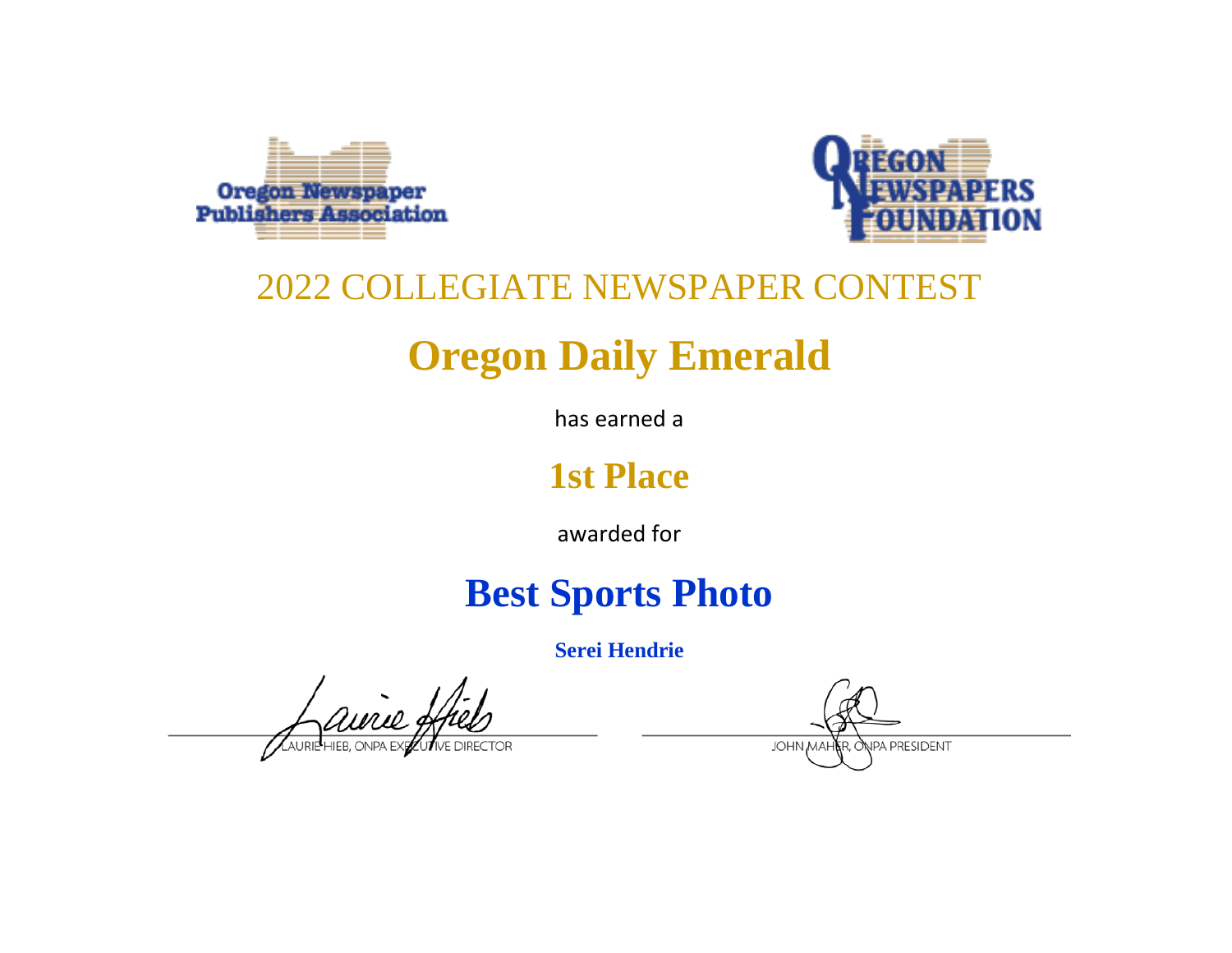



# **Oregon Daily Emerald**

has earned a

### **3rd Place**

awarded for

## **Best Sports Story**

**Shane Hoffmann**

aurie.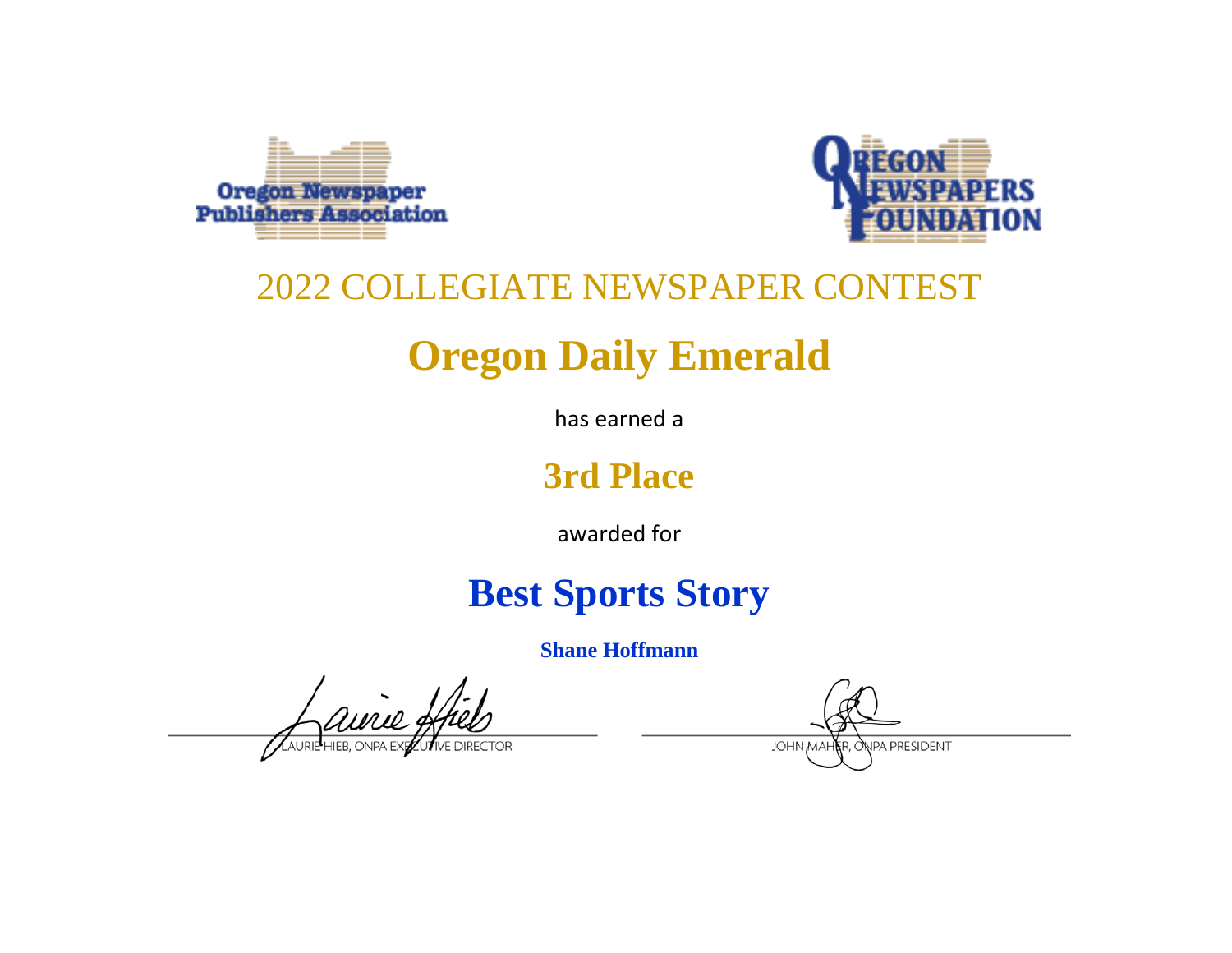



# **Oregon Daily Emerald**

has earned a

### **3rd Place**

awarded for

## **Best Spot News Story**

**Maddie Knight**

aurie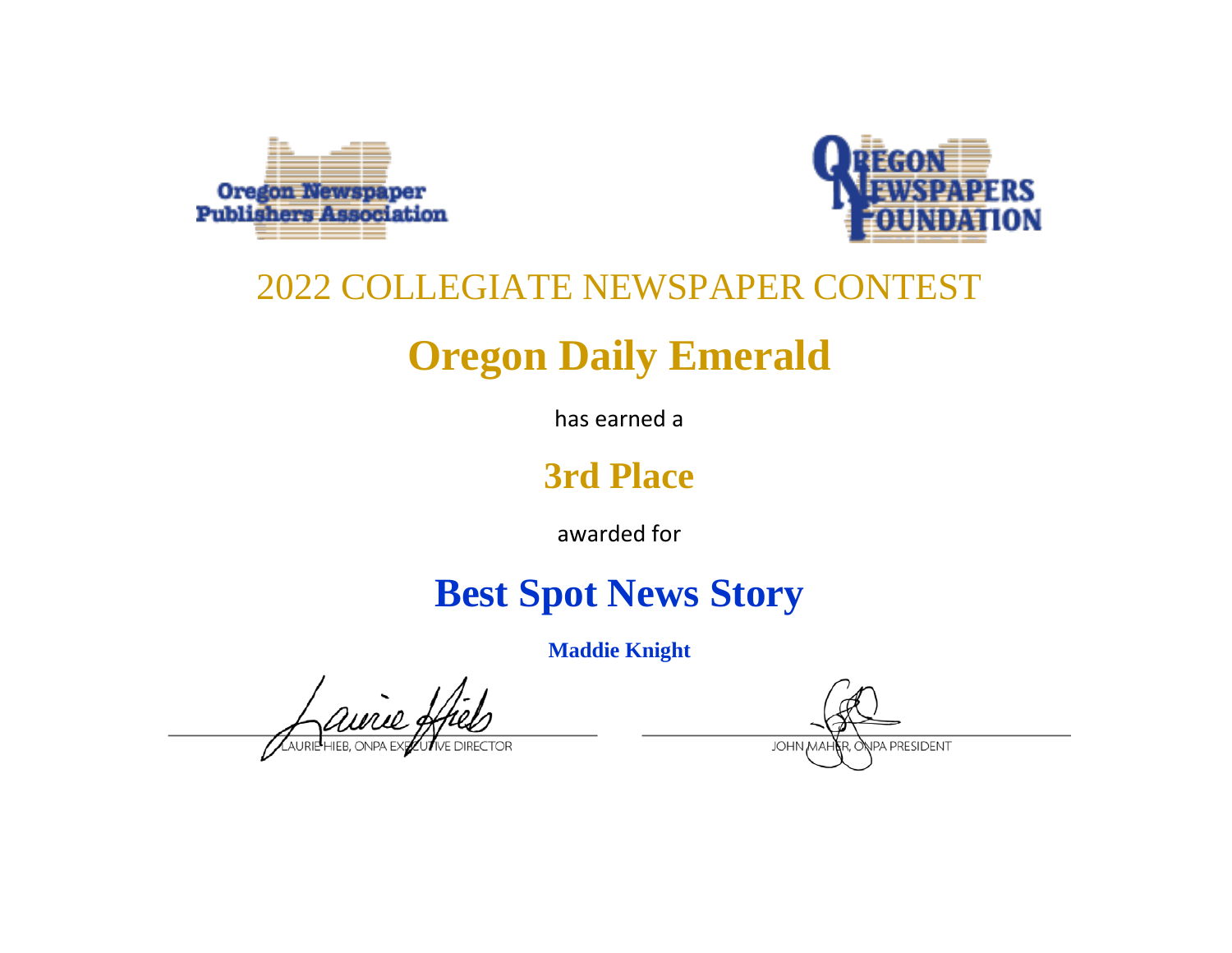



# **Oregon Daily Emerald**

has earned a

## **1st Place**

awarded for

## **Best Website**

Quire

NPA PRESIDENT **JOHN MAH**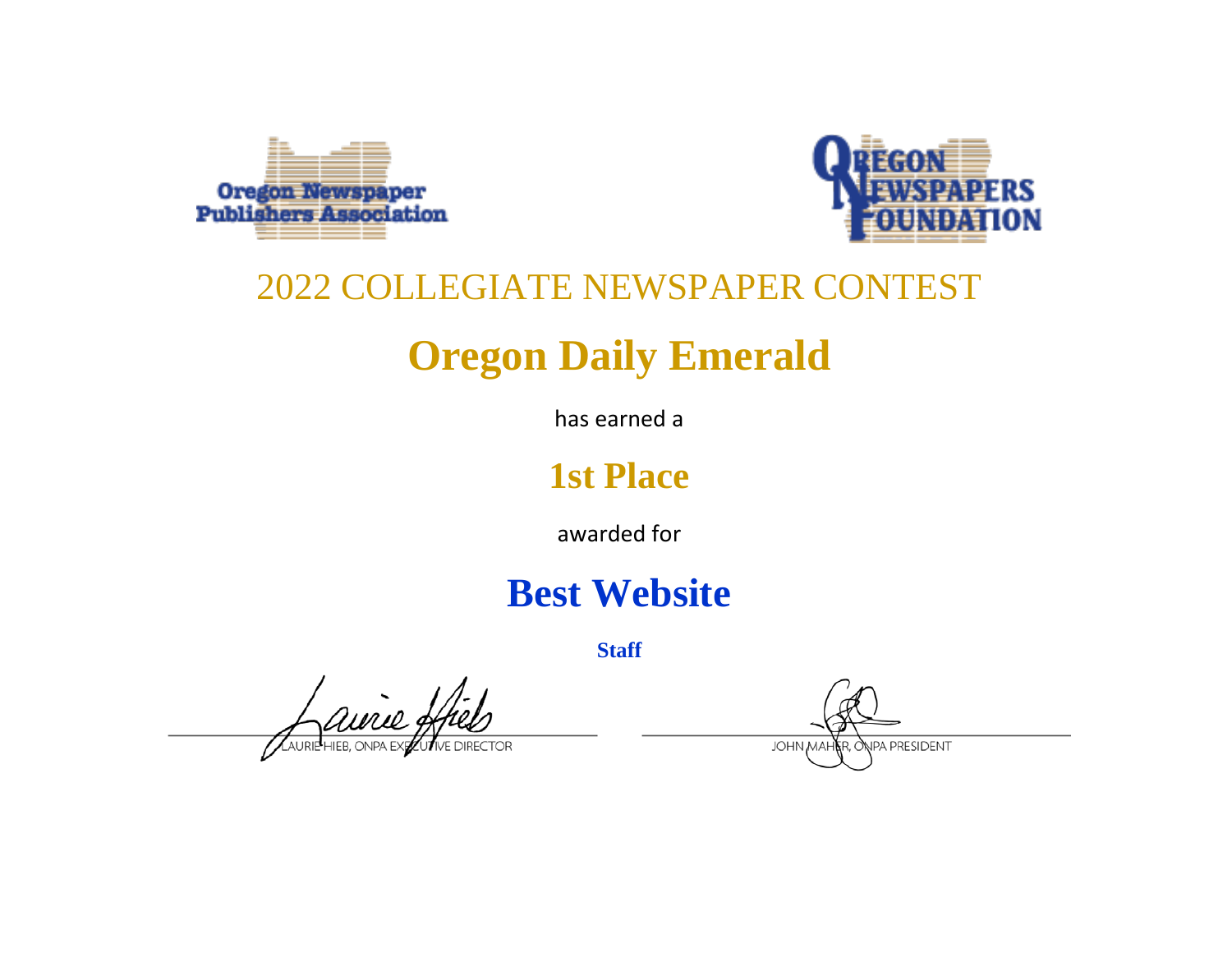



# **Oregon Daily Emerald**

has earned a

## **2nd Place**

awarded for

## **Best Writing**

**Shane Hoffmann**

aurie, HIER ONPA

NPA PRESIDENT **JOHN MAH**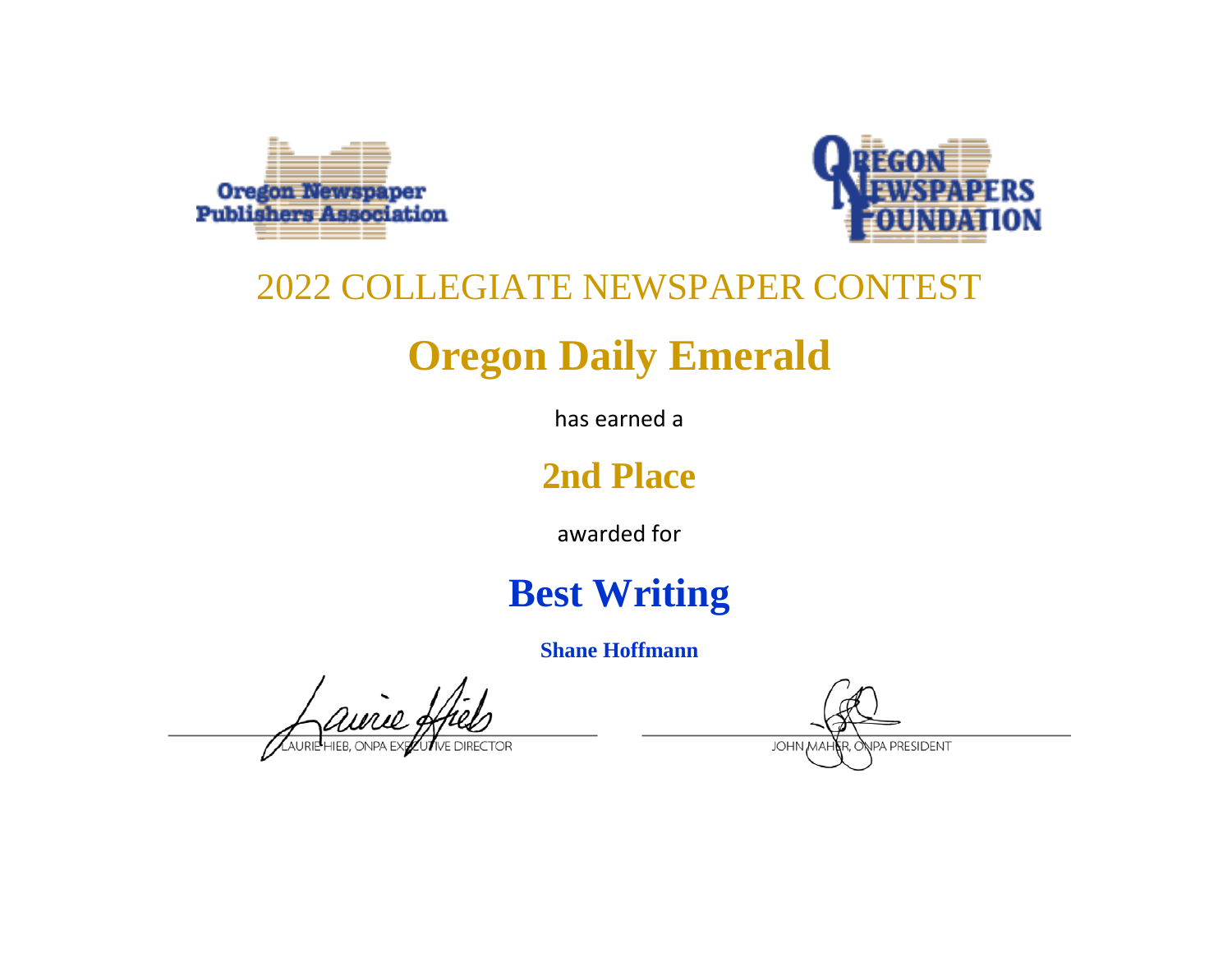



# **Oregon Daily Emerald**

has earned a

## **3rd Place**

awarded for

## **Best Writing**

**Nika Bartoo-Smith**

aurie

**JOHN MAH** 

NPA PRESIDENT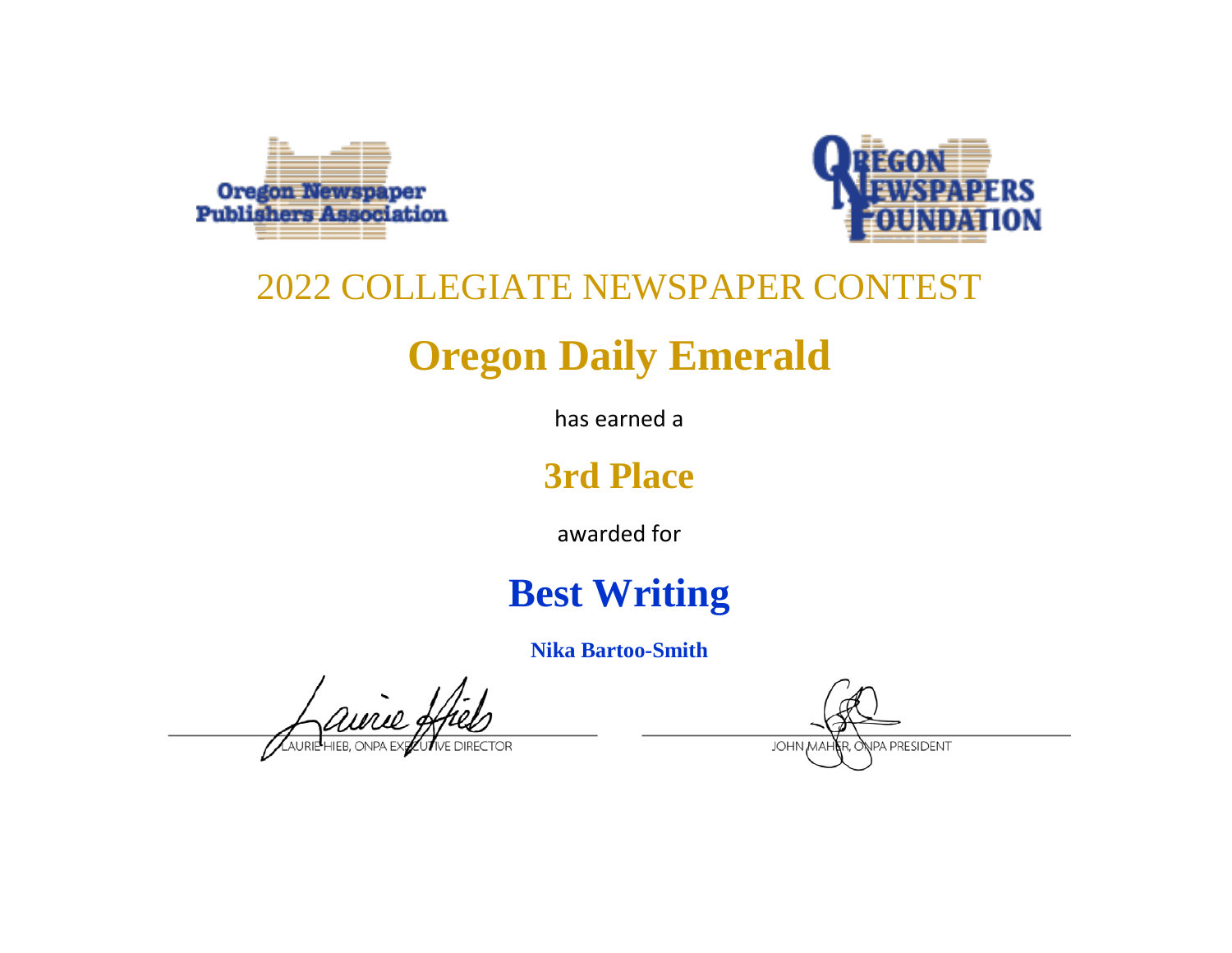



## **The Broadside -COCC**

has earned a

## **2nd Place**

awarded for

## **Best Editorial**

**Miina McCown**

aurie.

NPA PRESIDENT **JOHN MAH**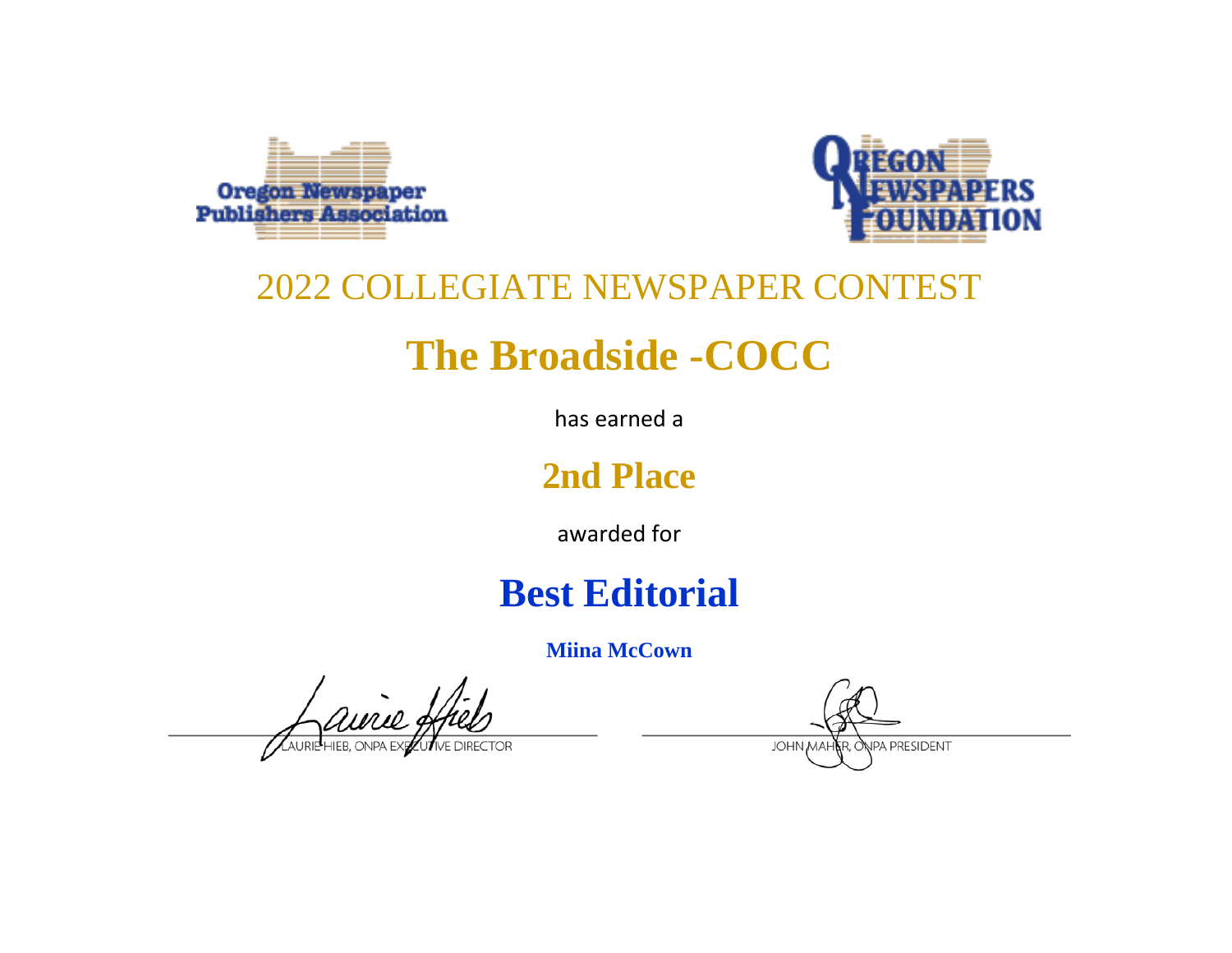



## **The Broadside -COCC**

has earned a

## **1st Place**

awarded for

## **Best Editorial**

**Ellie Ocel**

aurie, AURIP HIFR ONPA F

NPA PRESIDENT **JOHN MAH**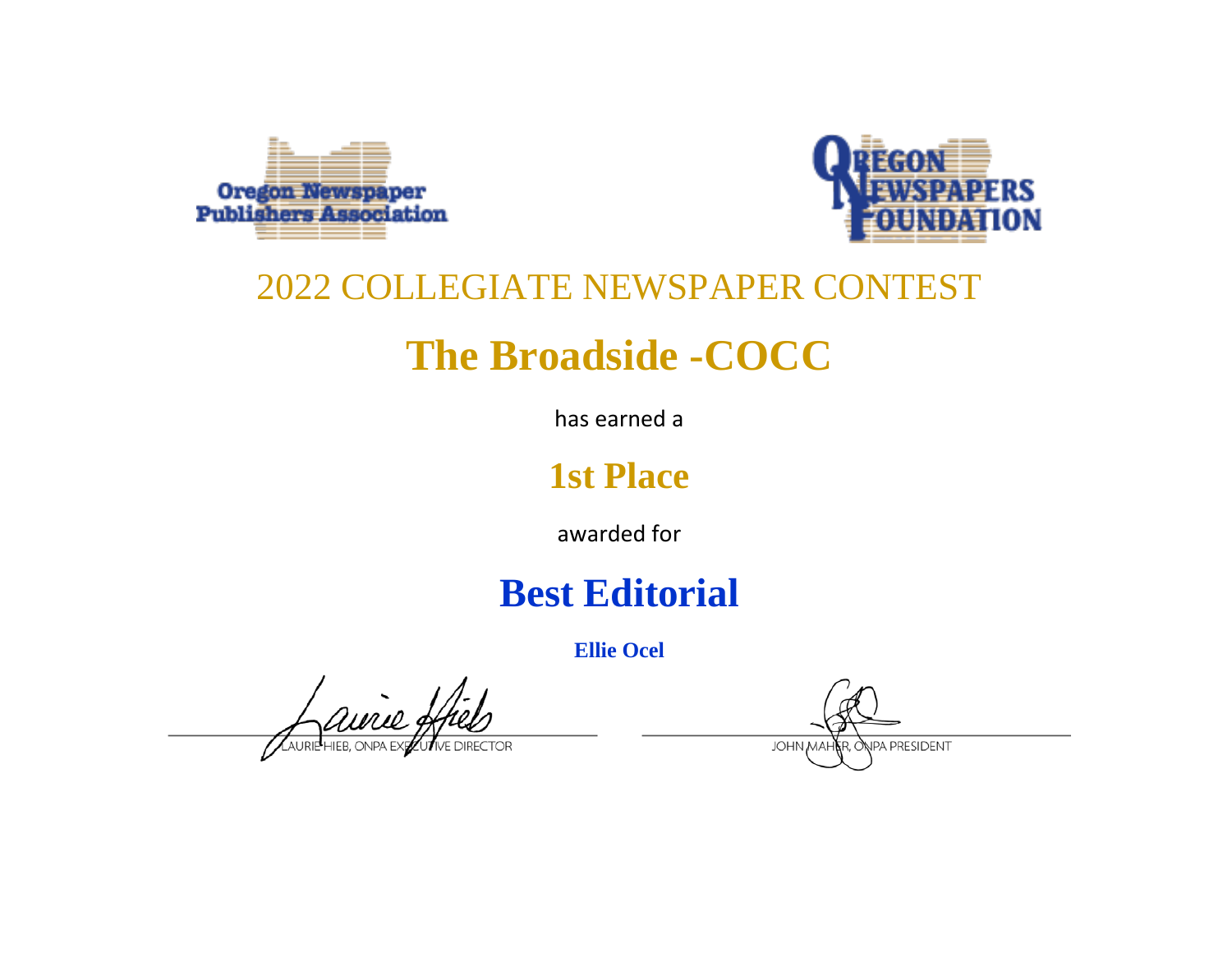



## **The Broadside -COCC**

has earned a

#### **3rd Place**

awarded for

## **Best Feature Photo**

**Sarah Lightley**

aurie

NPA PRESIDENT **JOHN MAH**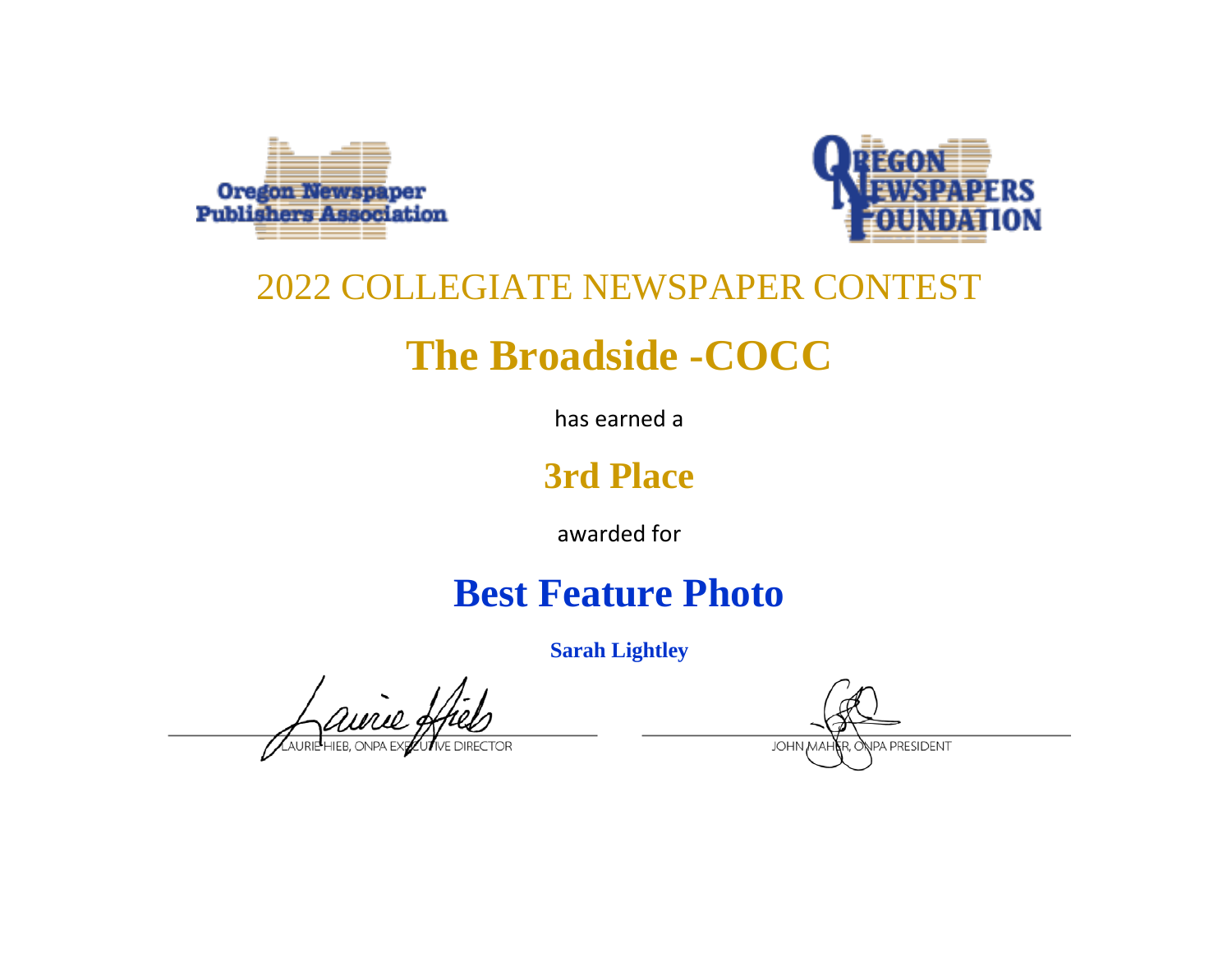



## **The Broadside -COCC**

has earned a

## **1st Place**

awarded for

## **Best Feature Story**

**Sarah Lightley**

aurie

**NPA PRESIDENT JOHN MAH**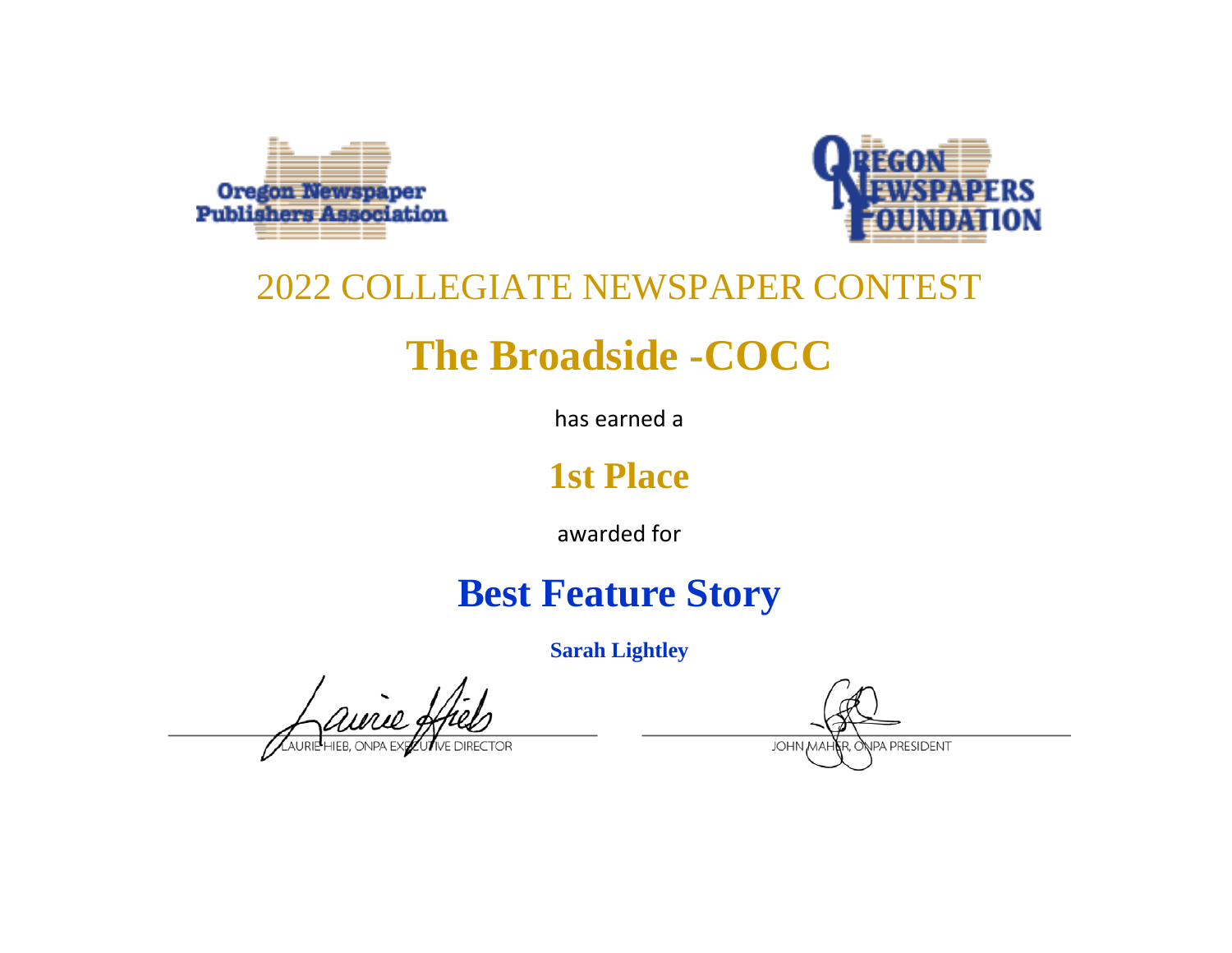



## **The Broadside -COCC**

has earned a

#### **3rd Place**

awarded for

## **Best Review**

**Miina McCown**

aurie, AURIP HIFR ONPA F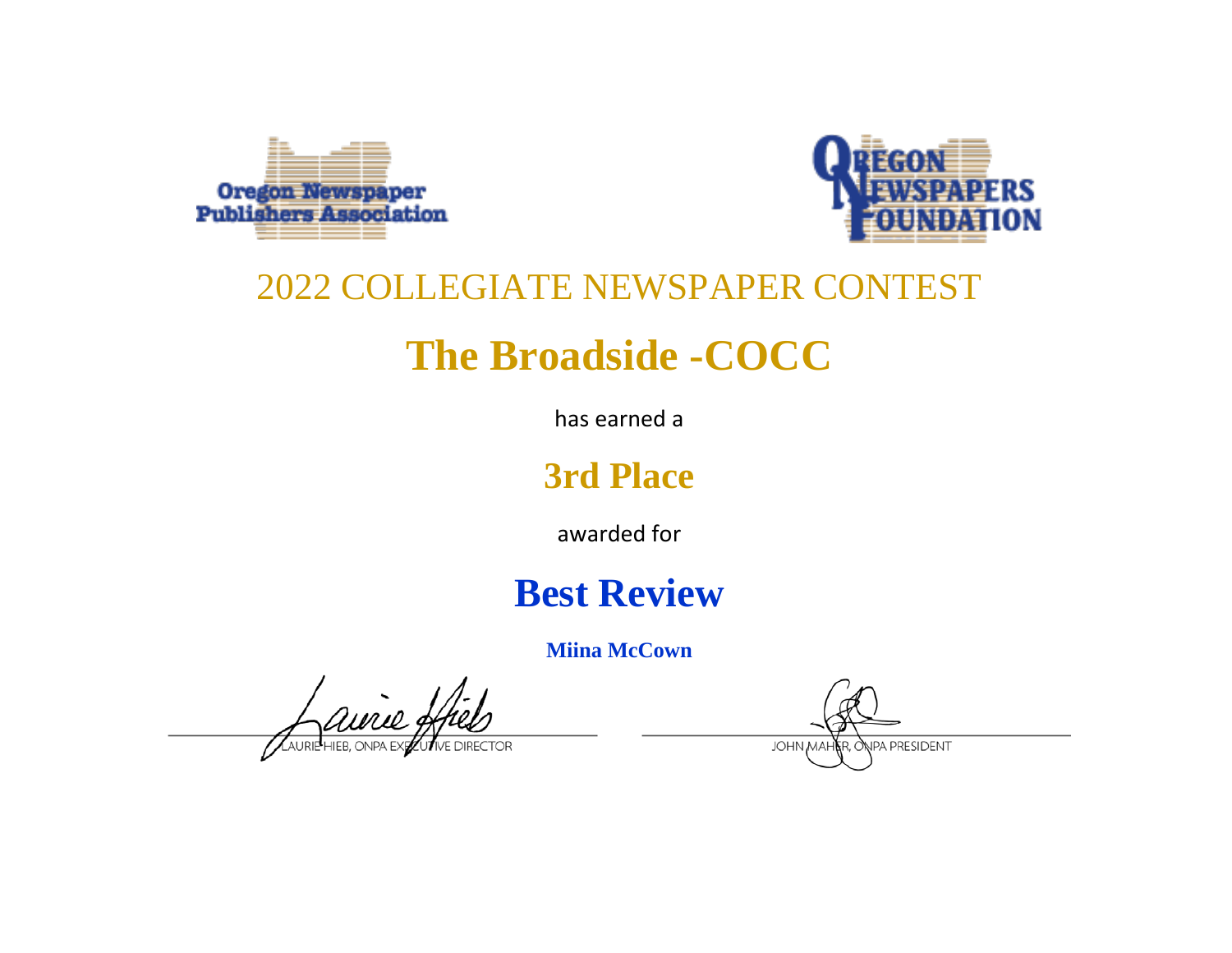



## **The Broadside -COCC**

has earned a

## **1st Place**

awarded for

## **Best Spot News Story**

**Tristan Hackbart**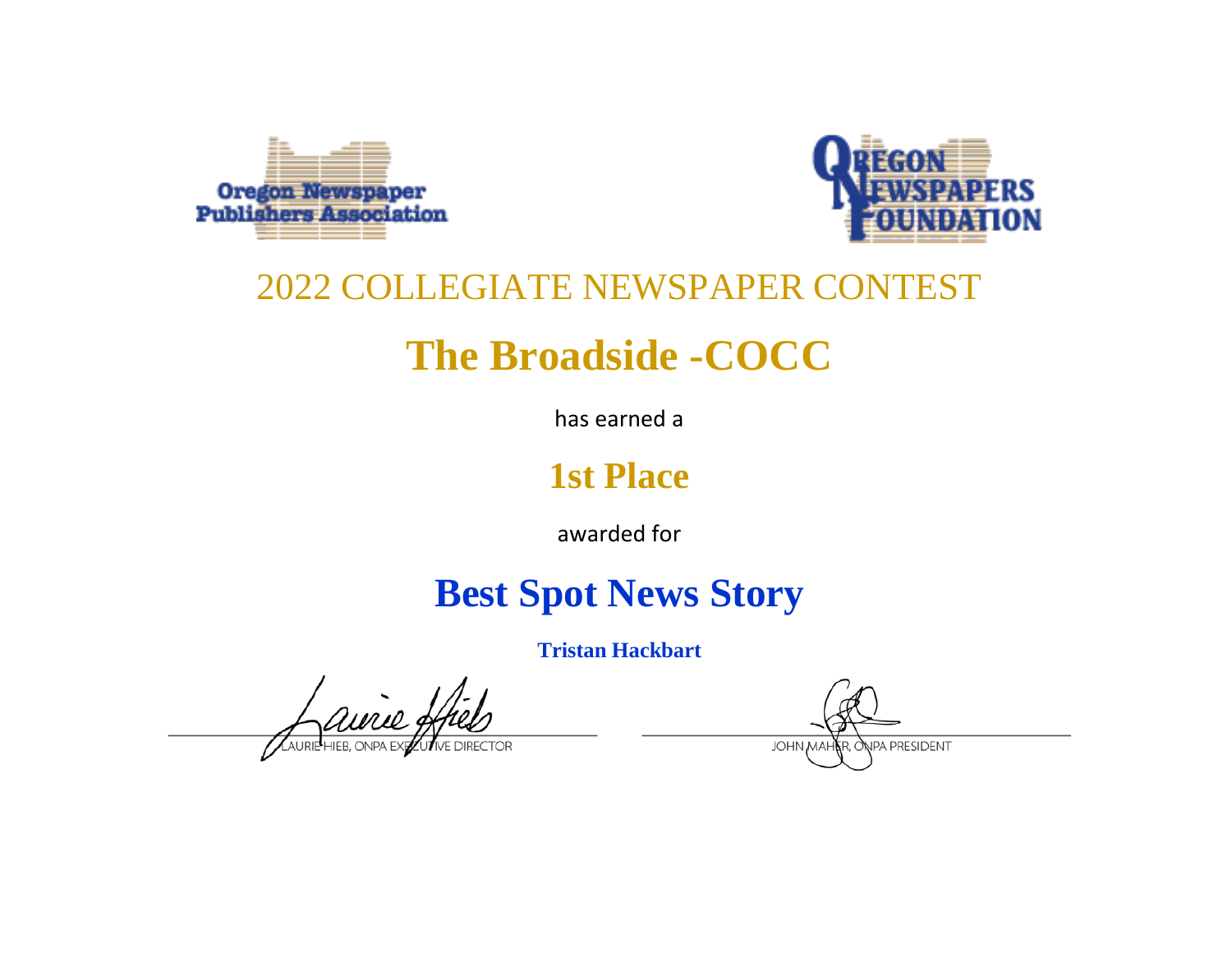



## **The Broadside -COCC**

has earned a

#### **3rd Place**

awarded for

## **Best Website**

avrie g AURIP HIFR ONPA FY

NPA PRESIDENT **JOHN MAH**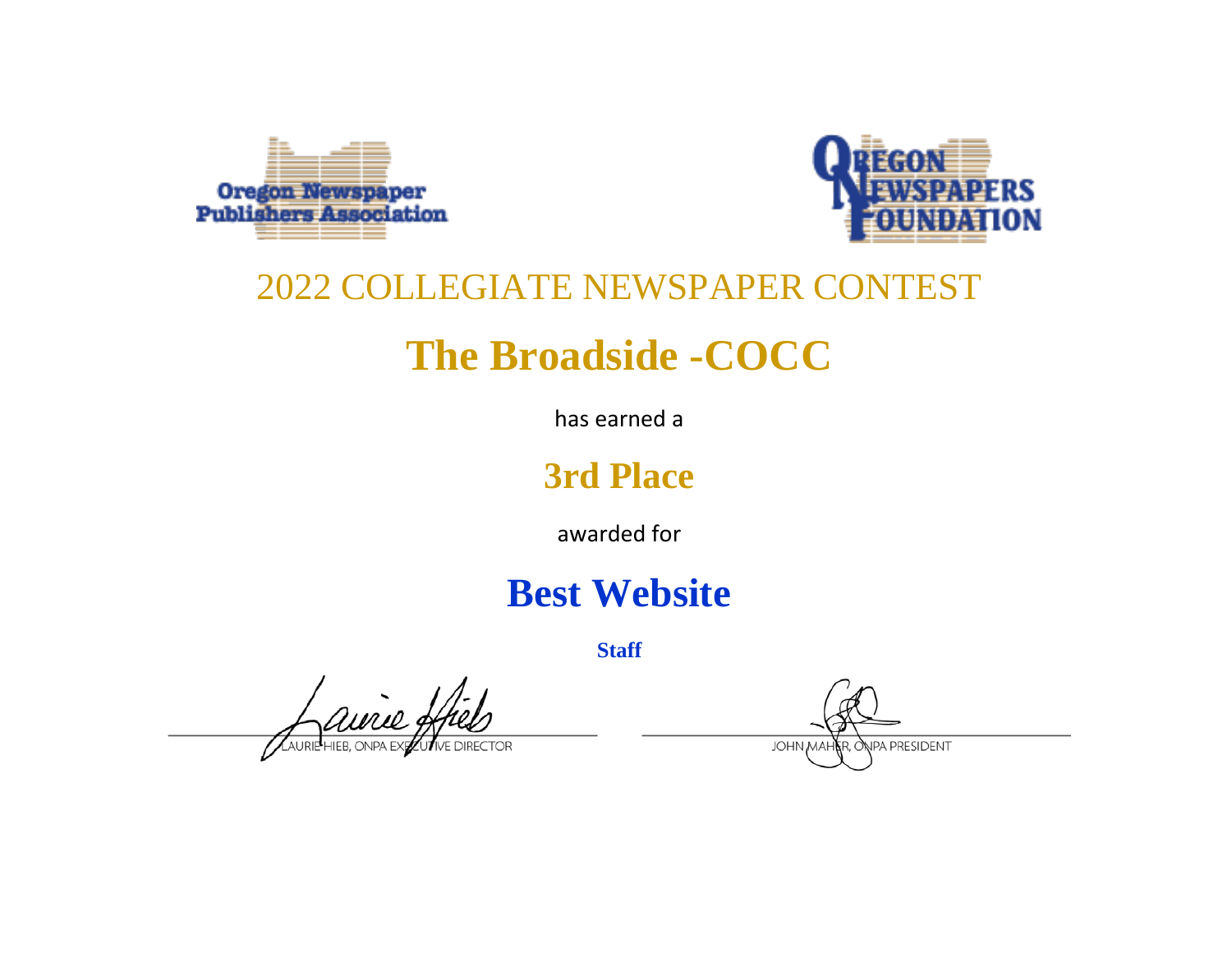



## **The Broadside -COCC**

has earned a

## **2nd Place**

awarded for

## **Best Writing**

**Ellie Ocel**

avrie,  $H$ HIFB. ONPA F

NPA PRESIDENT **JOHN MAH**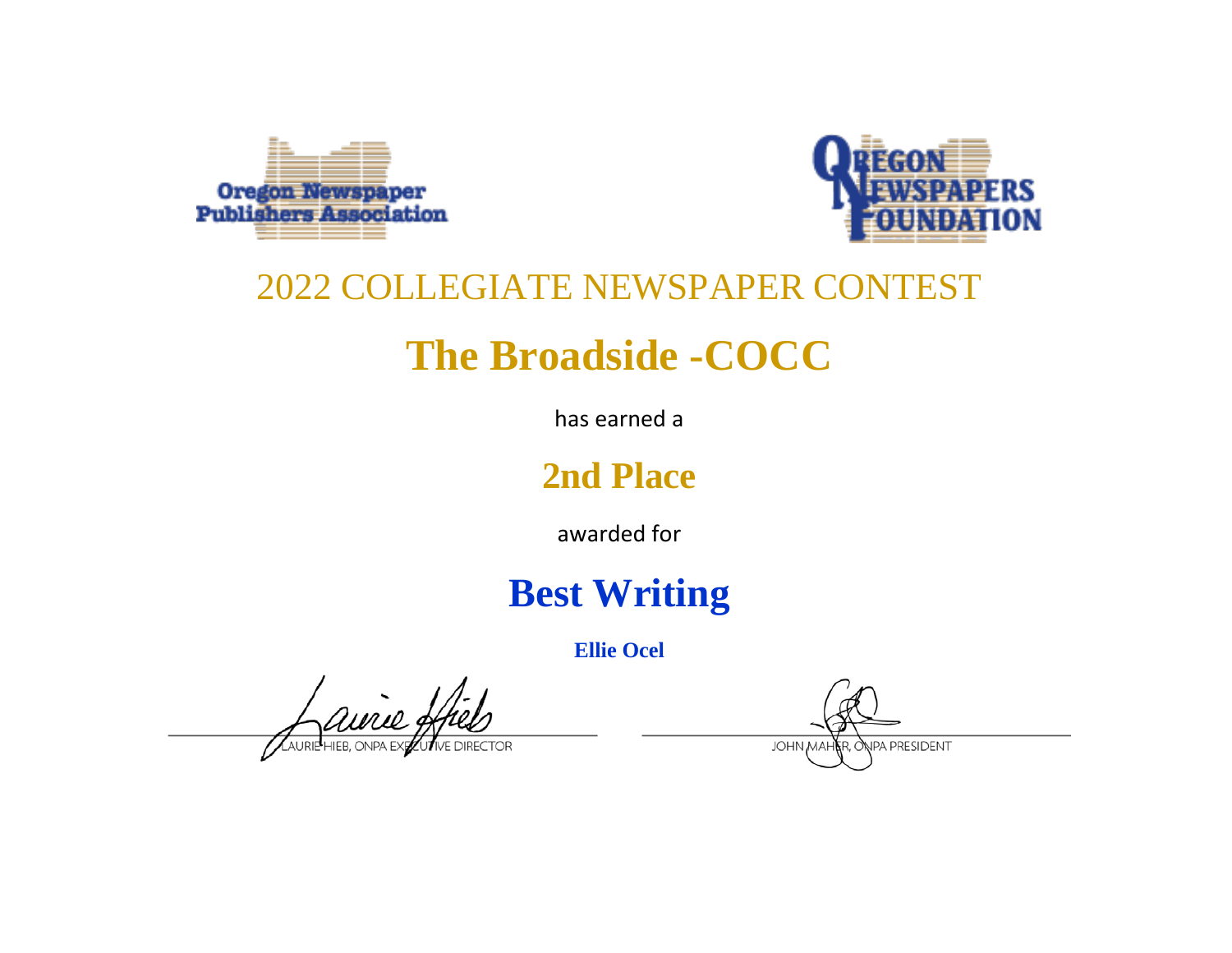



## **The Clackamas Print**

has earned a

## **1st Place**

awarded for

## **Best Columnist**

**Katie Skibba**

NPA PRESIDENT **JOHN MAH**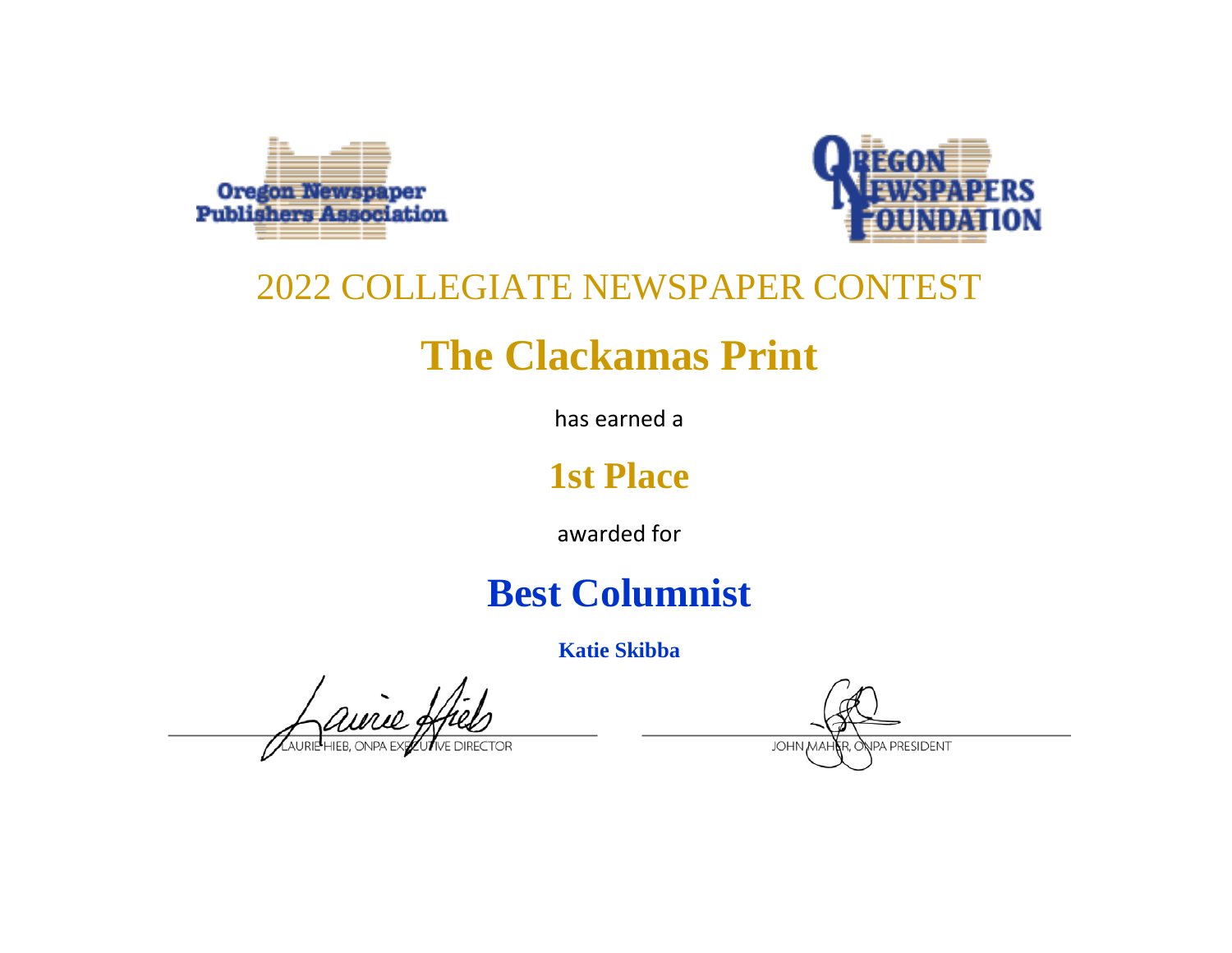



## **The Clackamas Print**

has earned a

## **2nd Place**

awarded for

## **Best Graphic**

**Joe Lohmolder**

aurie, **L**HIER ONPA P

NPA PRESIDENT **JOHN MAH**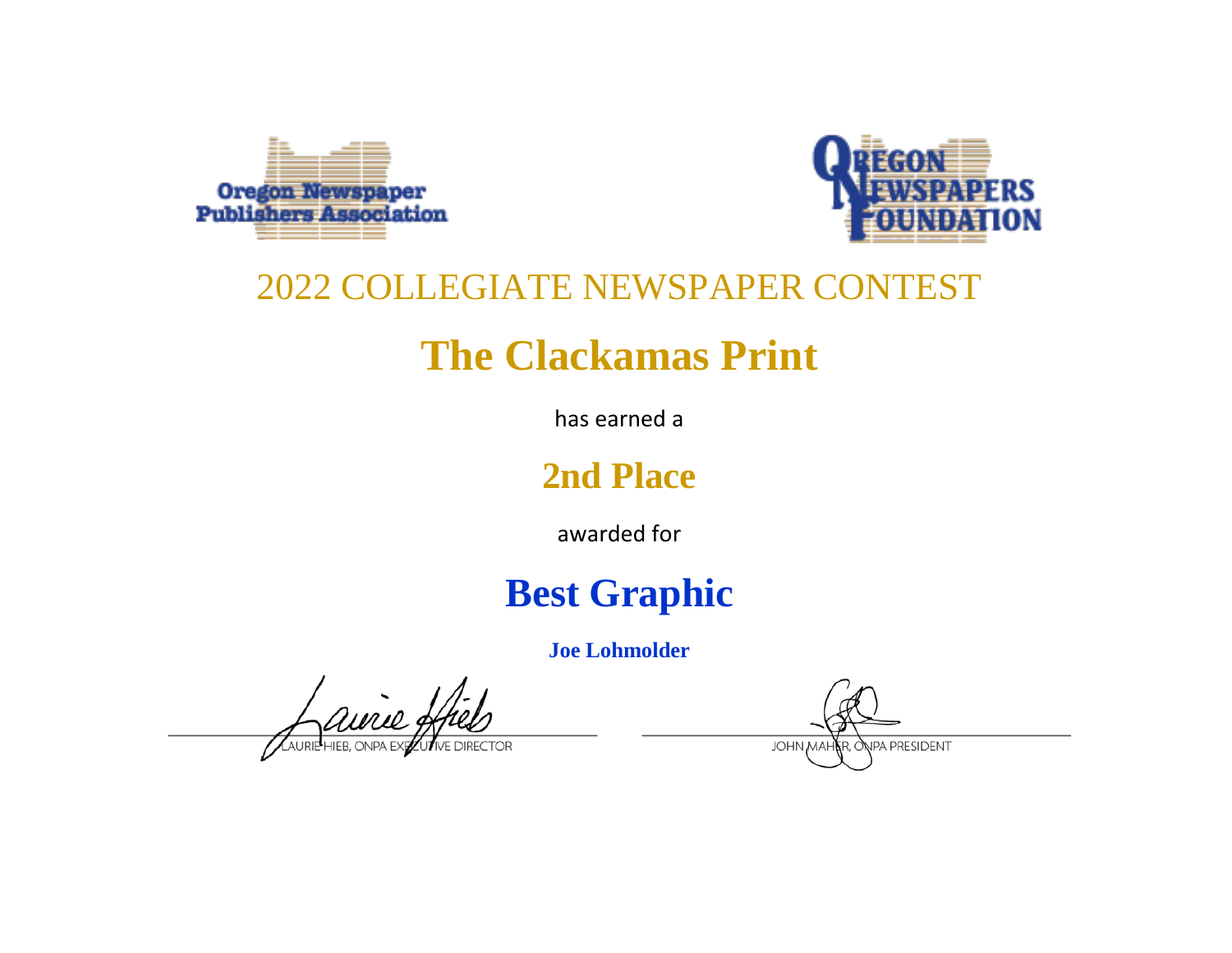



## **The Clackamas Print**

has earned a

## **3rd Place**

awarded for

## **Best House Ad**

**Jake Kaiser**

aurie AURIP HIER ONPA P

NPA PRESIDENT

**JOHN MAH**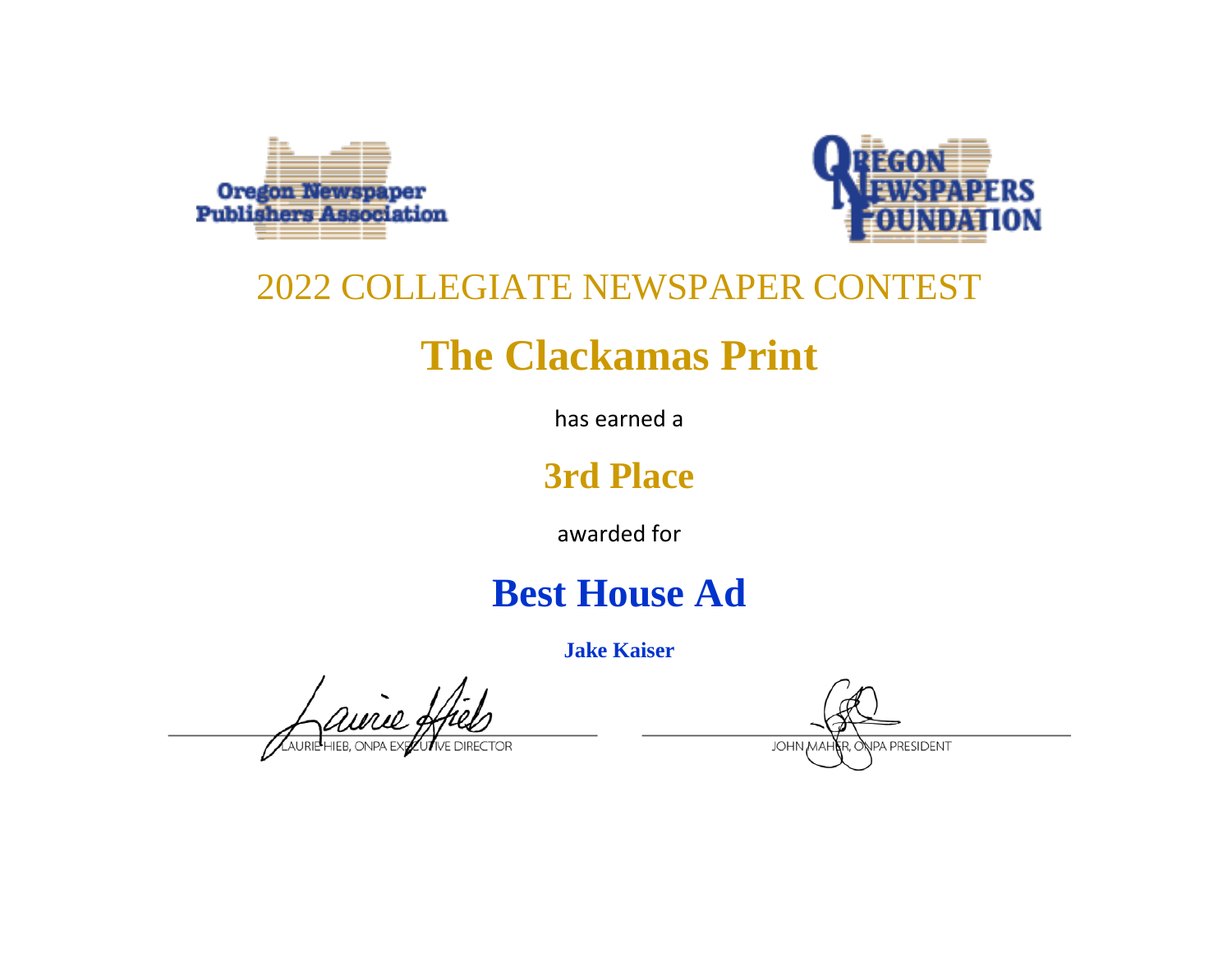



## **The Clackamas Print**

has earned a

## **1st Place**

awarded for

## **Best House Ad**

**Jake Kaiser**

aurie AURIP HIER ONPA

NPA PRESIDENT

**JOHN MAH**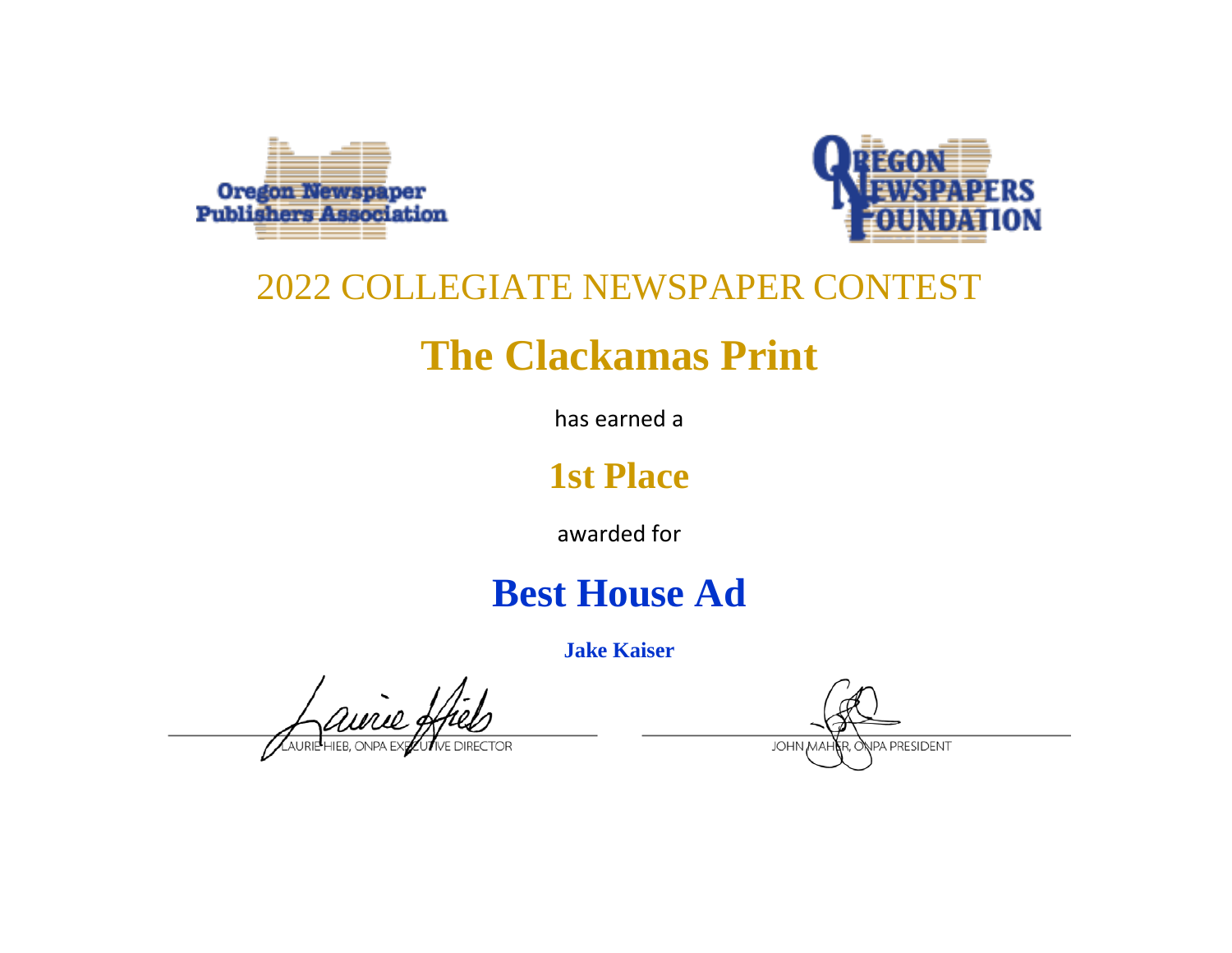



## **The Clackamas Print**

has earned a

## **1st Place**

awarded for

## **Best News Story**

**Laura Canida**

**NPA PRESIDENT JOHN MAH**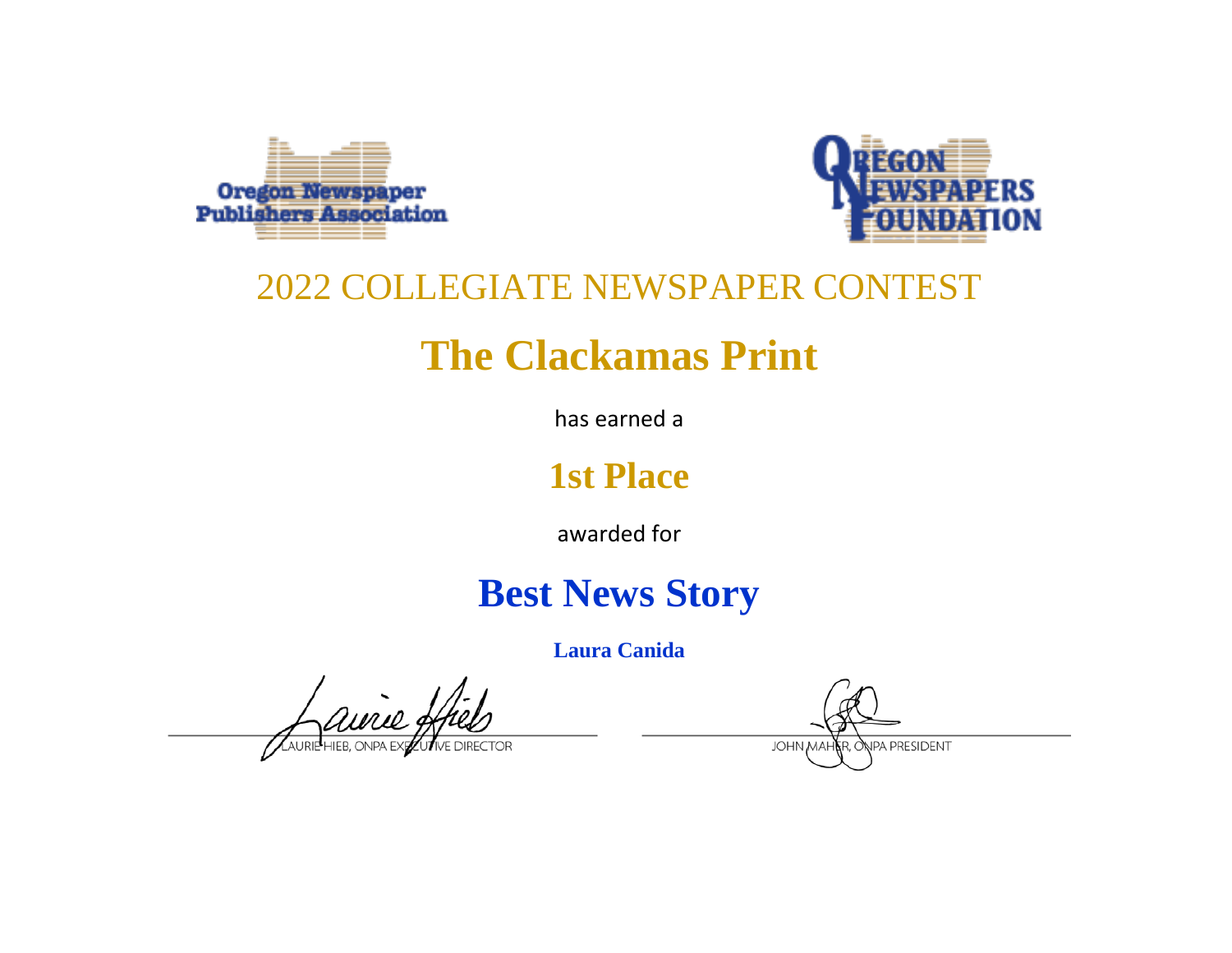



## **The Clackamas Print**

has earned a

## **2nd Place**

awarded for

## **Best Review**

**Lizzy Marine**

airie, AURIP HIFR ONPA F

NPA PRESIDENT **JOHN MAH**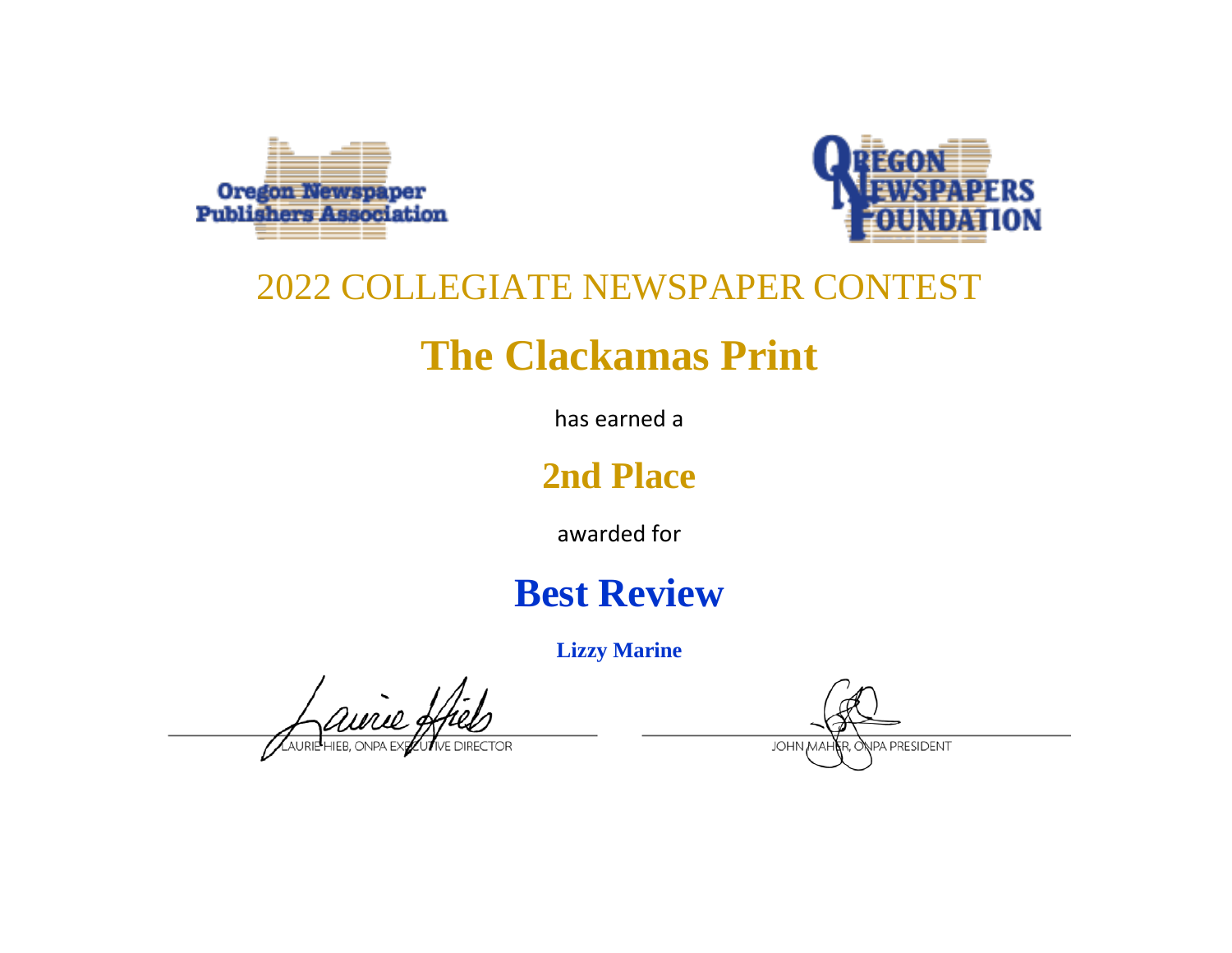



## **The Clackamas Print**

has earned a

## **2nd Place**

awarded for

## **Best Section**

ANRIEHEB, ONPA EXPO

NPA PRESIDENT **JOHN MAH**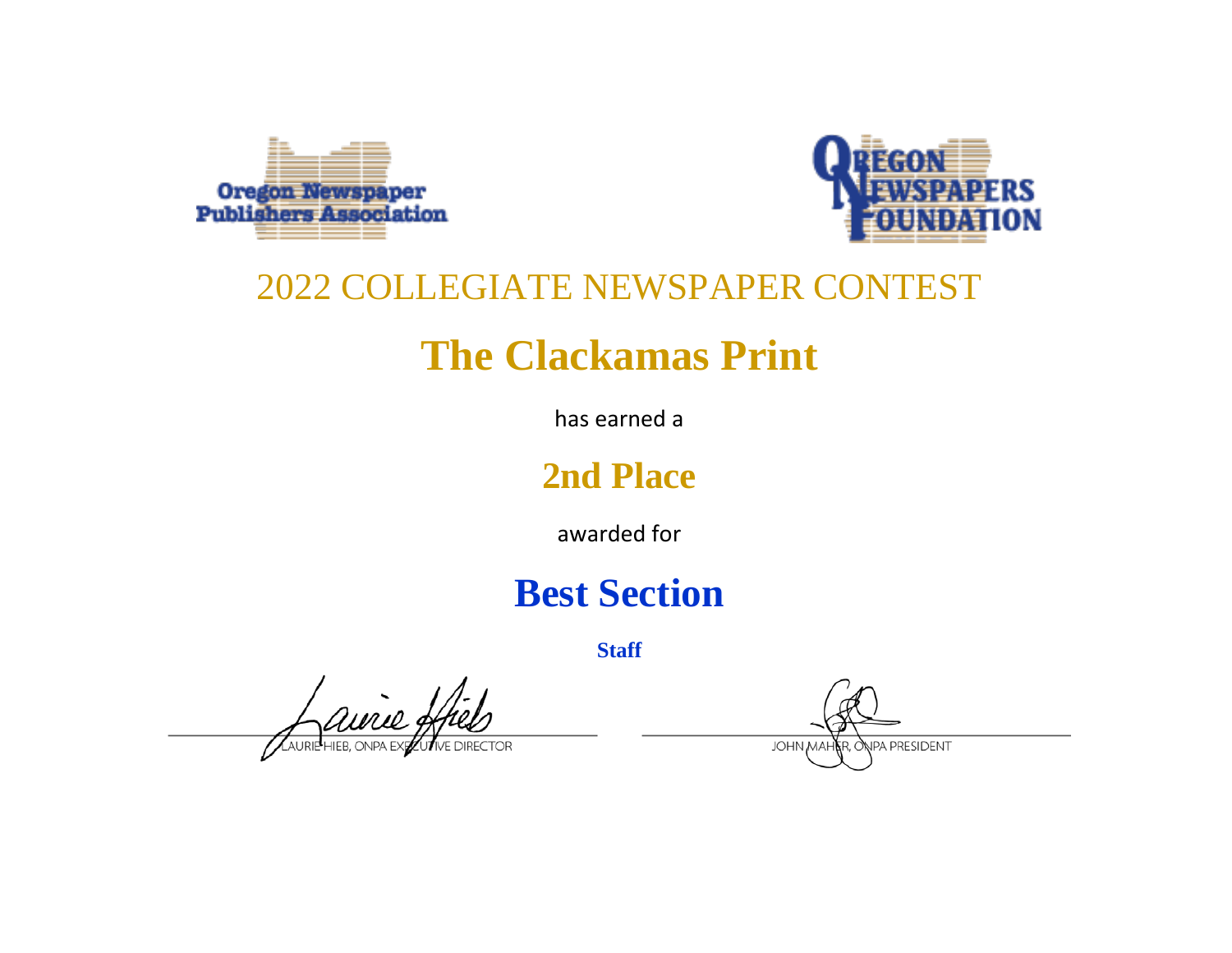



## **The Clackamas Print**

has earned a

## **1st Place**

awarded for

## **Best Series**

**Laura Canida**

aurie AURIP HIFR ONPA F

NPA PRESIDENT **JOHN MAH**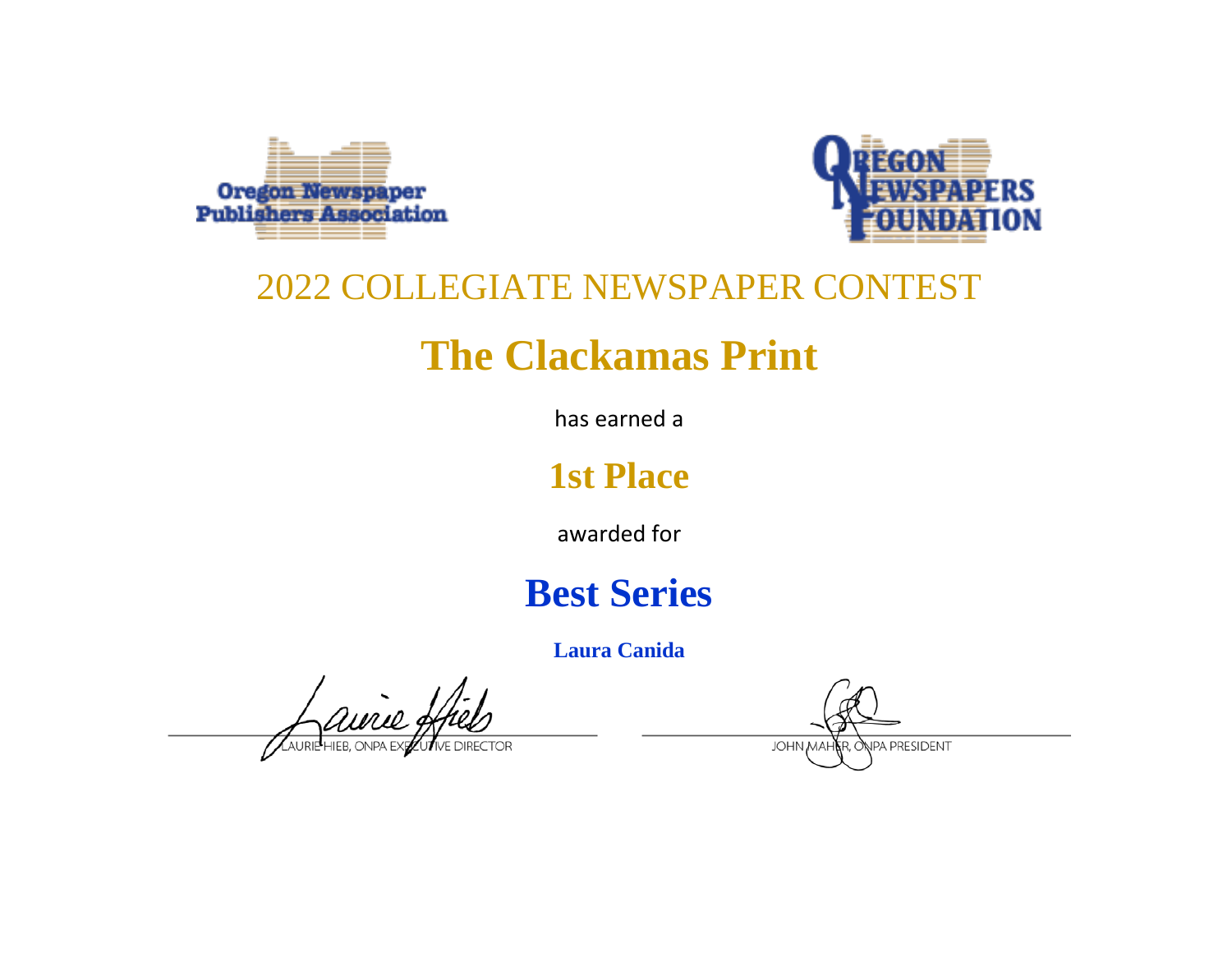



## **The Clackamas Print**

has earned a

## **3rd Place**

awarded for

## **Best Special Section**

**If More than 3 names type: Staff**

**NPA PRESIDENT JOHN MA**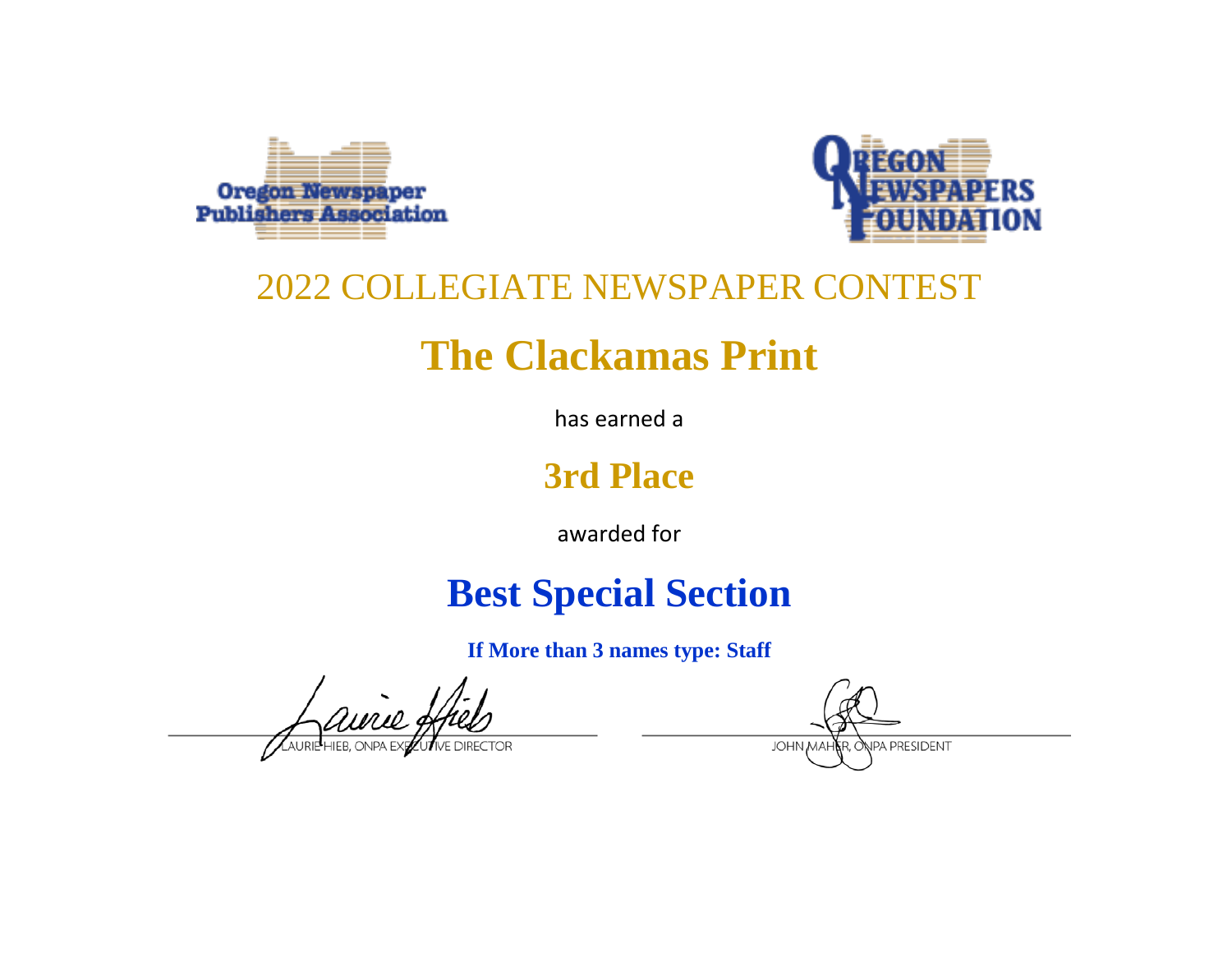



## **The Clackamas Print**

has earned a

### **3rd Place**

awarded for

## **Best Sports Photo**

**Jordy Villagomez**

**NPA PRESIDENT JOHN MAH**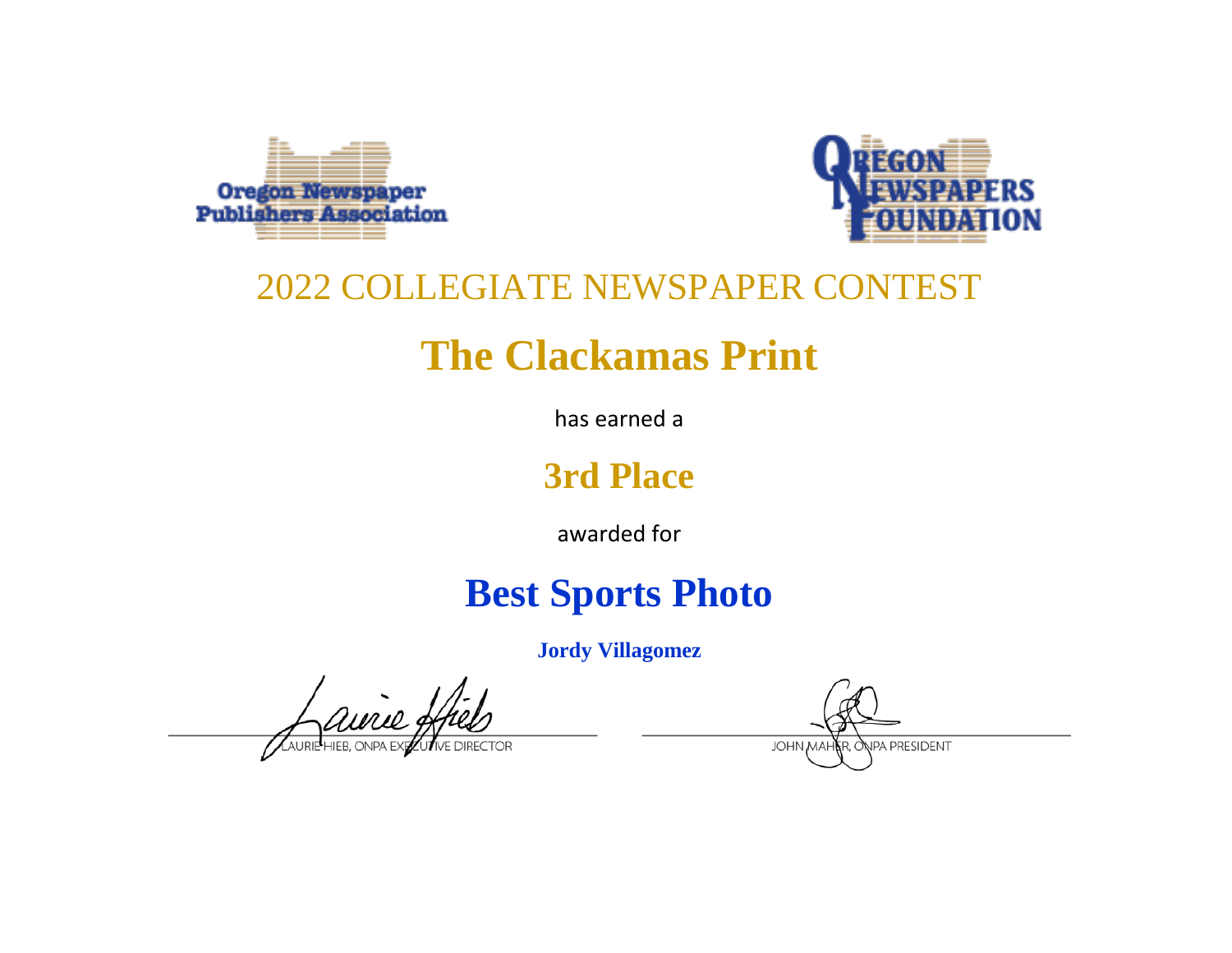



## **The Clackamas Print**

has earned a

### **2nd Place**

awarded for

## **Best Sports Story**

**Riley Buerk**

aurie

**JOHN MAH** NPA PRESIDENT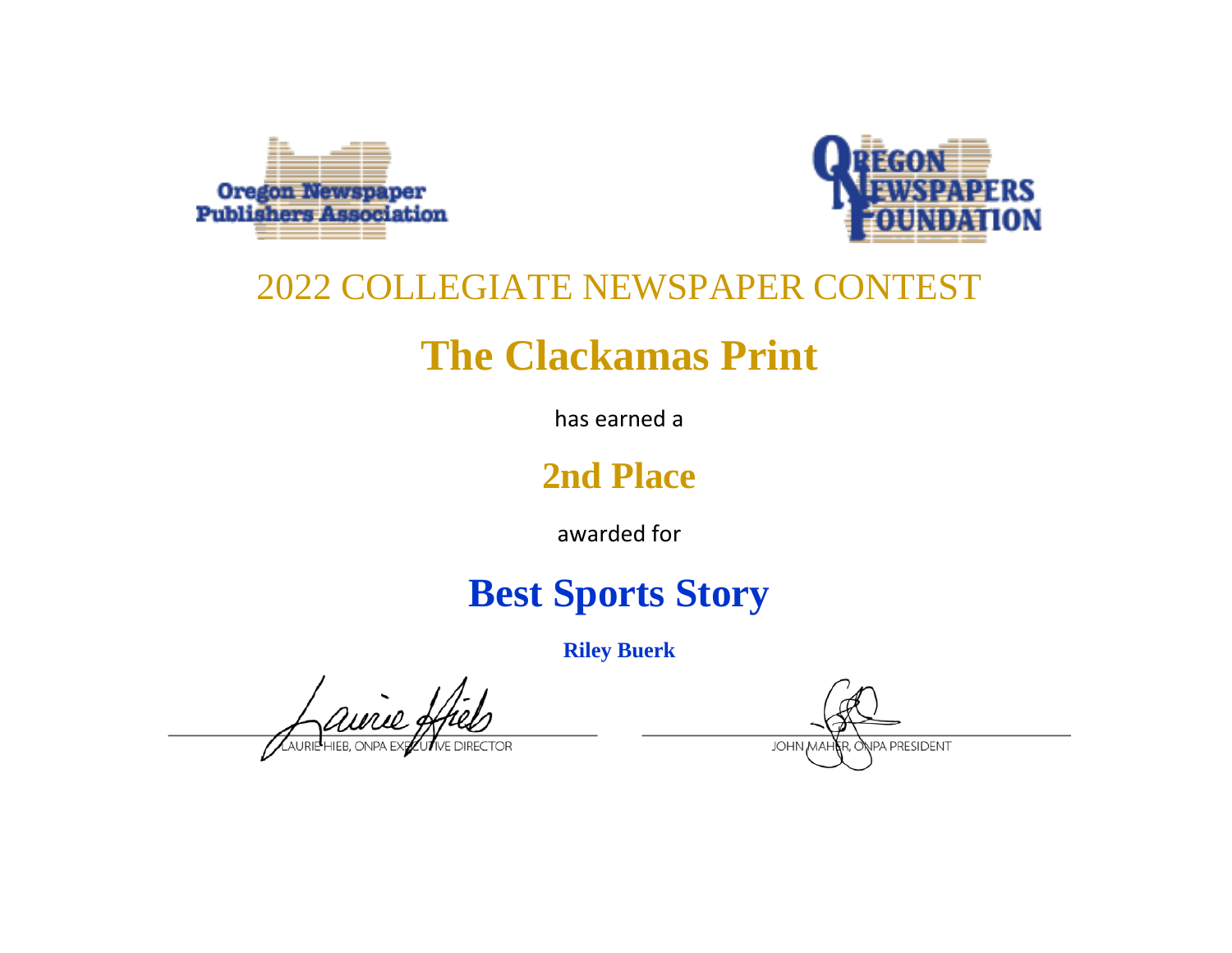



## **The Clackamas Print**

has earned a

### **3rd Place**

awarded for

## **Best Sports Story**

**Riley Buerk**

avrie

**JOHN MAH NPA PRESIDENT**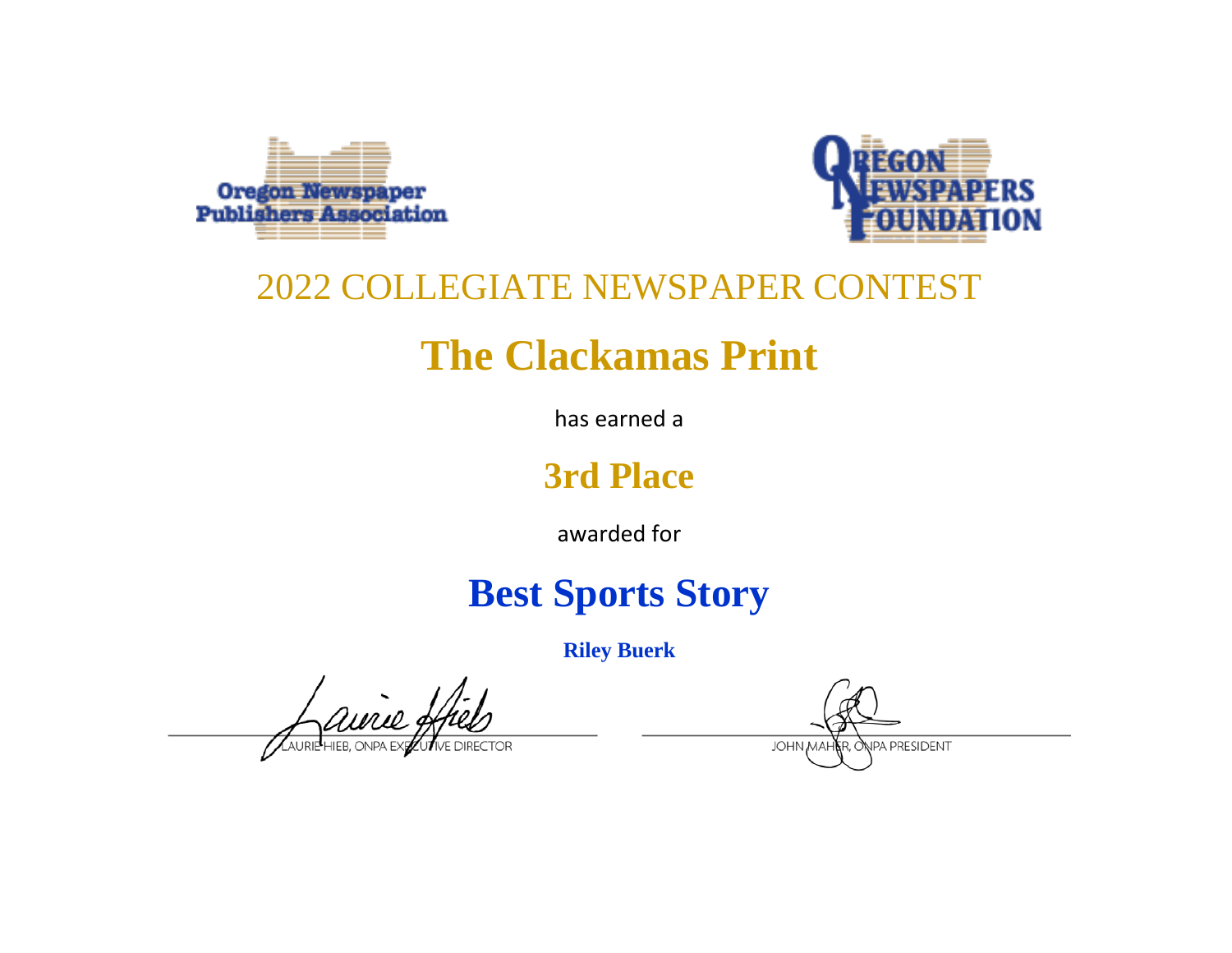



## **The Clackamas Print**

has earned a

### **1st Place**

awarded for

### **Best Website**

**Staff**

ainie g AURIP HIFR ONPA P

NPA PRESIDENT **JOHN MAH**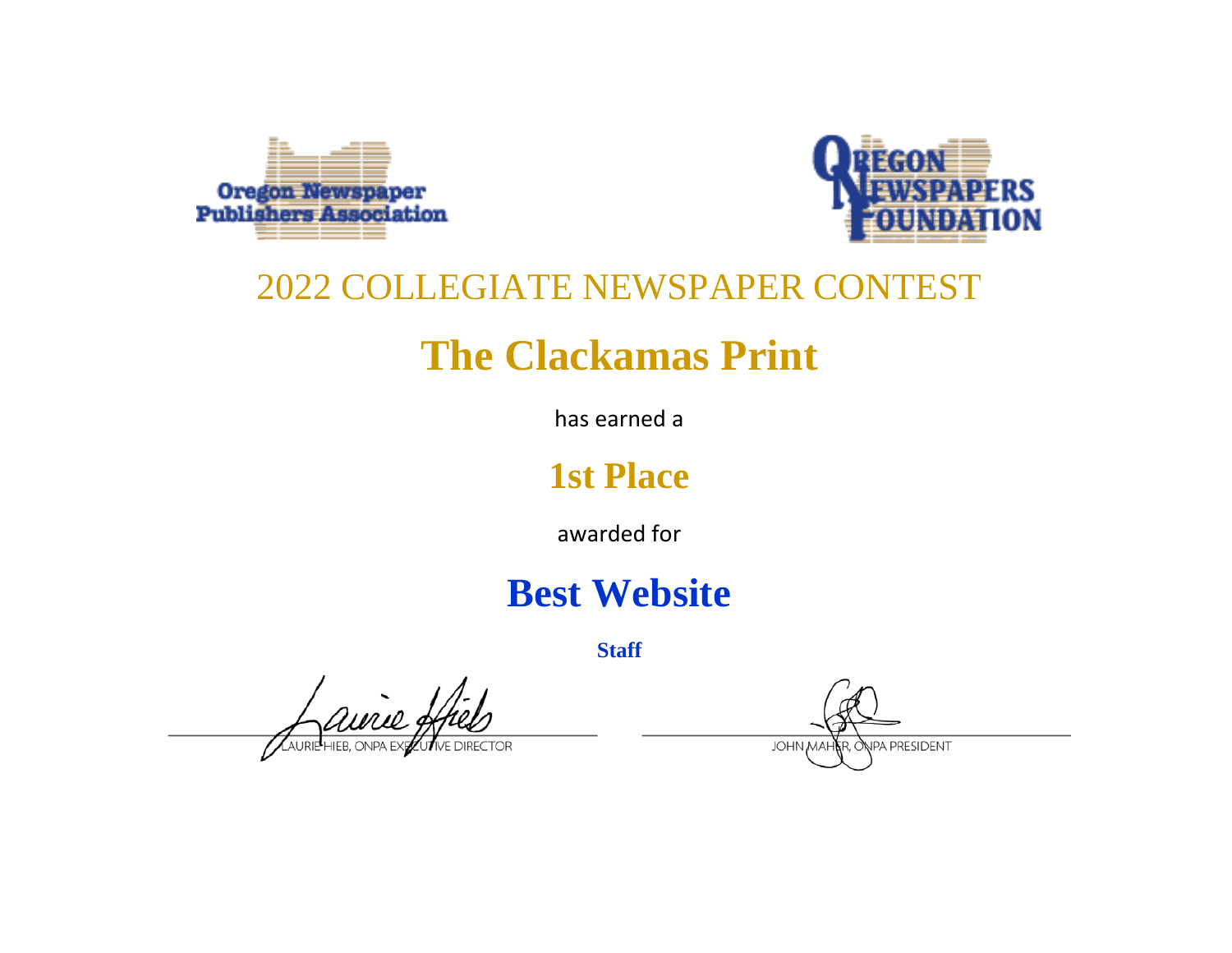



# **The Commuter- Linn Benton CC**

has earned a

### **2nd Place**

awarded for

### **Best Design**

**Rebecca Fewless, Dakota Gange**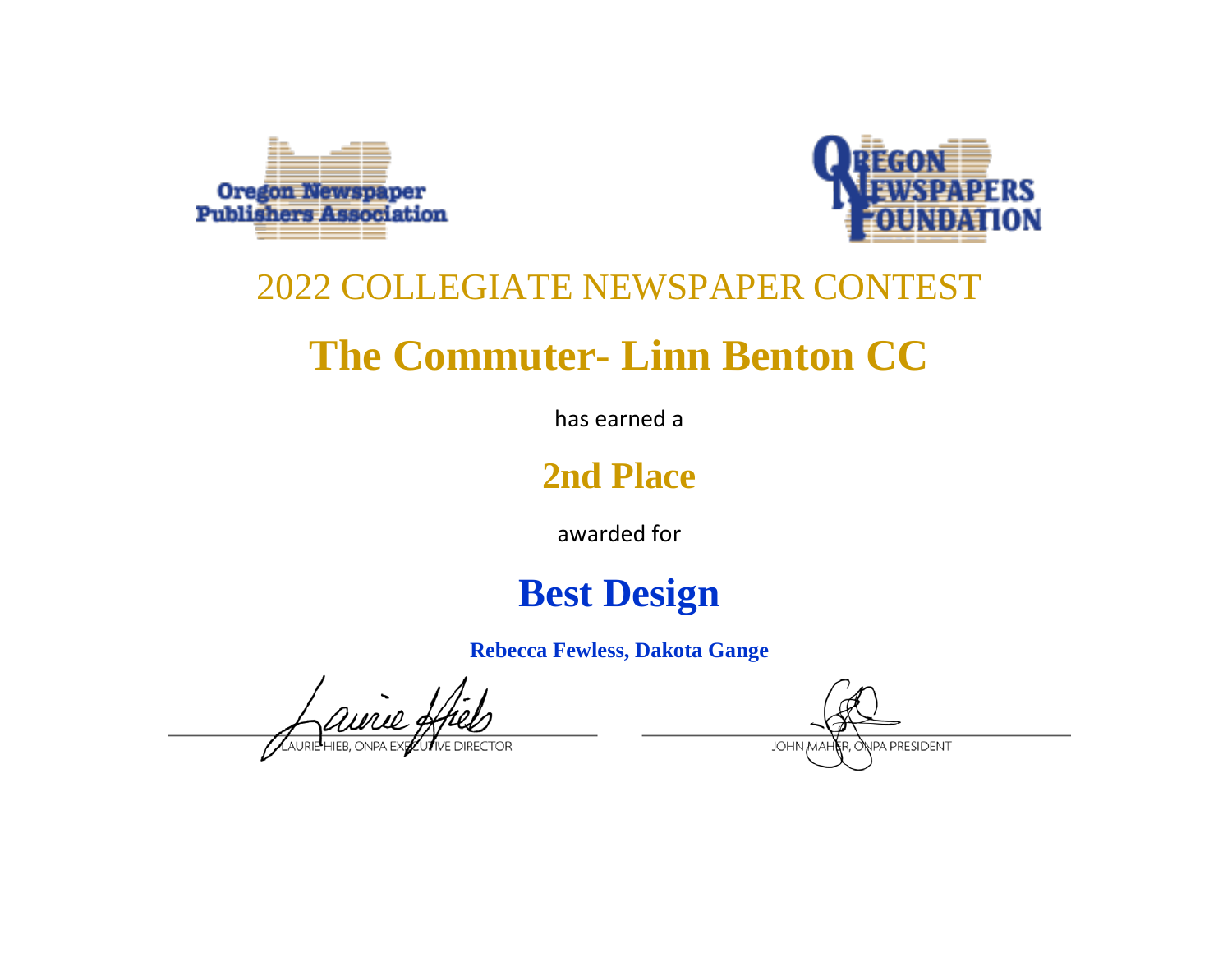



# **The Commuter- Linn Benton CC**

has earned a

### **1st Place**

awarded for

### **Best Design**

**Kailyn McQuisten, Dakota Gange**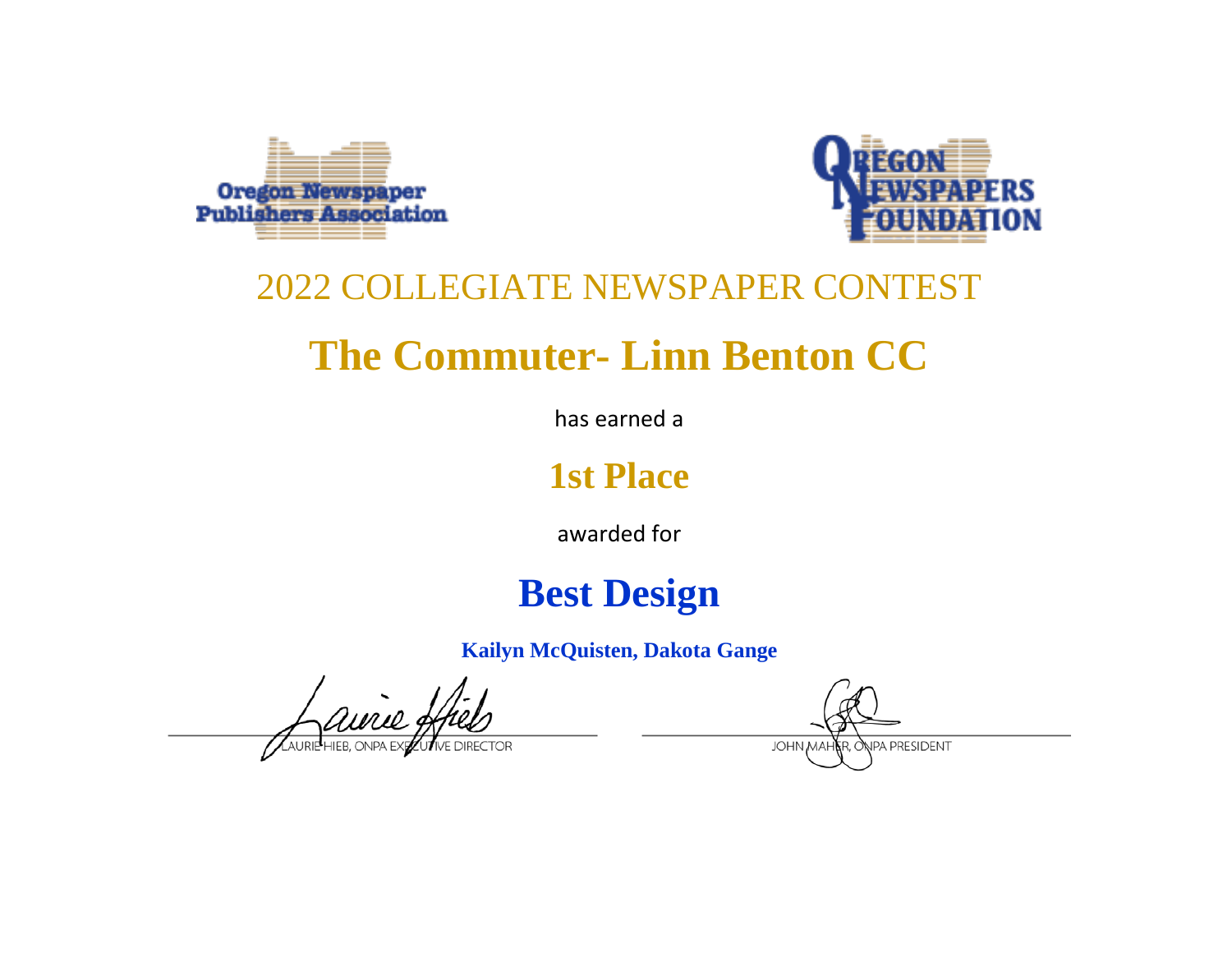



# **The Commuter- Linn Benton CC**

has earned a

### **1st Place**

awarded for

## **Best Feature Photo**

**Brenda Autry**

**NPA PRESIDENT JOHN MAH**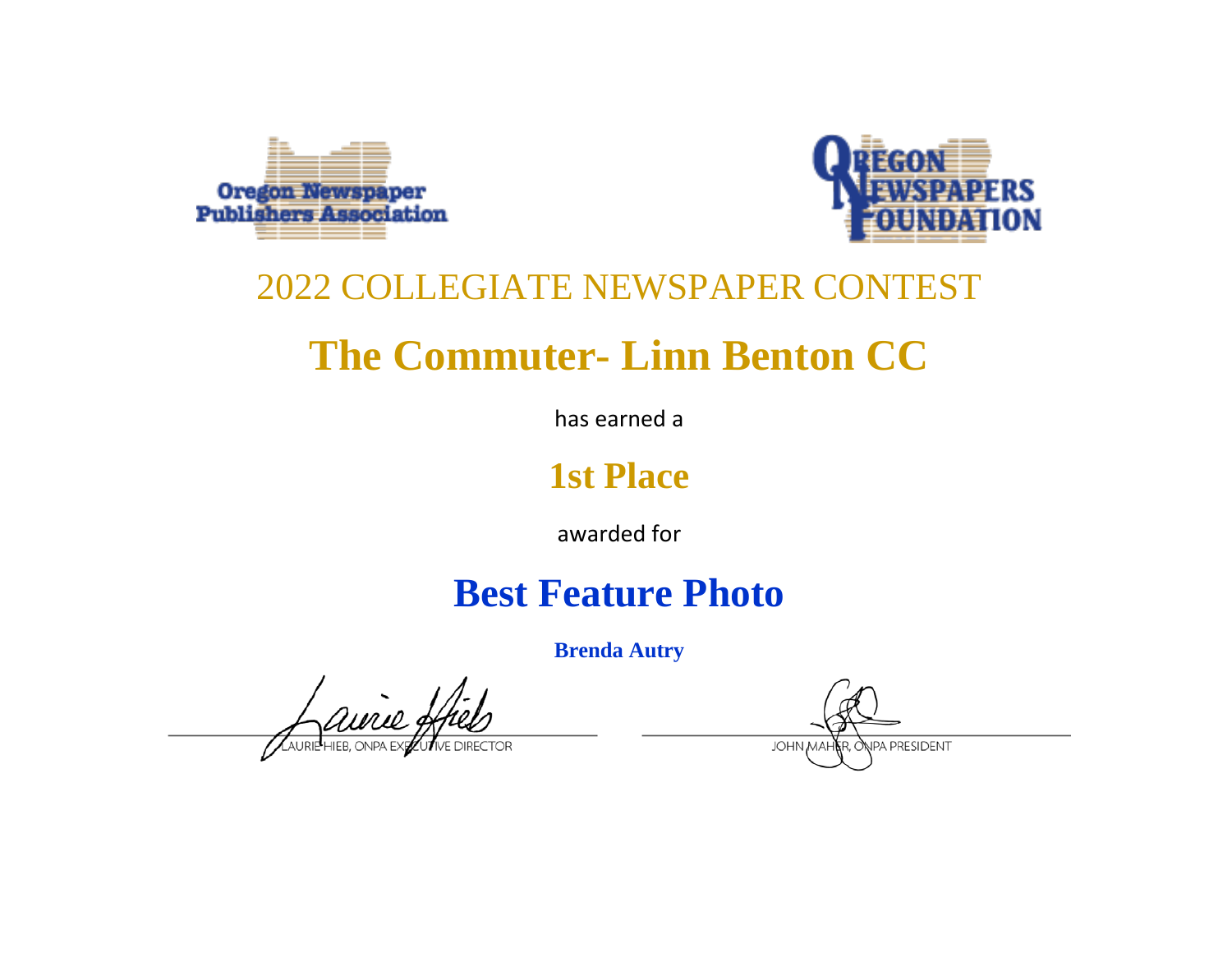



# **The Commuter- Linn Benton CC**

has earned a

### **2nd Place**

awarded for

### **Best Feature Photo**

**Logan Hannigan-Downs**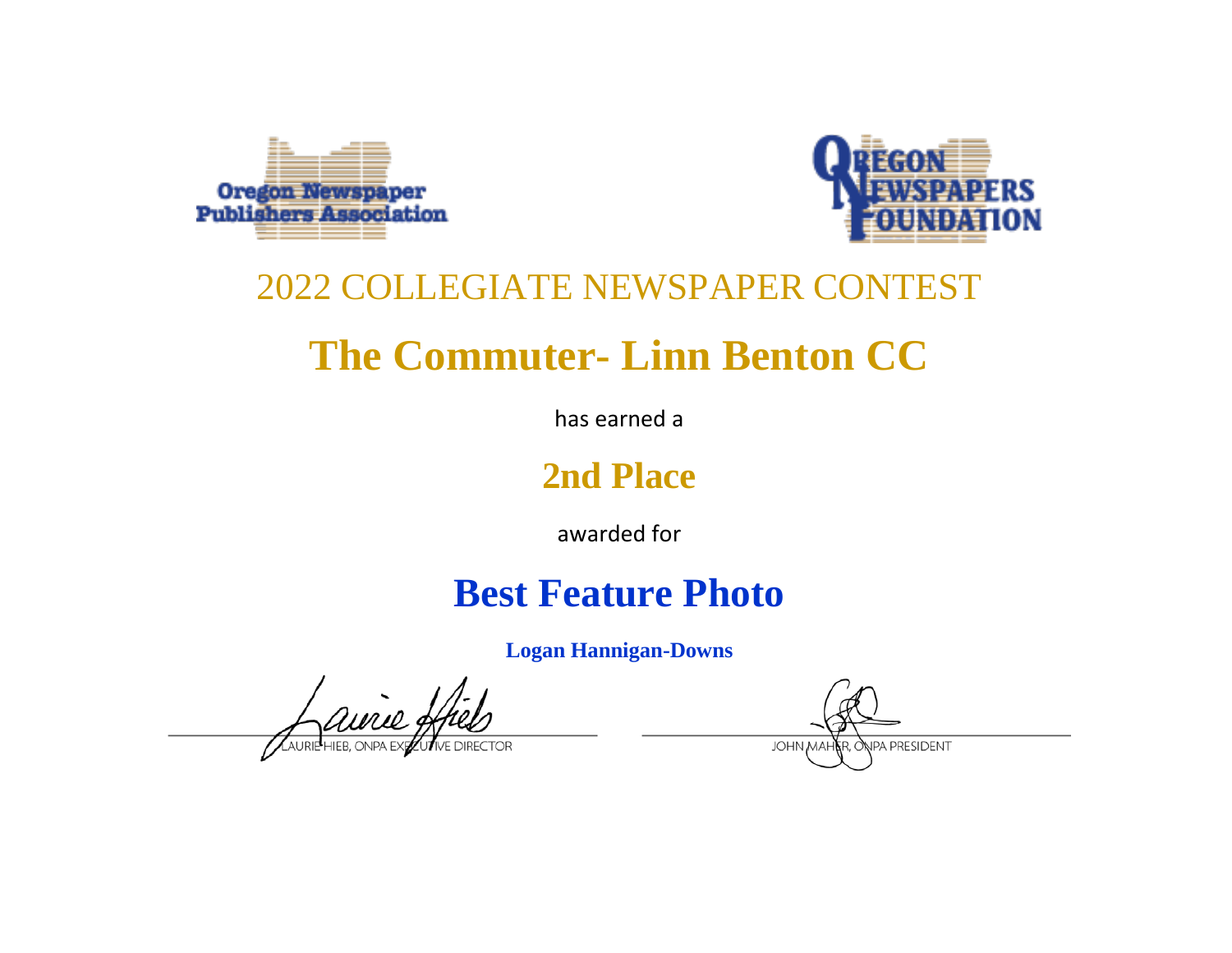



# **The Commuter- Linn Benton CC**

has earned a

### **2nd Place**

awarded for

## **Best Feature Story**

**Dakota Gange**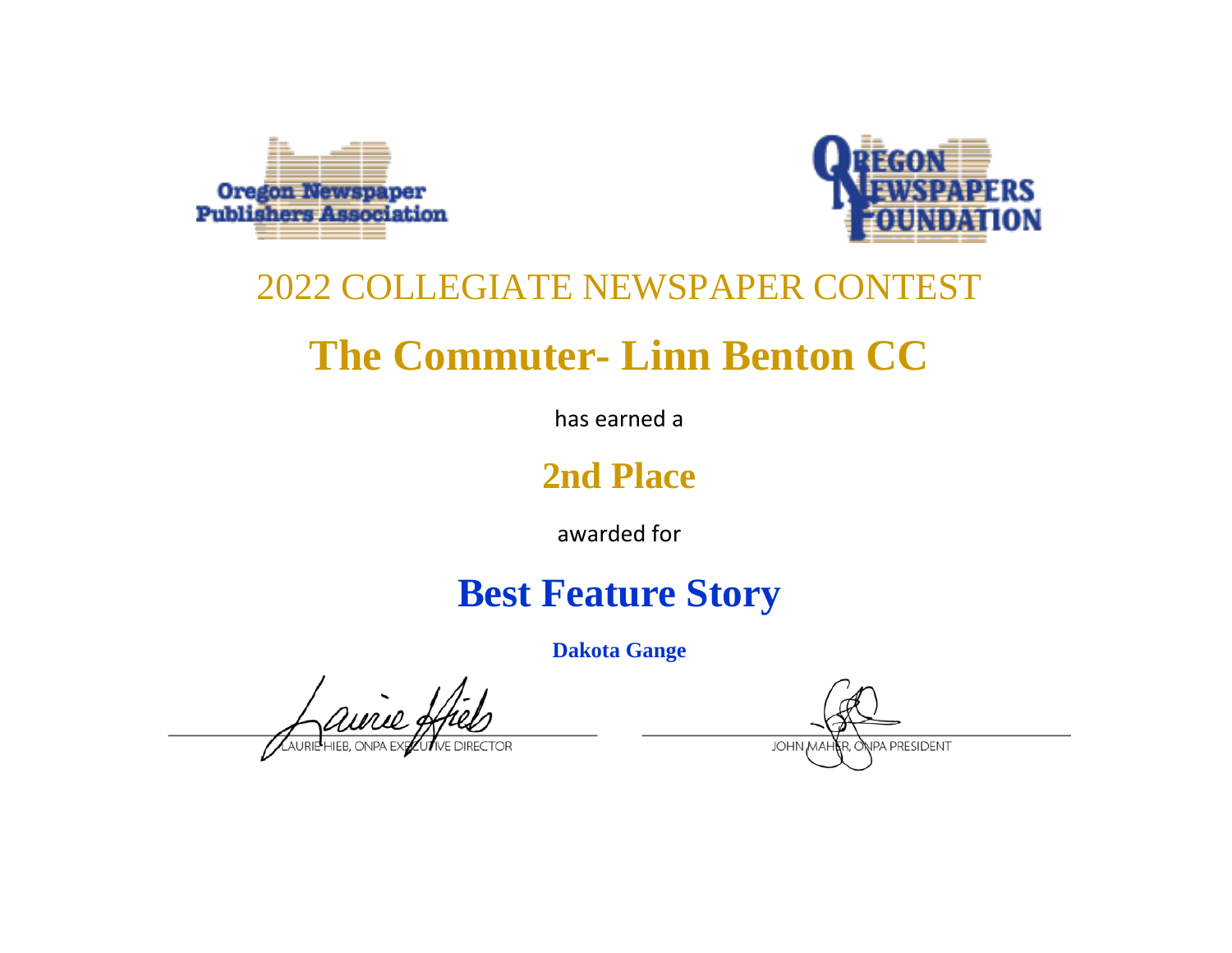



# **The Commuter- Linn Benton CC**

has earned a

### **3rd Place**

awarded for

## **Best Graphic**

**Kailyn McQuisten**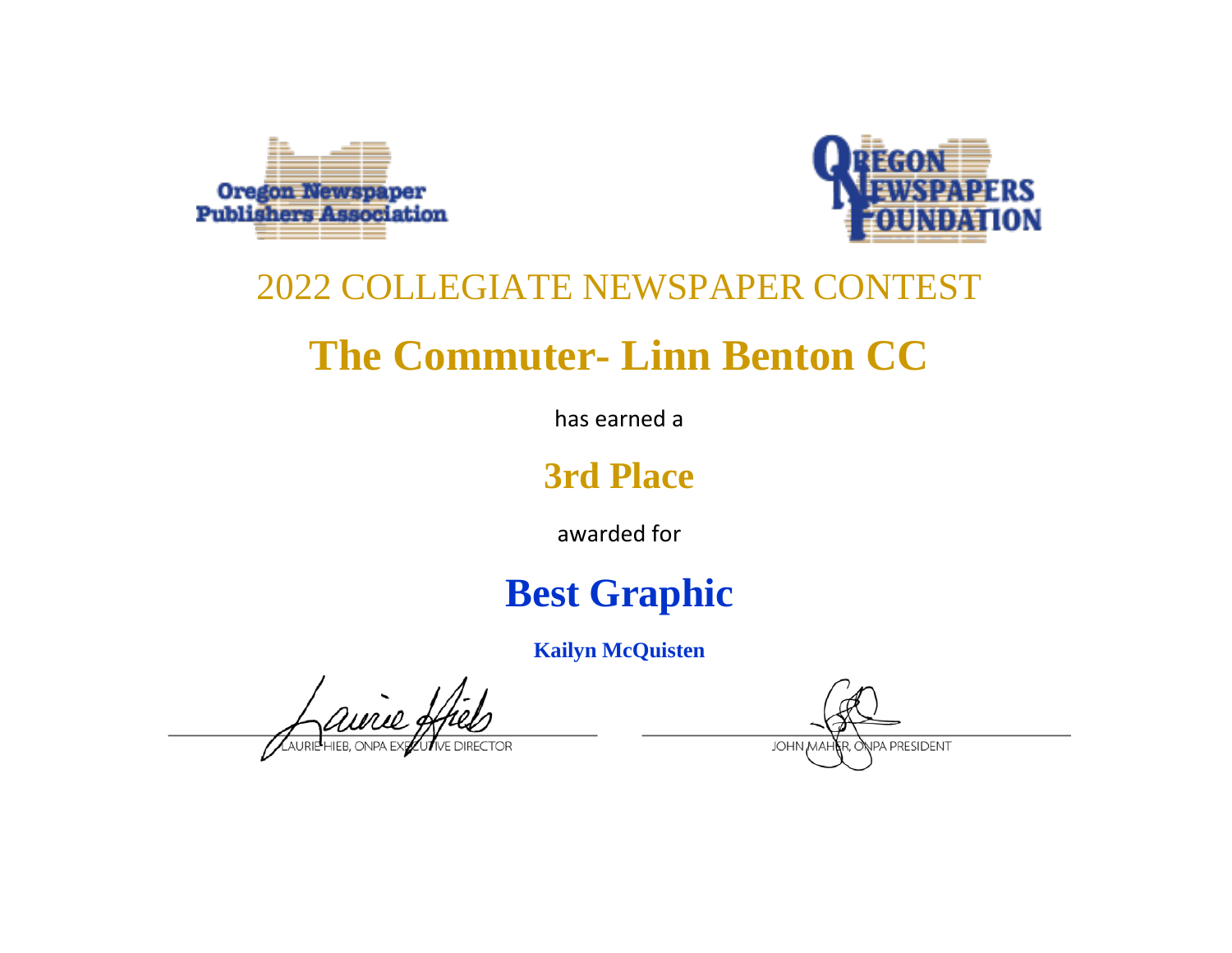



# **The Commuter- Linn Benton CC**

has earned a

### **1st Place**

awarded for

## **Best Graphic**

**Rebecca Fewless**

**NPA PRESIDENT JOHN MAH**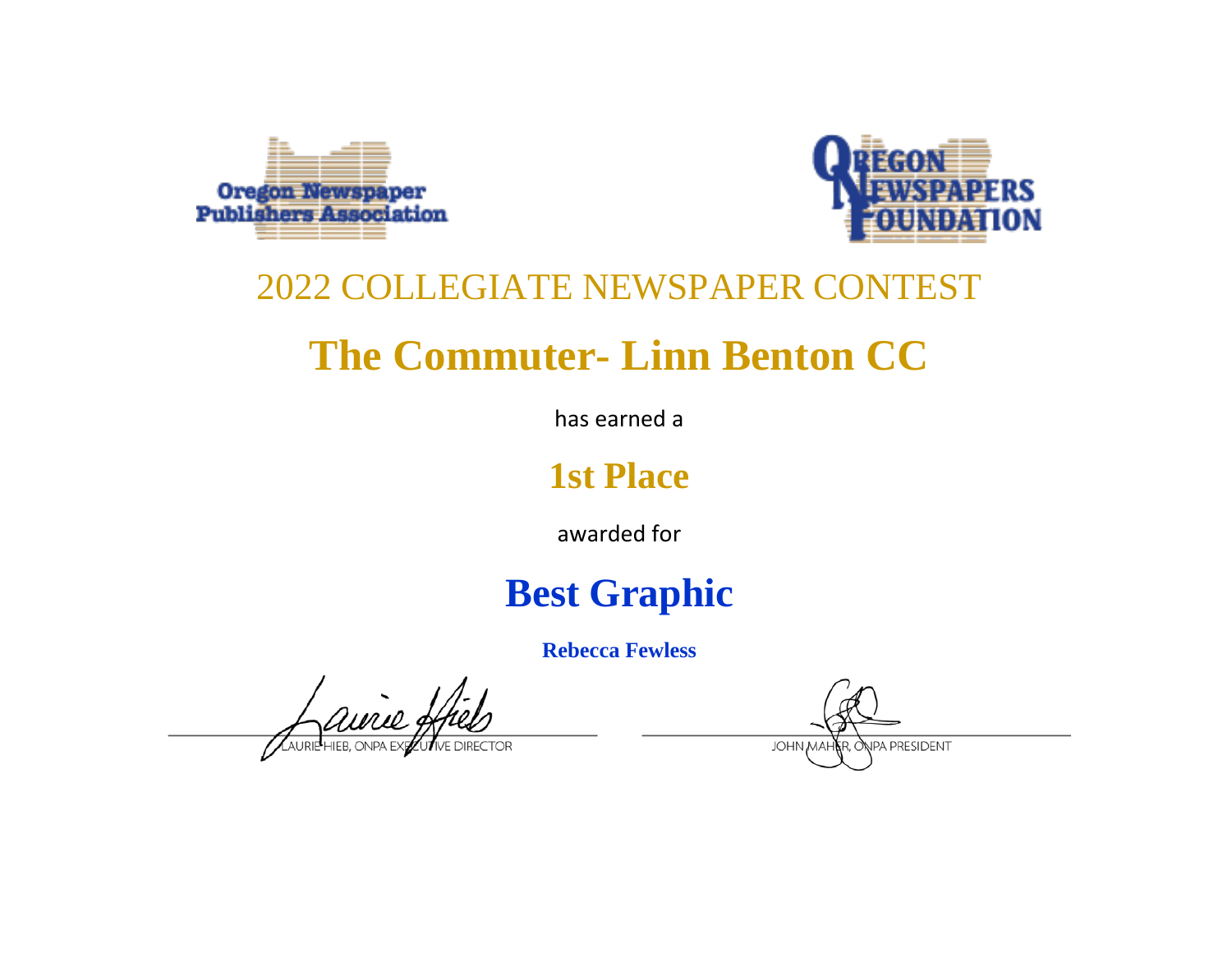



# **The Commuter- Linn Benton CC**

has earned a

### **1st Place**

awarded for

## **Best Headline Writing**

**Staff**

aurie

**JPA PRESIDENT JOHN MAI**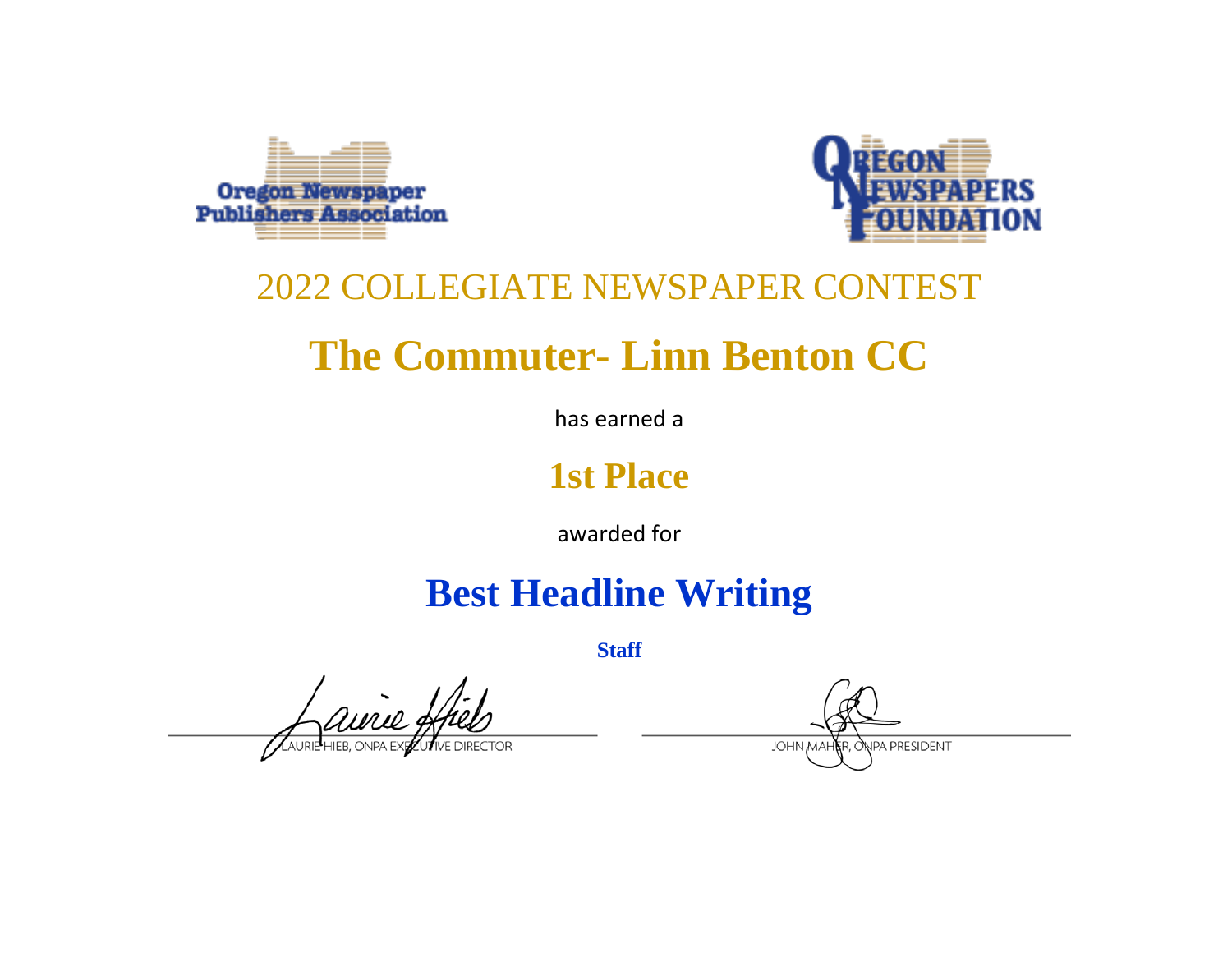



# **The Commuter- Linn Benton CC**

has earned a

### **2nd Place**

awarded for

## **Best Photography**

**Sabrina Dedek**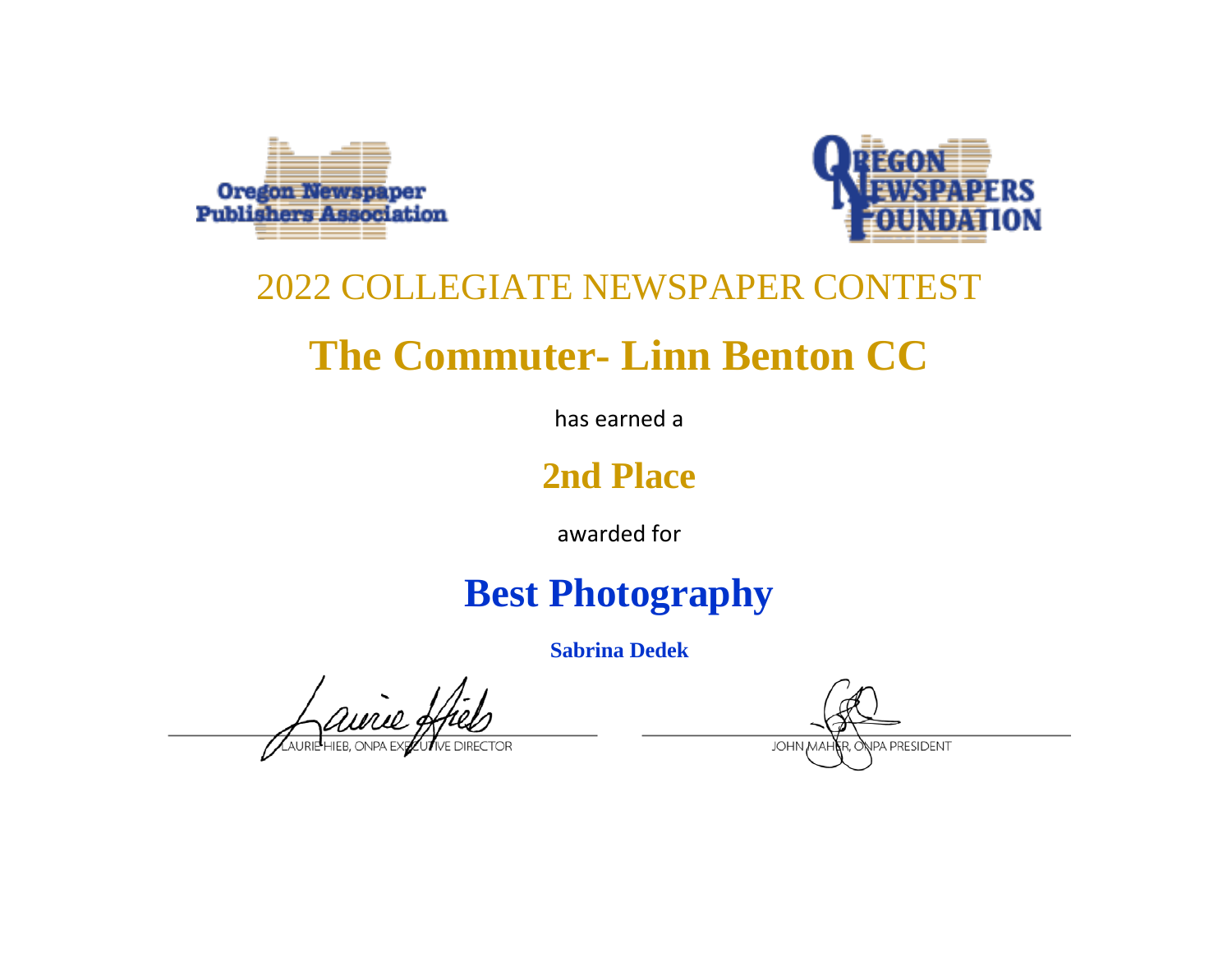



# **The Commuter- Linn Benton CC**

has earned a

### **1st Place**

awarded for

## **Best Photography**

**Logan Hannigan-Downs**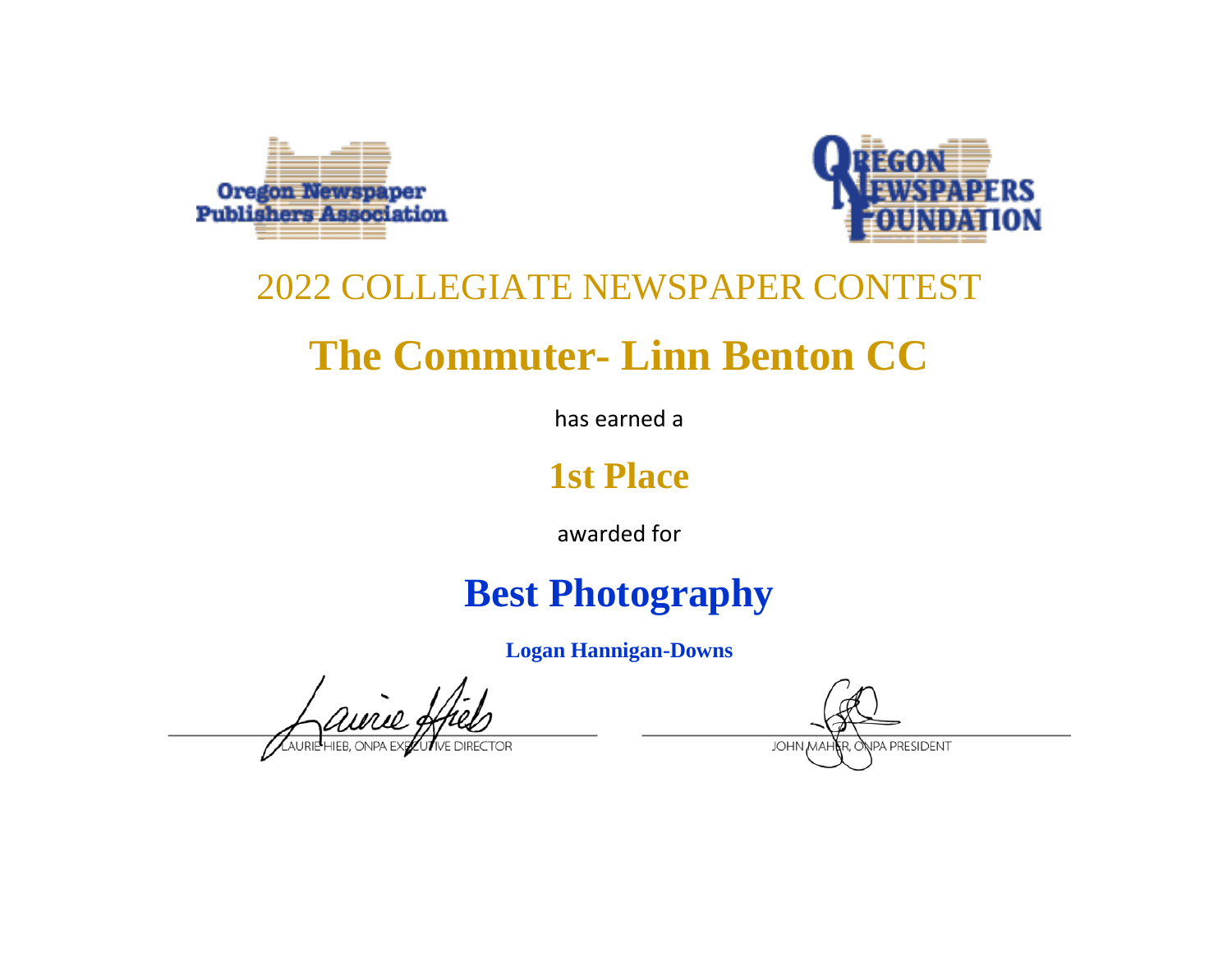



# **The Commuter- Linn Benton CC**

has earned a

### **3rd Place**

awarded for

## **Best Photography**

**Dakota Gange**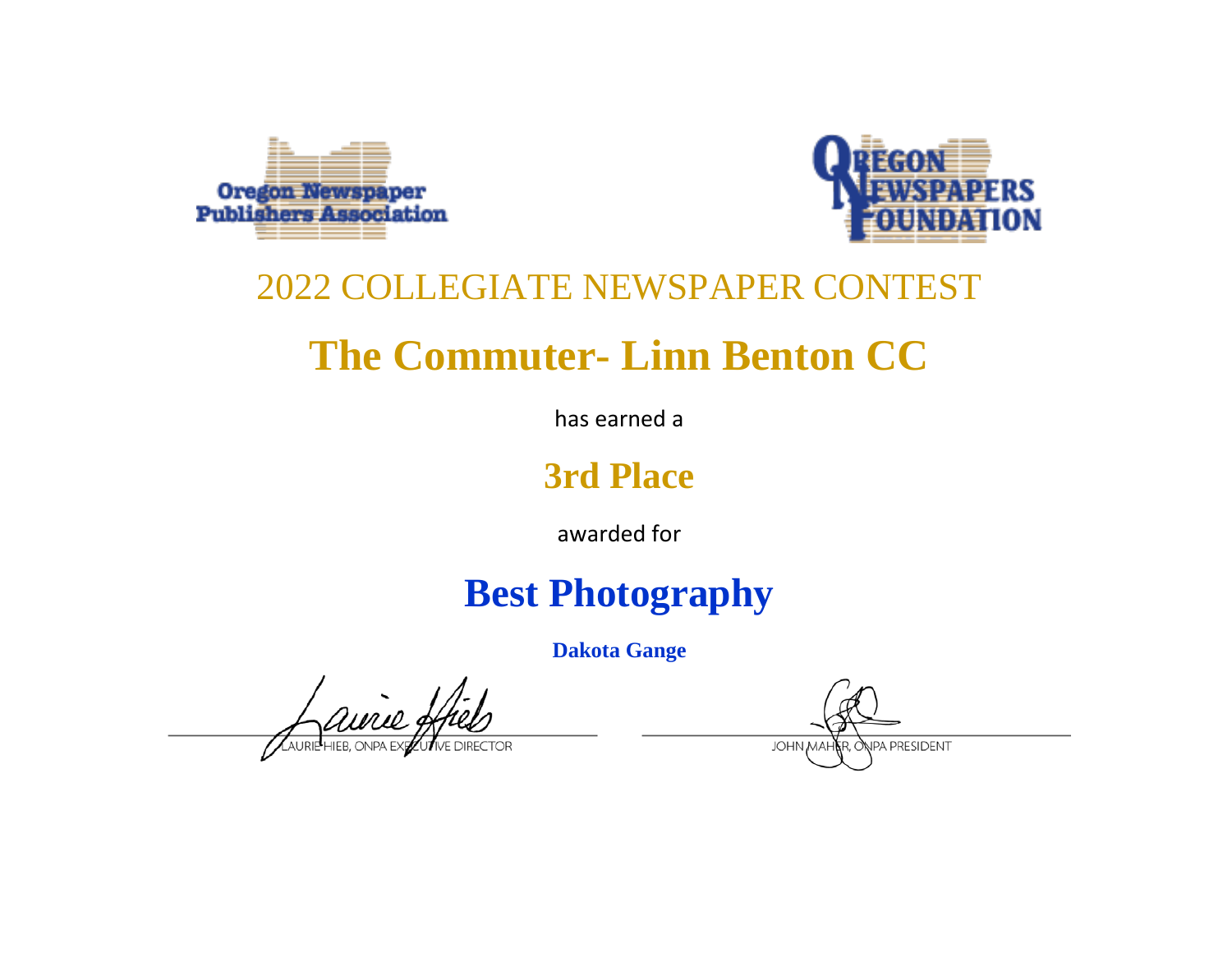



# **The Commuter- Linn Benton CC**

has earned a

### **1st Place**

awarded for

### **Best Review**

**Leah Biesack**

NPA PRESIDENT **JOHN MAH**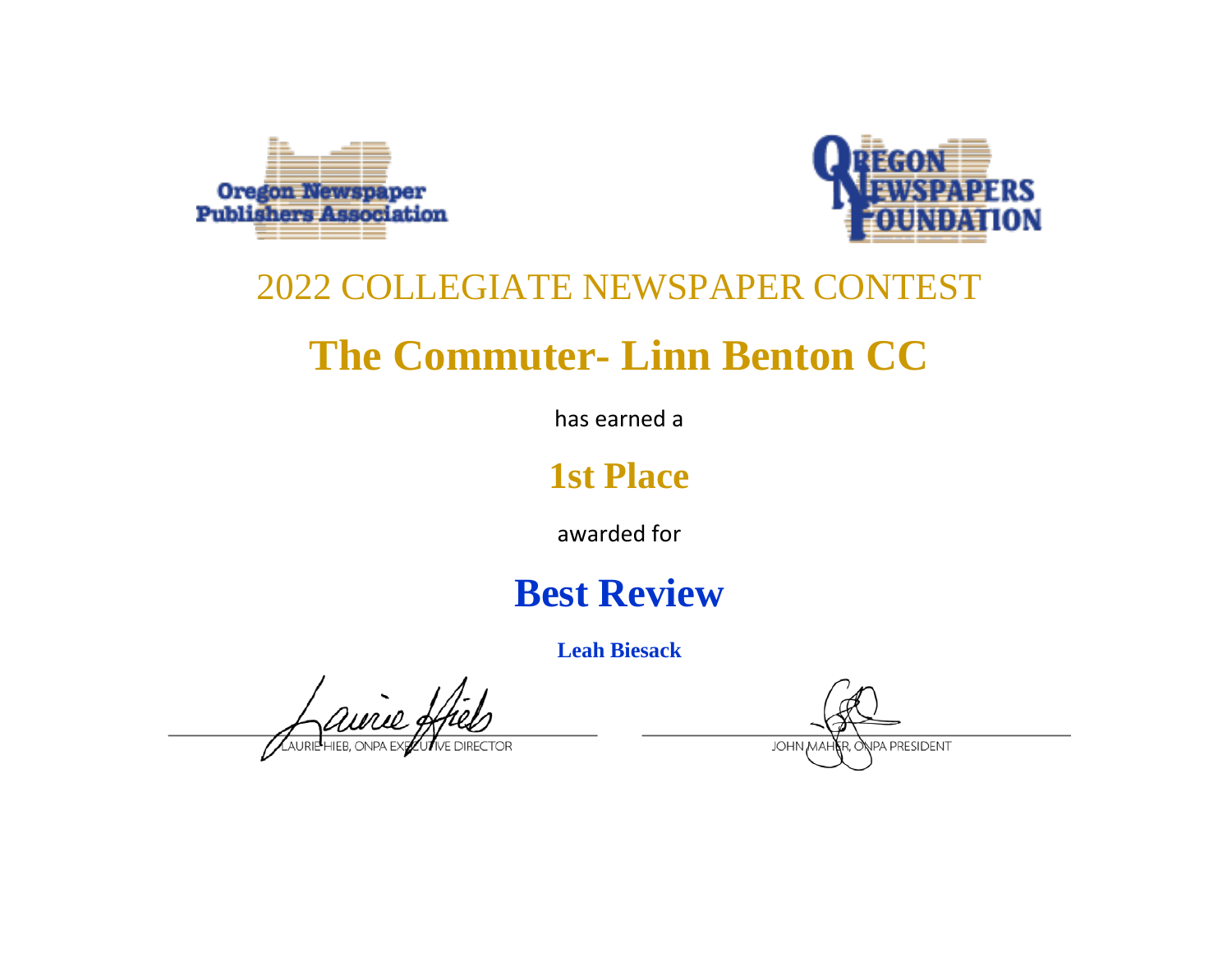



# **The Commuter- Linn Benton CC**

has earned a

### **1st Place**

awarded for

### **Best Section**

**Staff**

airie,

**NPA PRESIDENT JOHN MAH**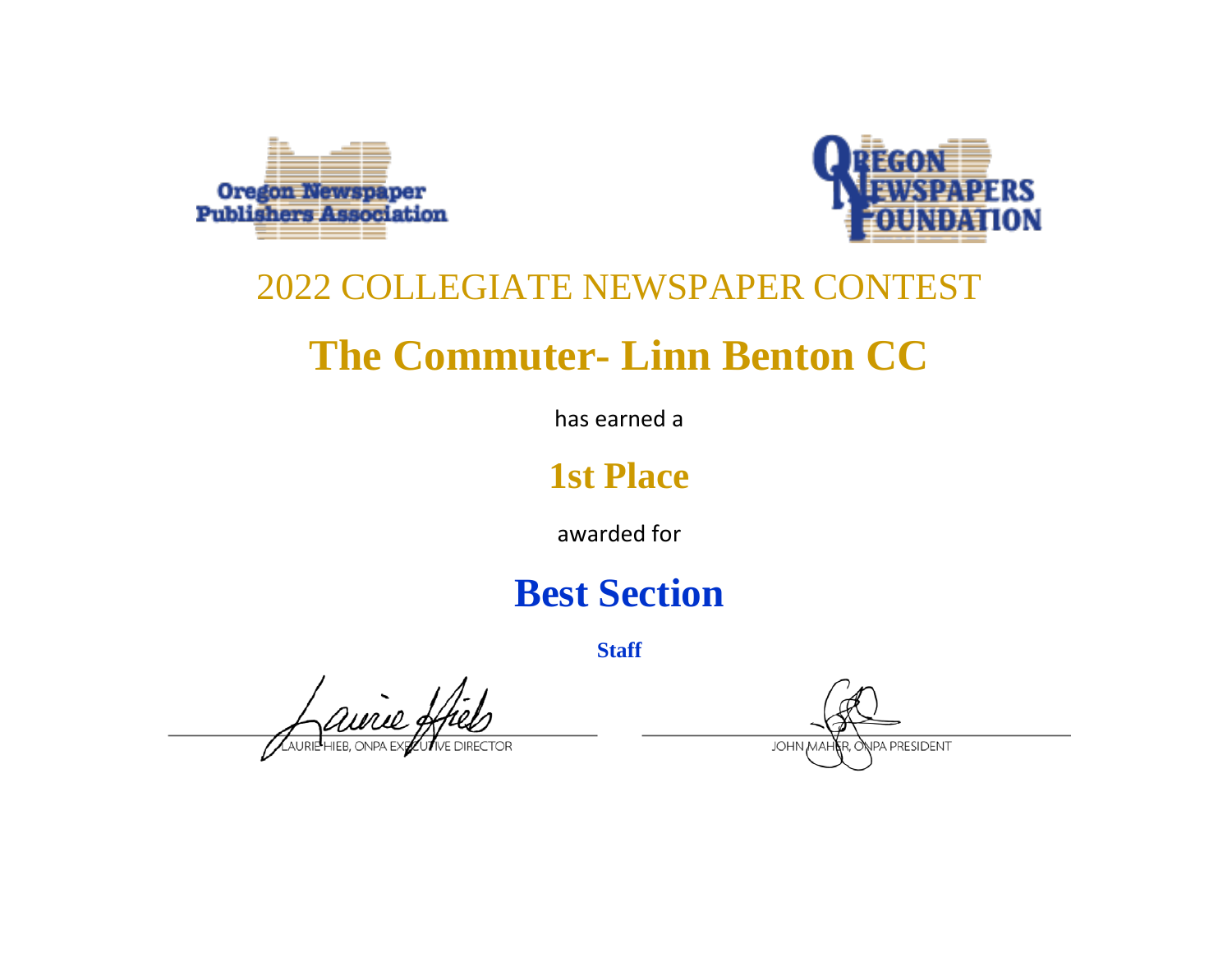



# **The Commuter- Linn Benton CC**

has earned a

### **2nd Place**

awarded for

## **Best Special Section**

**Staff**

aurie,

**JPA PRESIDENT JOHN MAI**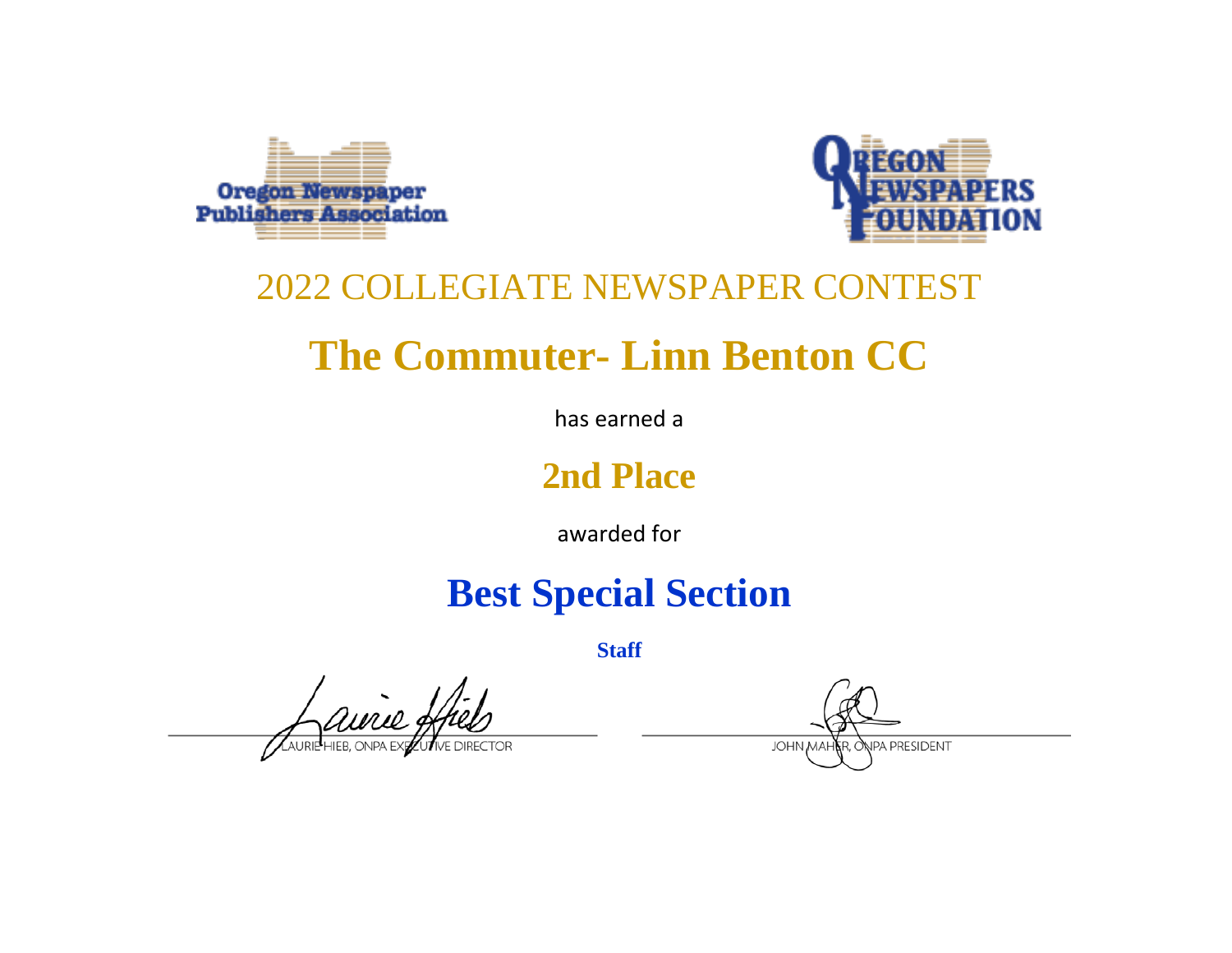



# **The Commuter- Linn Benton CC**

has earned a

### **2nd Place**

awarded for

## **Best Sports Photo**

**Logan Hannigan-Downs**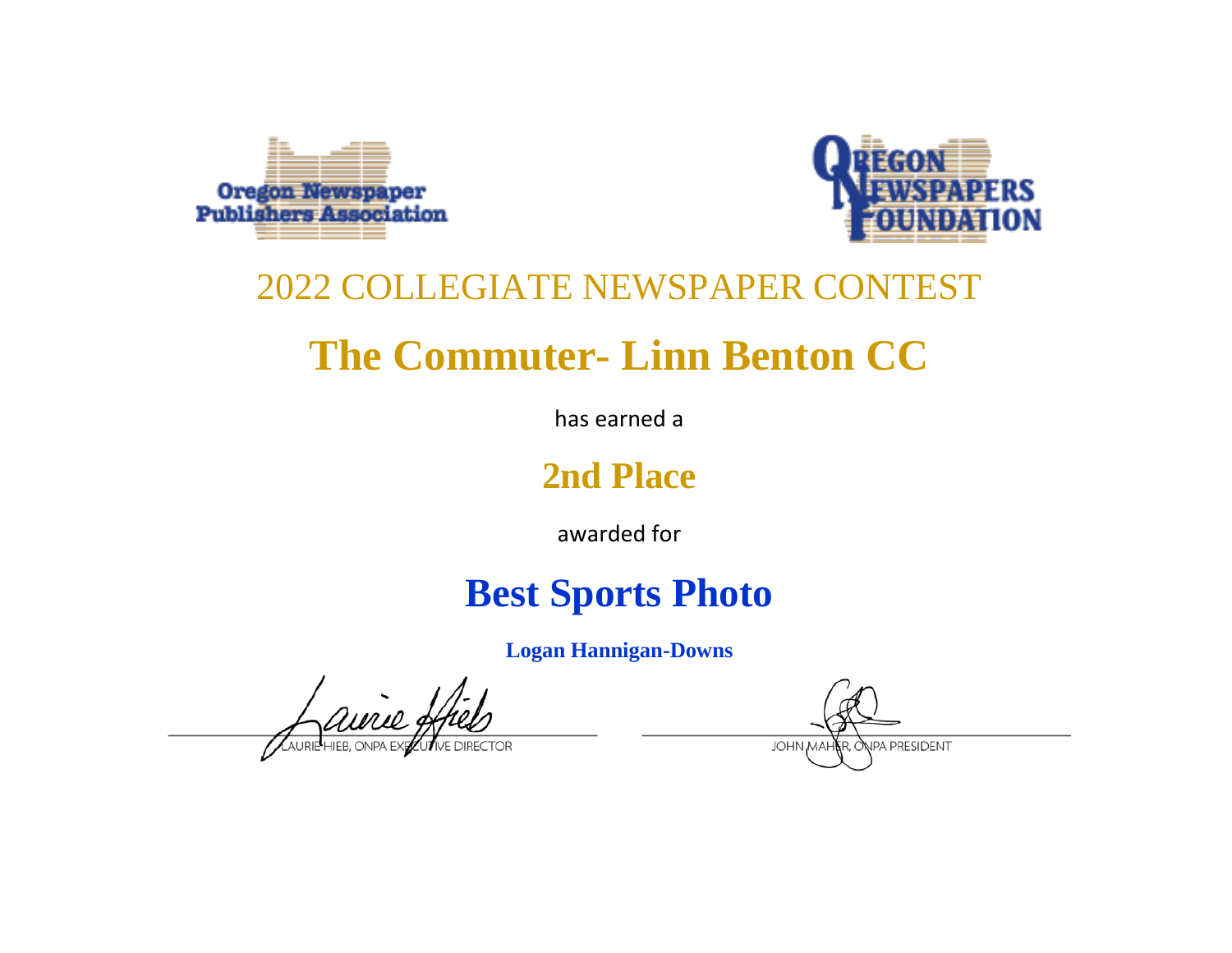



# **The Commuter- Linn Benton CC**

has earned a

### **1st Place**

awarded for

## **Best Sports Photo**

**Logan Hannigan-Downs**

**NPA PRESIDENT JOHN MAH**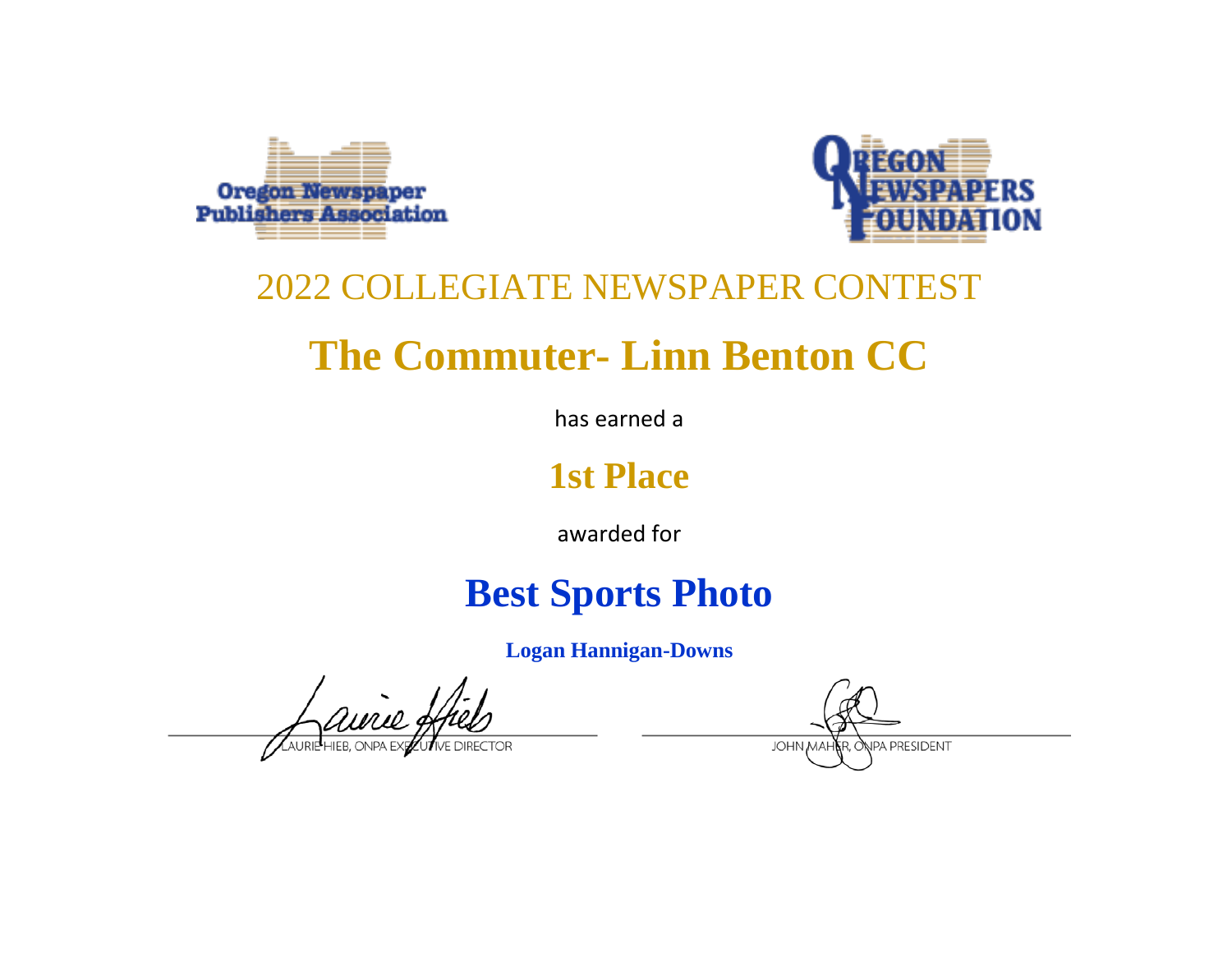



# **The Commuter- Linn Benton CC**

has earned a

### **1st Place**

awarded for

## **Best Sports Story**

**Hikari Kawai**

**NPA PRESIDENT JOHN MAH**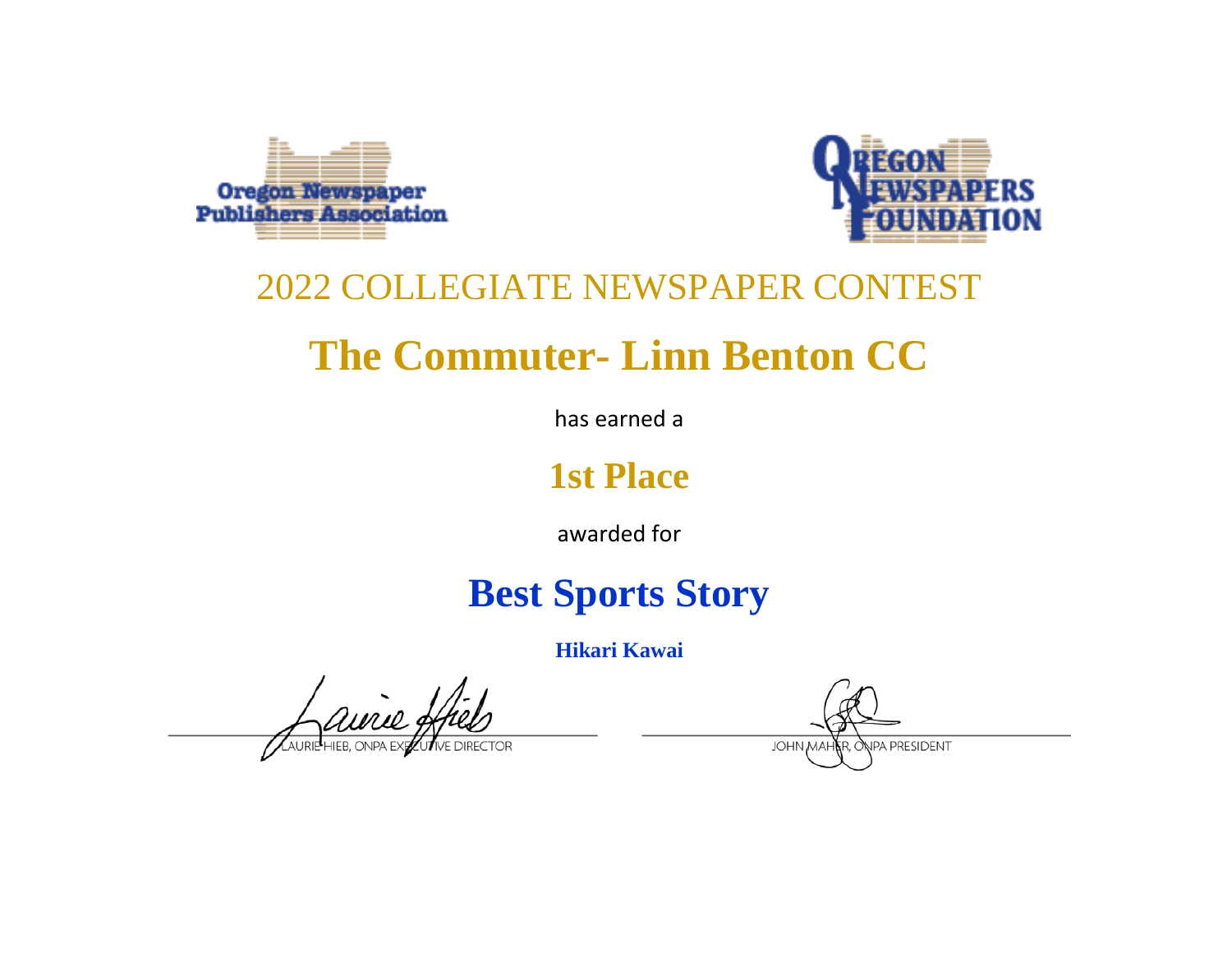



# **The Commuter- Linn Benton CC**

has earned a

### **3rd Place**

awarded for

## **Best Spot News Story**

**Sabrina Dedek**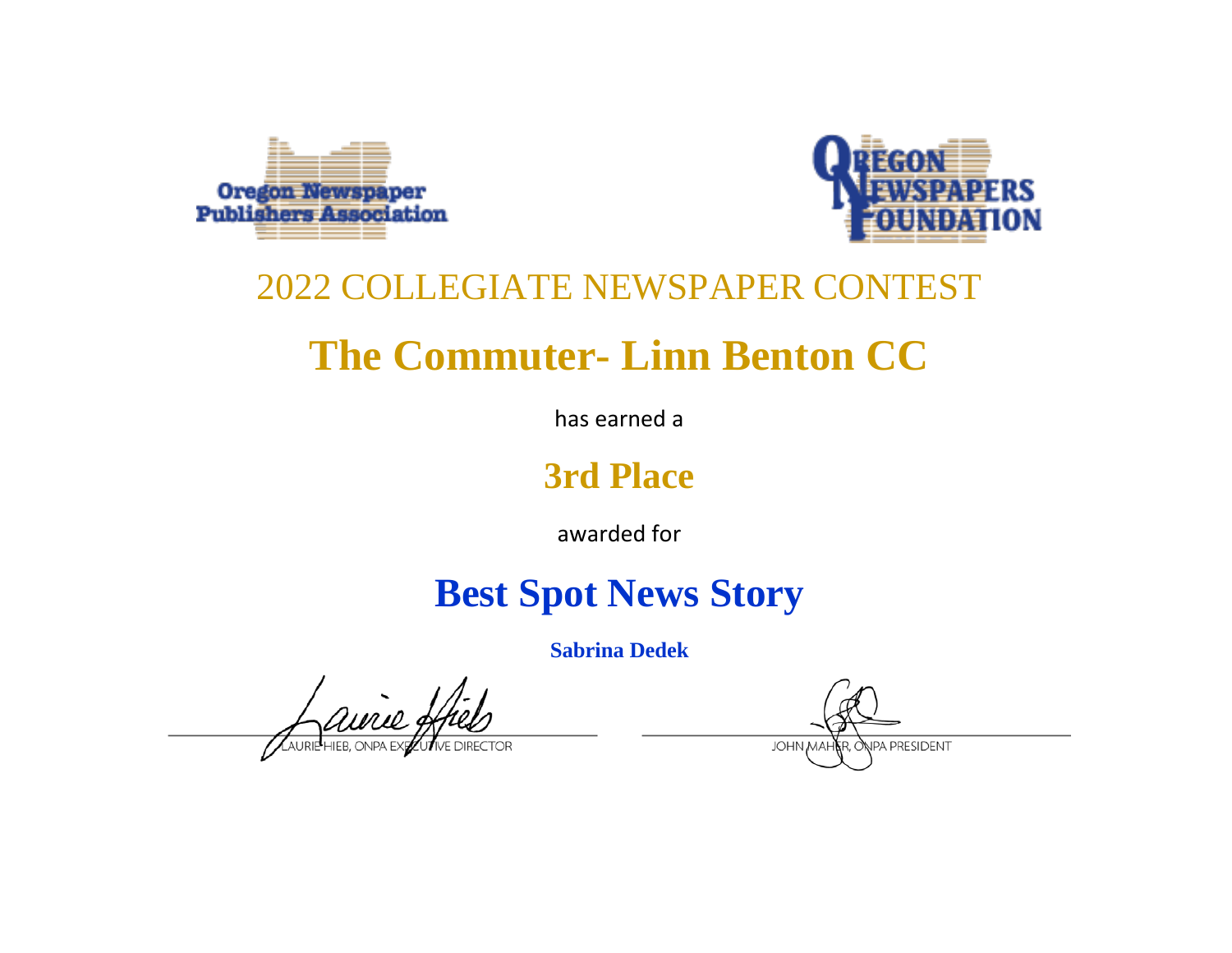



# **The Commuter- Linn Benton CC**

has earned a

### **2nd Place**

awarded for

## **Best Spot News Story**

**Logan Hannigan-Downs**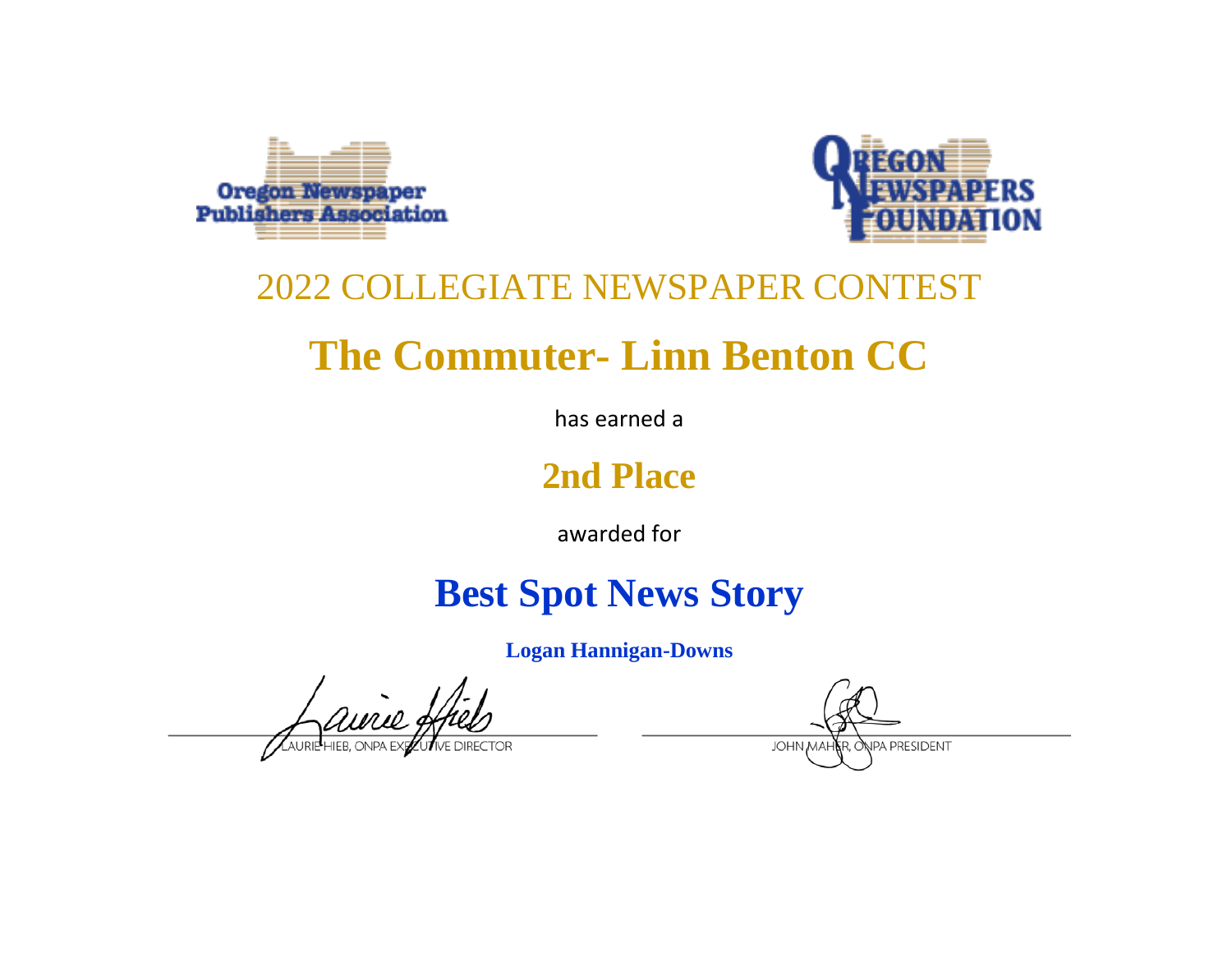



# **The Commuter- Linn Benton CC**

has earned a

### **2nd Place**

awarded for

### **Best Website**

**Alicen Arsenault**

NPA PRESIDENT **JOHN MAH**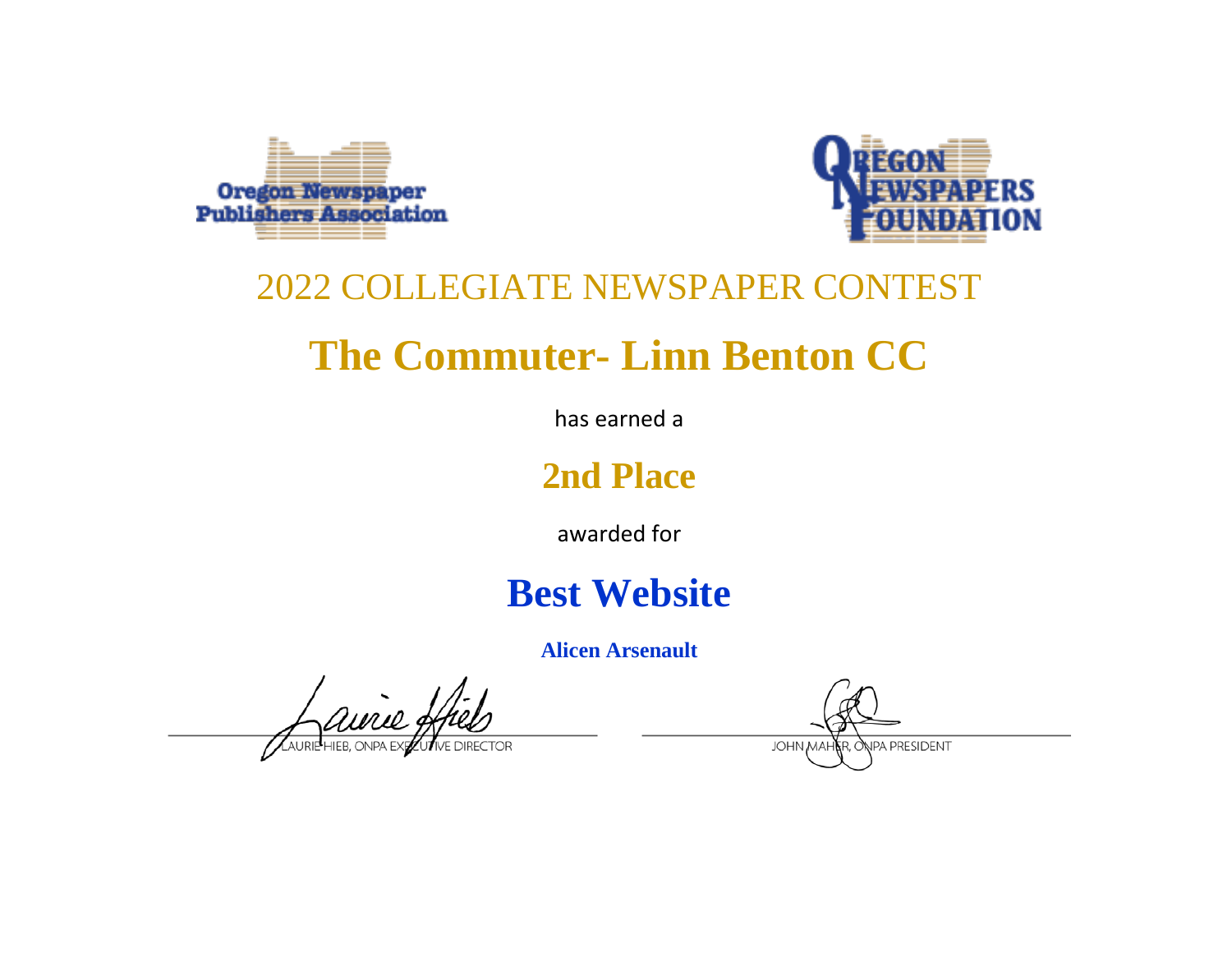



# **The Commuter- Linn Benton CC**

has earned a

### **1st Place**

awarded for

## **Best Writing**

**Dakota Gange**

ainie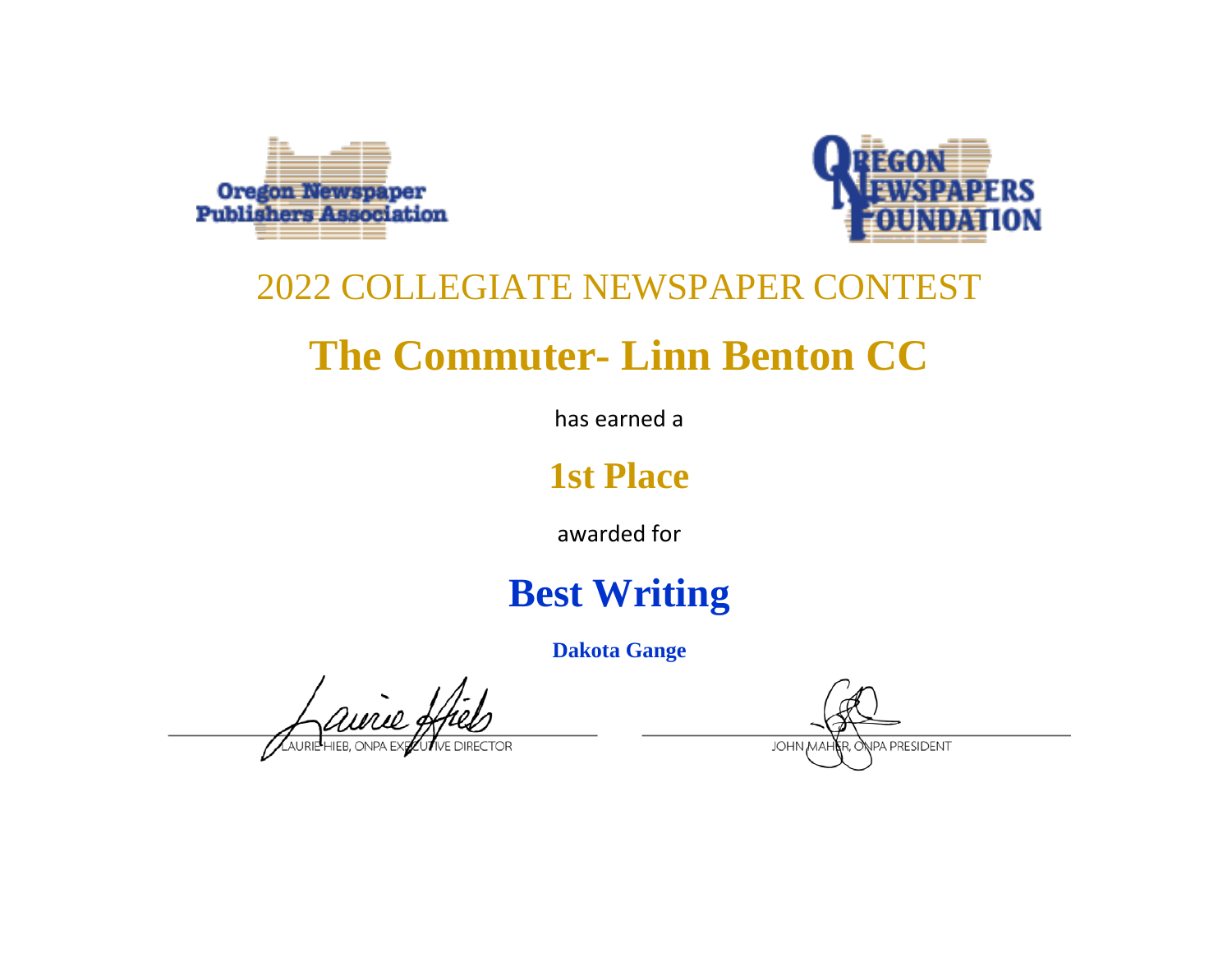



# **The Daily Barometer**

has earned a

### **1st Place**

awarded for

## **Best Cartooning**

**Jacob Ramirez**

ainie

**NPA PRESIDENT JOHN MAH**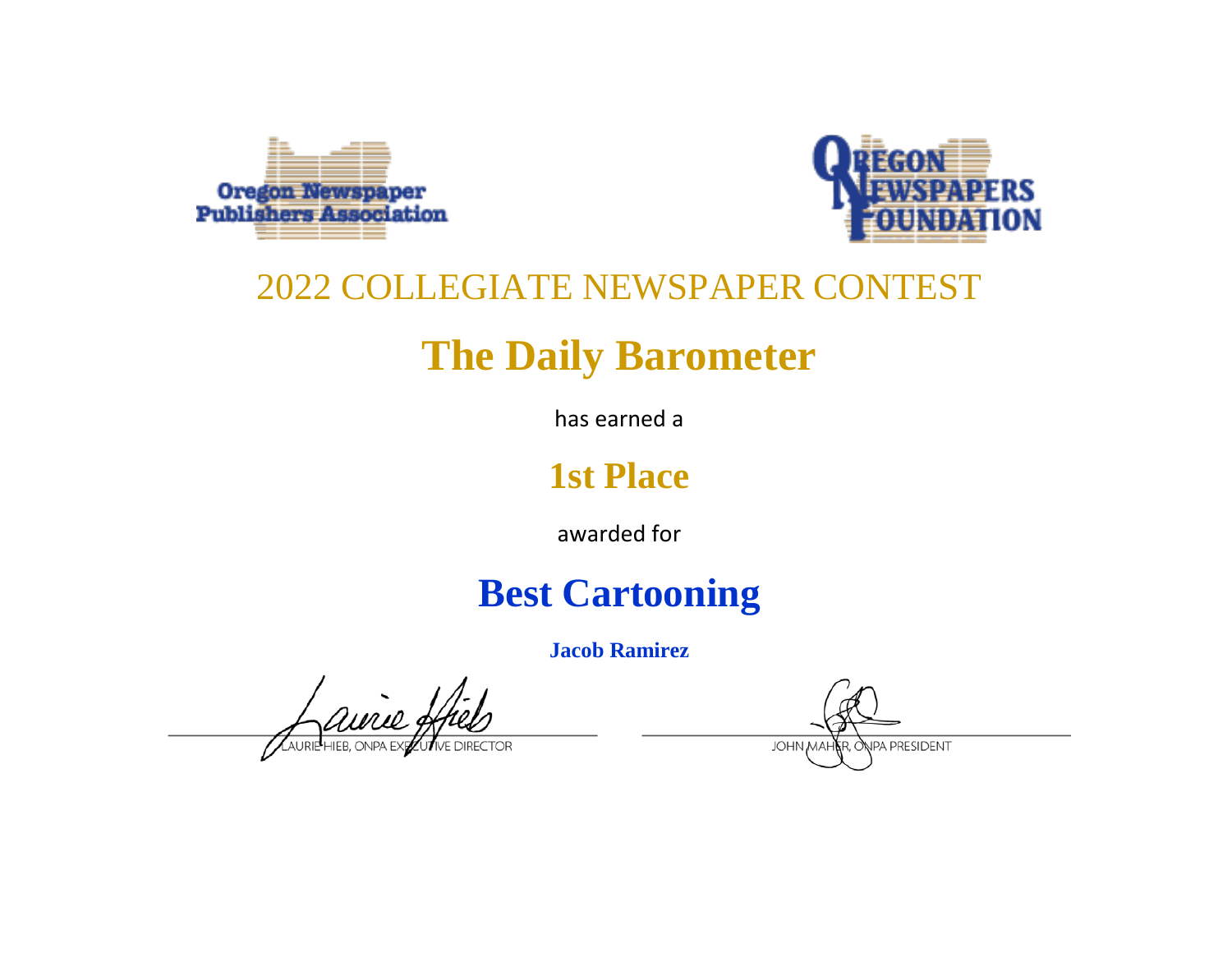



# **The Daily Barometer**

has earned a

### **1st Place**

awarded for

## **Best Columnist**

**Sienna Kaske**

aurie

**NPA PRESIDENT JOHN MAH**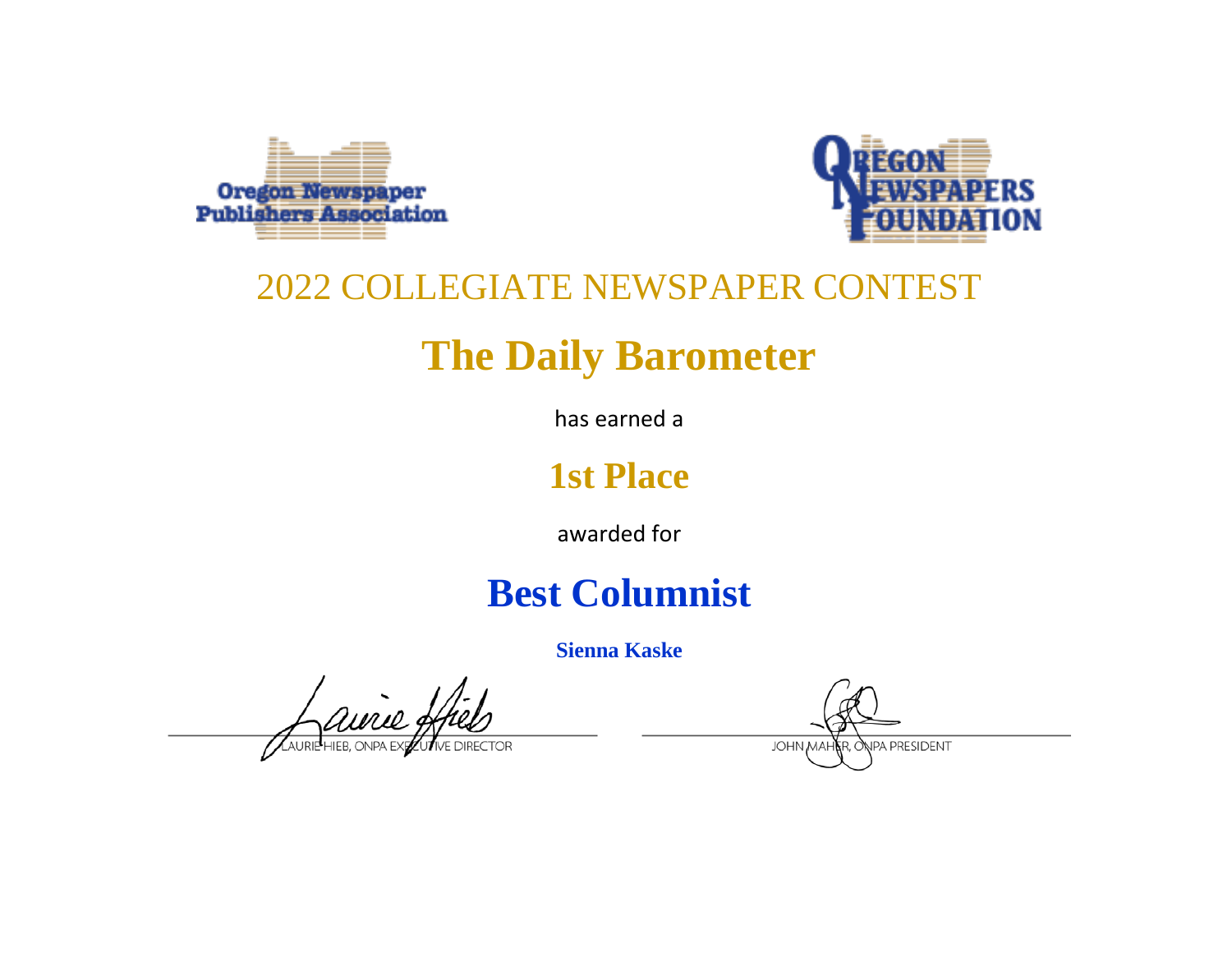



# **The Daily Barometer**

has earned a

### **2nd Place**

awarded for

## **Best Editorial**

**Jaycee Kalama**

aurie

**NPA PRESIDENT JOHN MAH**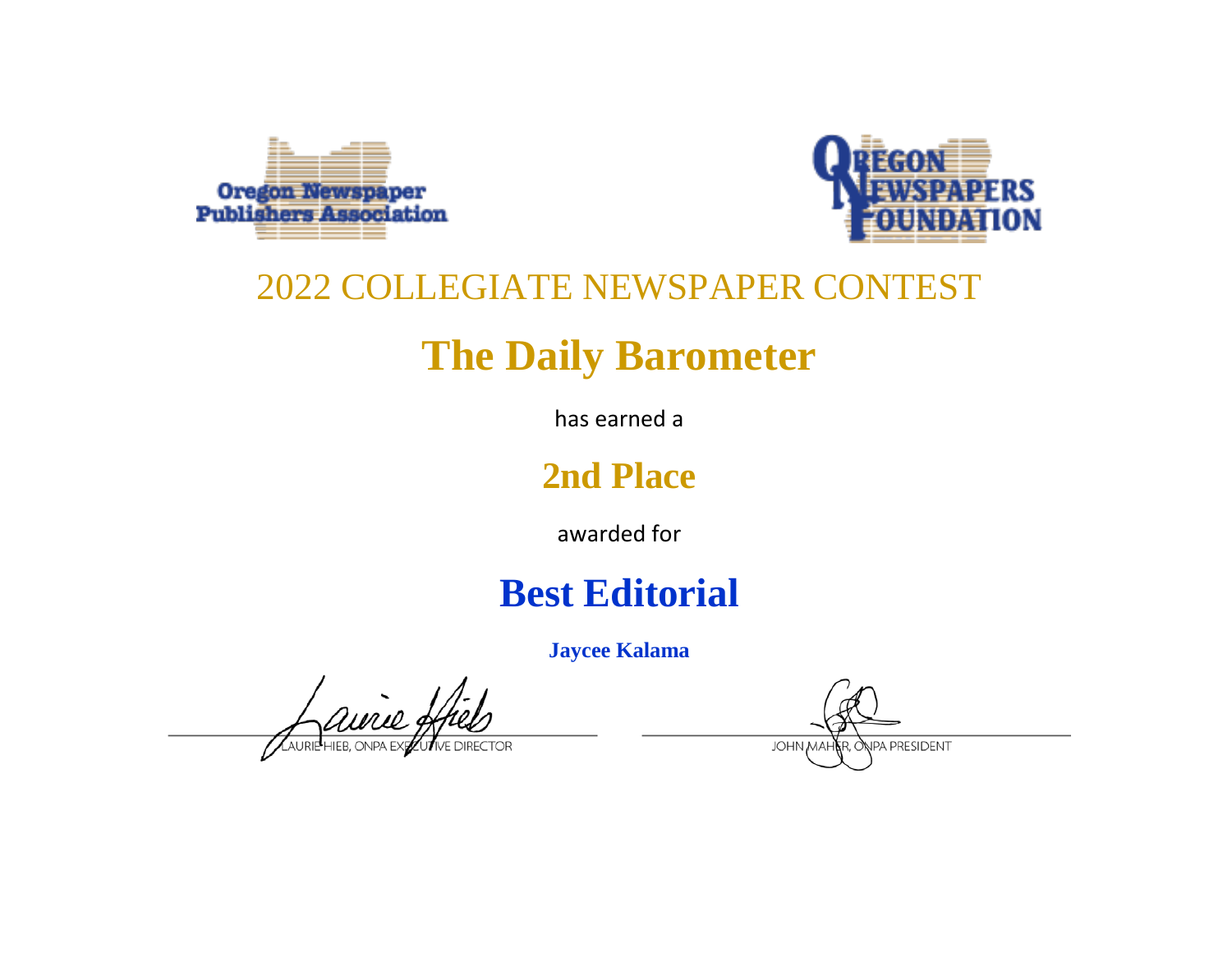



# **The Daily Barometer**

has earned a

### **3rd Place**

awarded for

## **Best Headline Writing**

**Sukhjot Sal**

ainie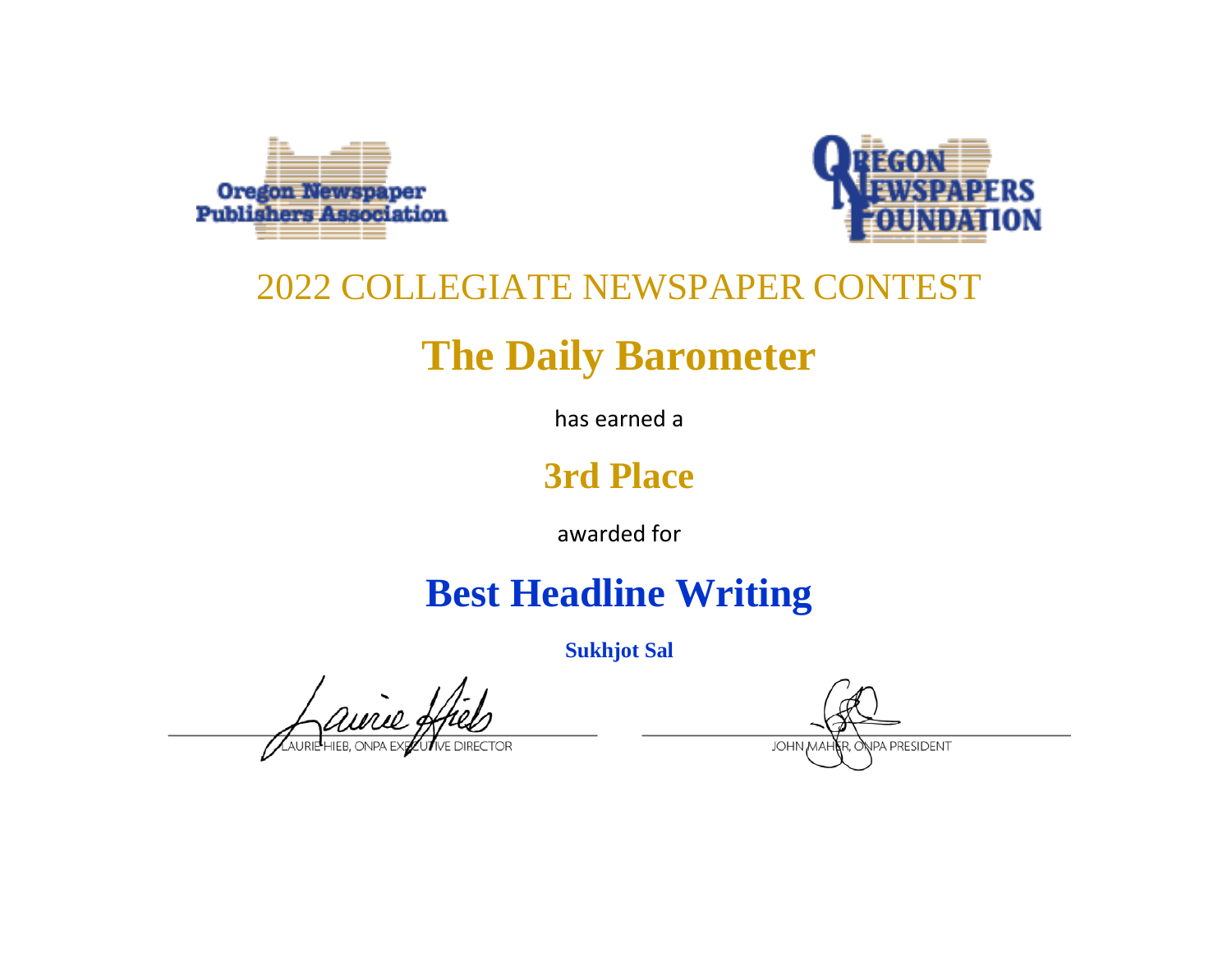



# **The Daily Barometer**

has earned a

### **2nd Place**

awarded for

### **Best News Story**

**Millicent Durand**

aurie.

**NPA PRESIDENT JOHN MAH**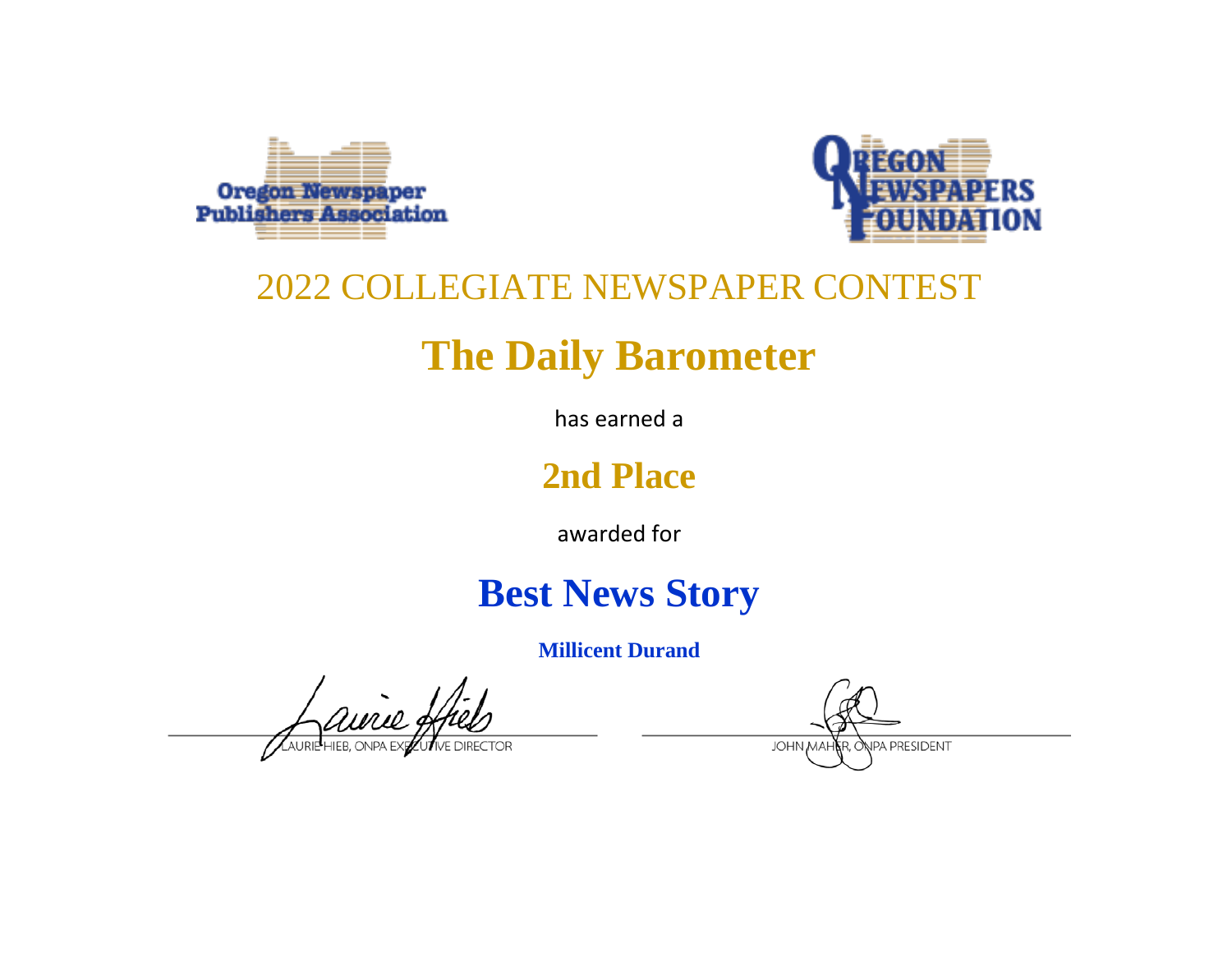



# **The Daily Barometer**

has earned a

### **3rd Place**

awarded for

### **Best Section**

**Staff**

ANRIEHIEB, ONPA EXPO

**NPA PRESIDENT JOHN MAH**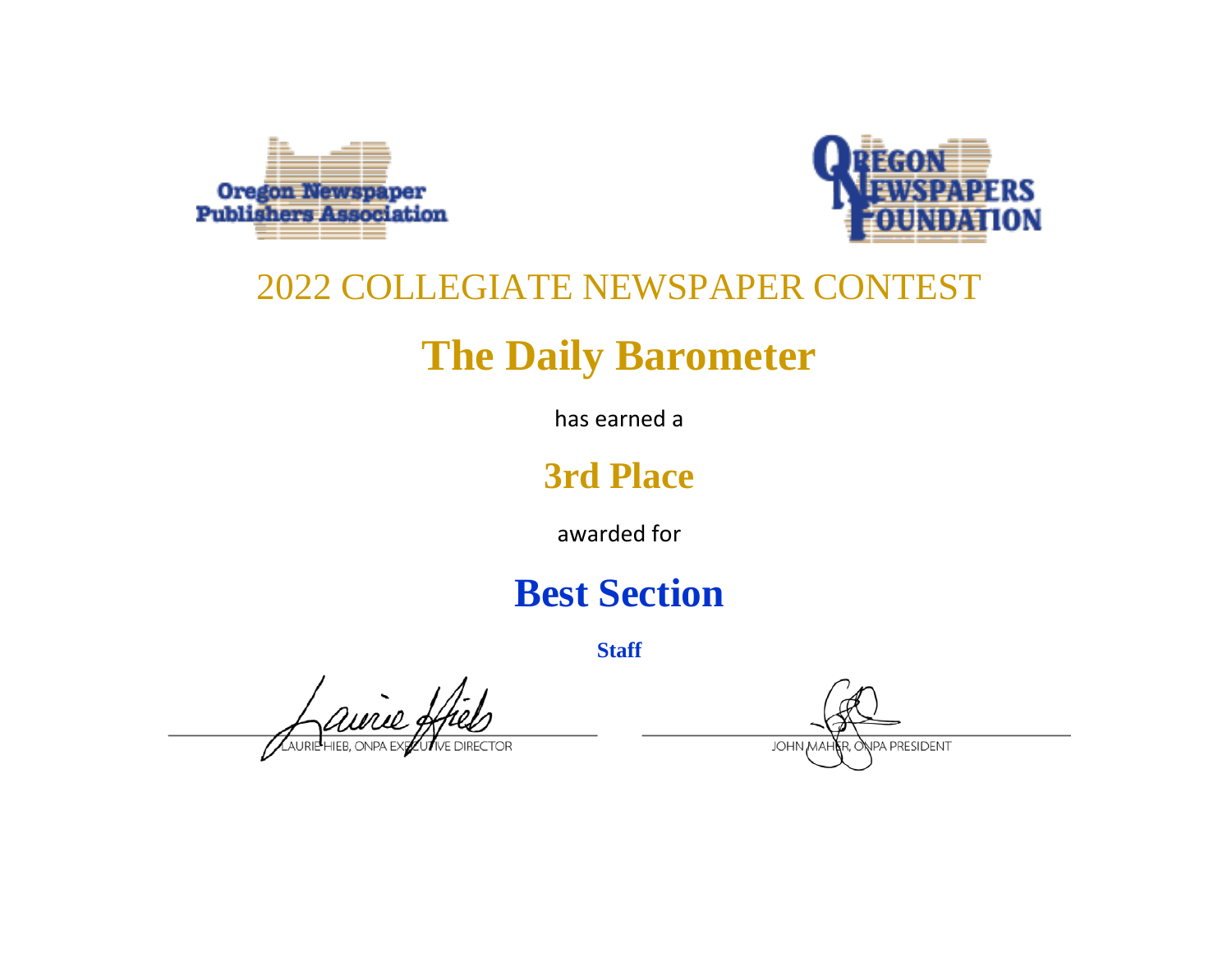



# **The Daily Barometer**

has earned a

### **1st Place**

awarded for

### **Best Series**

**Baro staff**

Aurie 9

NPA PRESIDENT **JOHN MAH**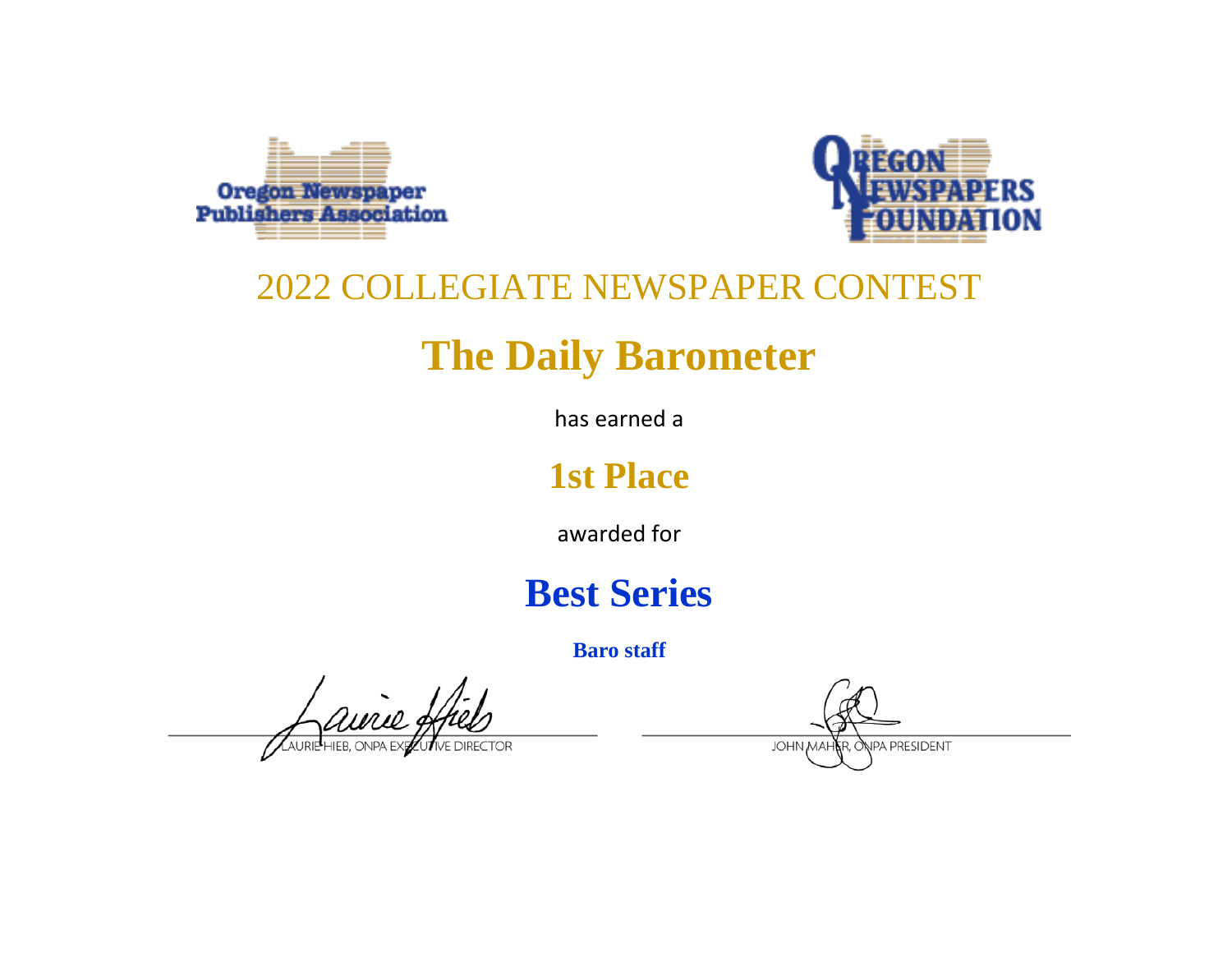



# **The Daily Barometer**

has earned a

### **1st Place**

awarded for

## **Best Writing**

**Kirsten Steinke**

aurie:

**NPA PRESIDENT JOHN MAH**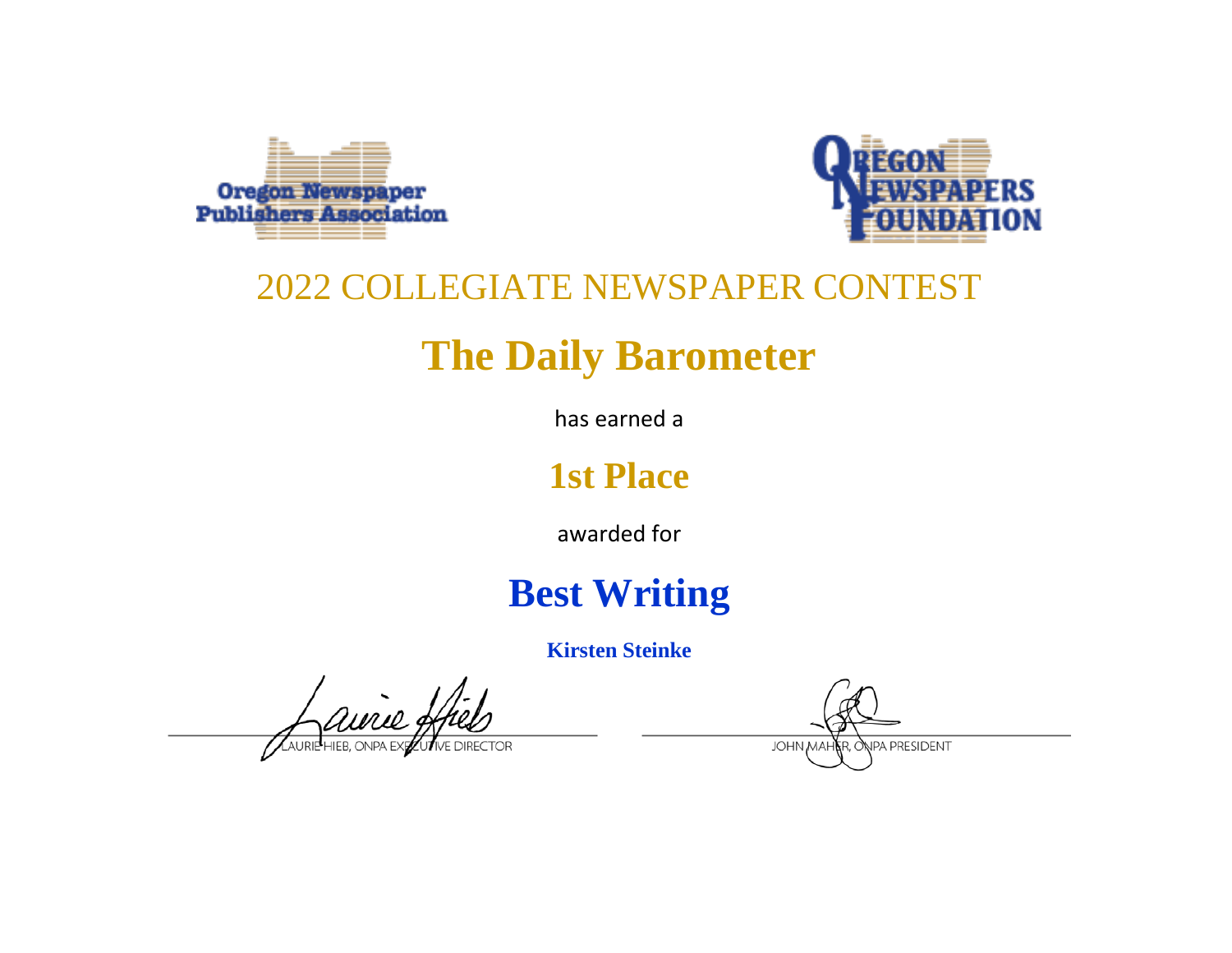



# **The Linfield Review**

has earned a

### **1st Place**

awarded for

## **Best Feature Photo**

**Nathan Herde**

ainie

NPA PRESIDENT **JOHN MAH**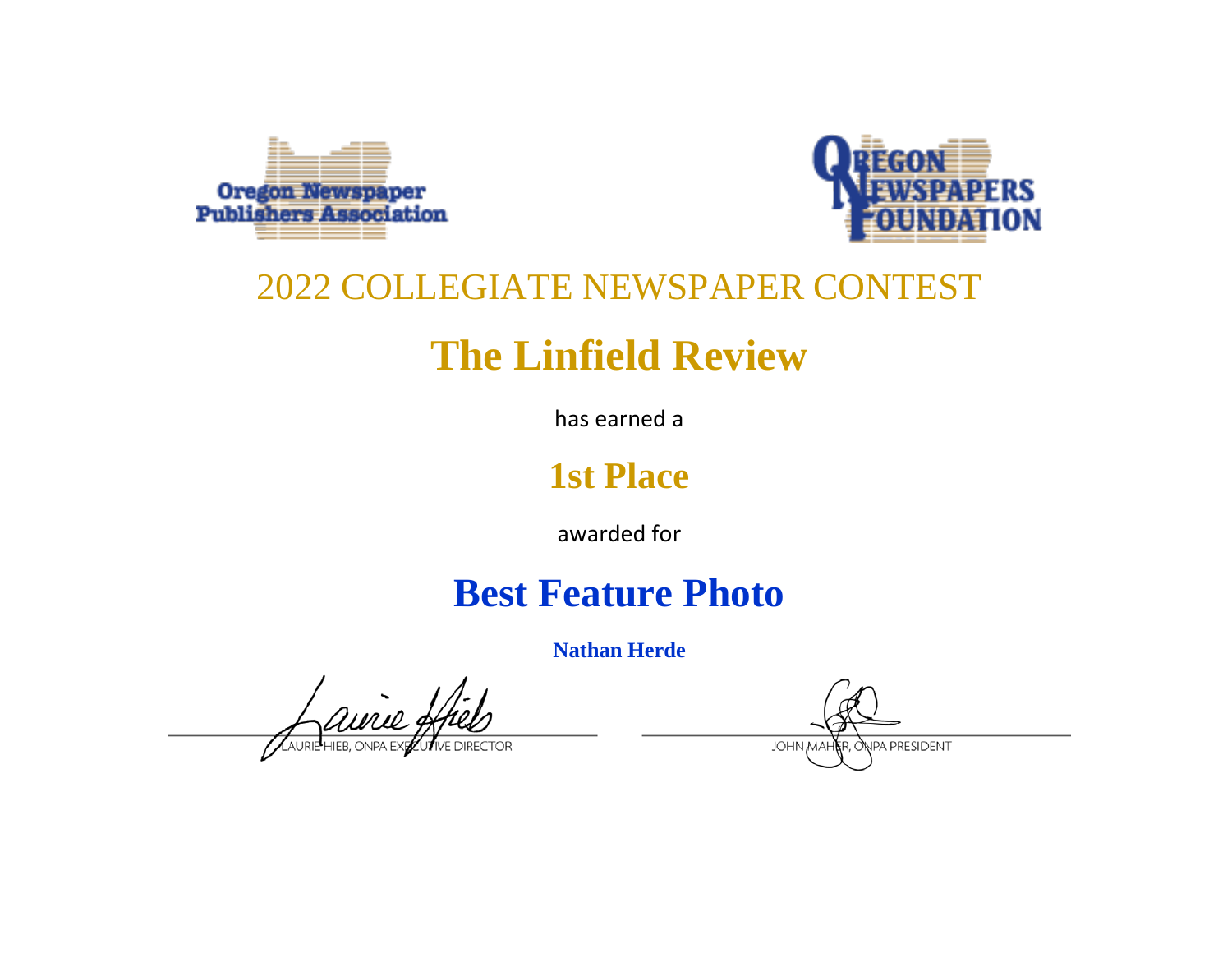



# **The Linfield Review**

has earned a

### **2nd Place**

awarded for

## **Best Feature Story**

**Kate Walkup**

**NPA PRESIDENT JOHN MAH**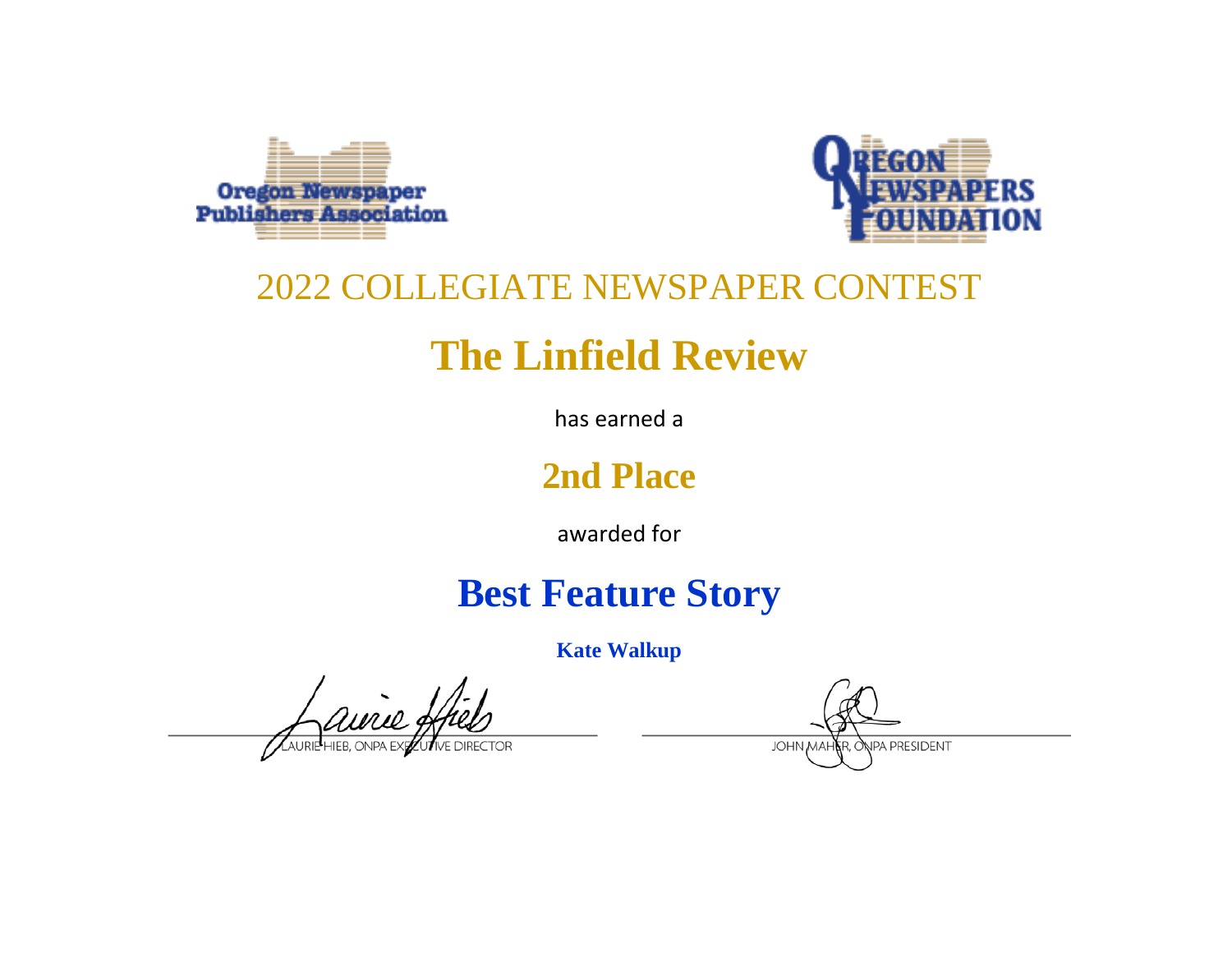



# **The Linfield Review**

has earned a

### **3rd Place**

awarded for

## **Best Graphic**

**Annemarie Mullet**

aurie

NPA PRESIDENT **JOHN MAH**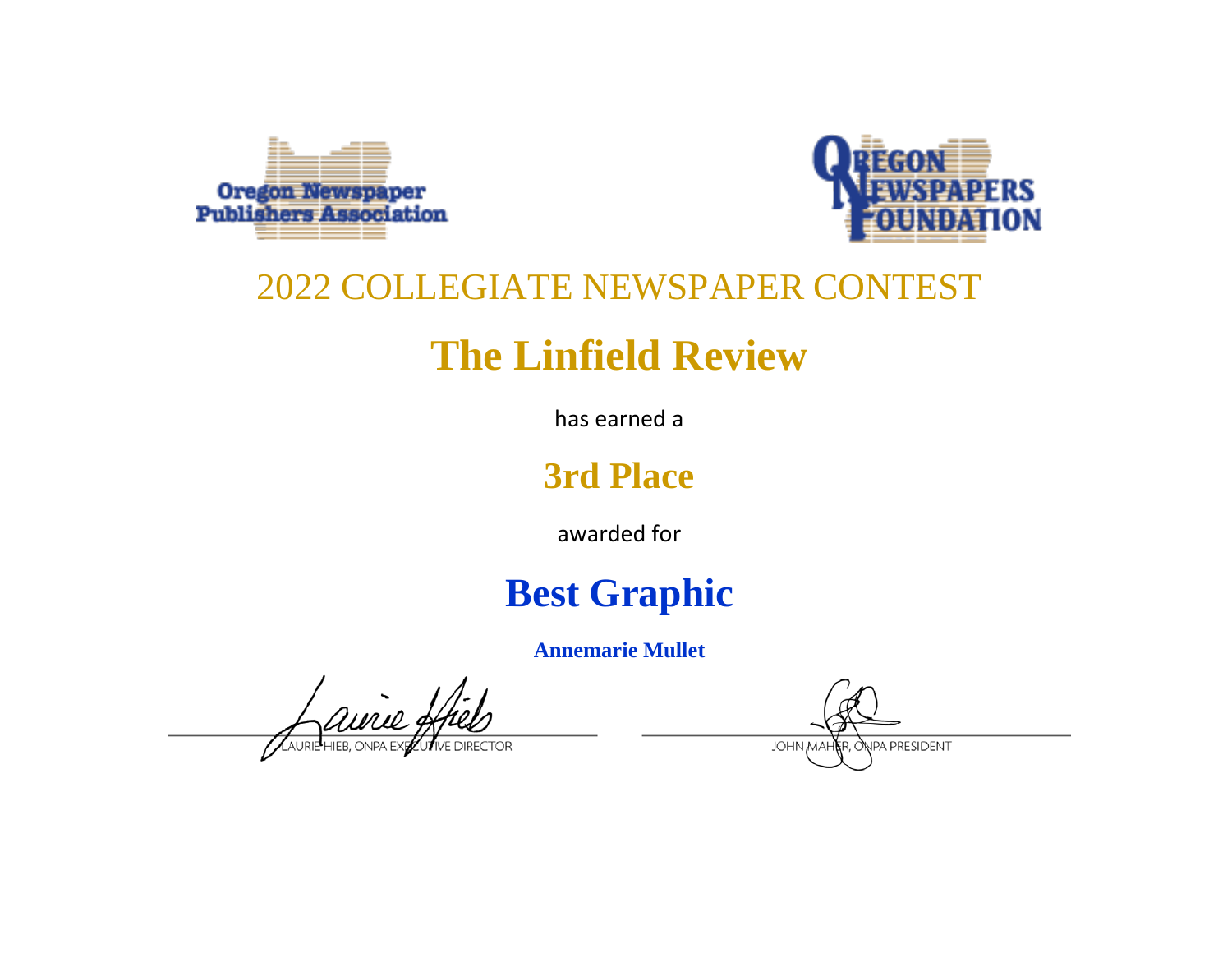



# **The Linfield Review**

has earned a

### **1st Place**

awarded for

## **Best Graphic**

**Annemarie Mullet**

ainie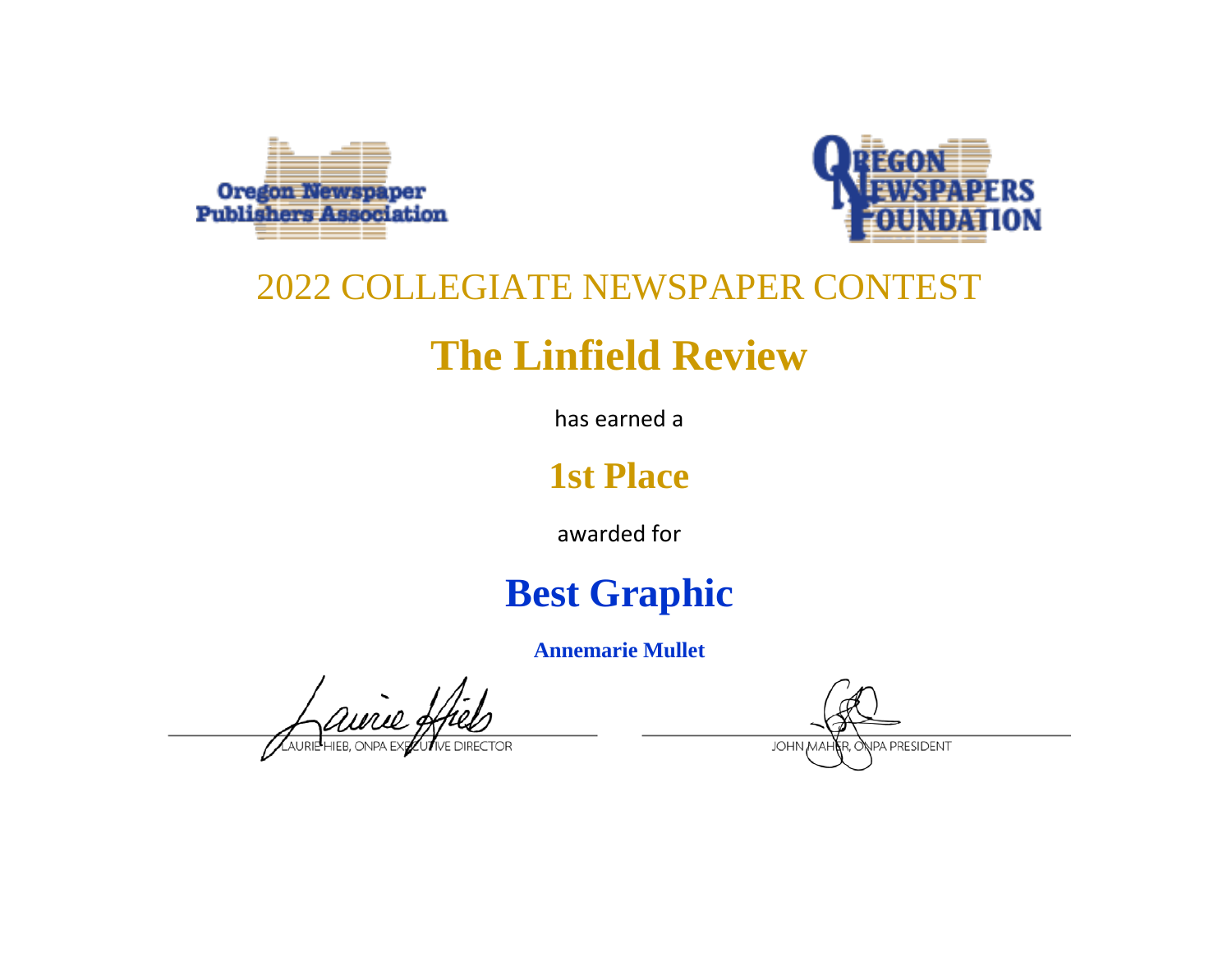



# **The Linfield Review**

has earned a

### **3rd Place**

awarded for

## **Best Review**

**Lily Hanridge**

airie **HIER ONPA**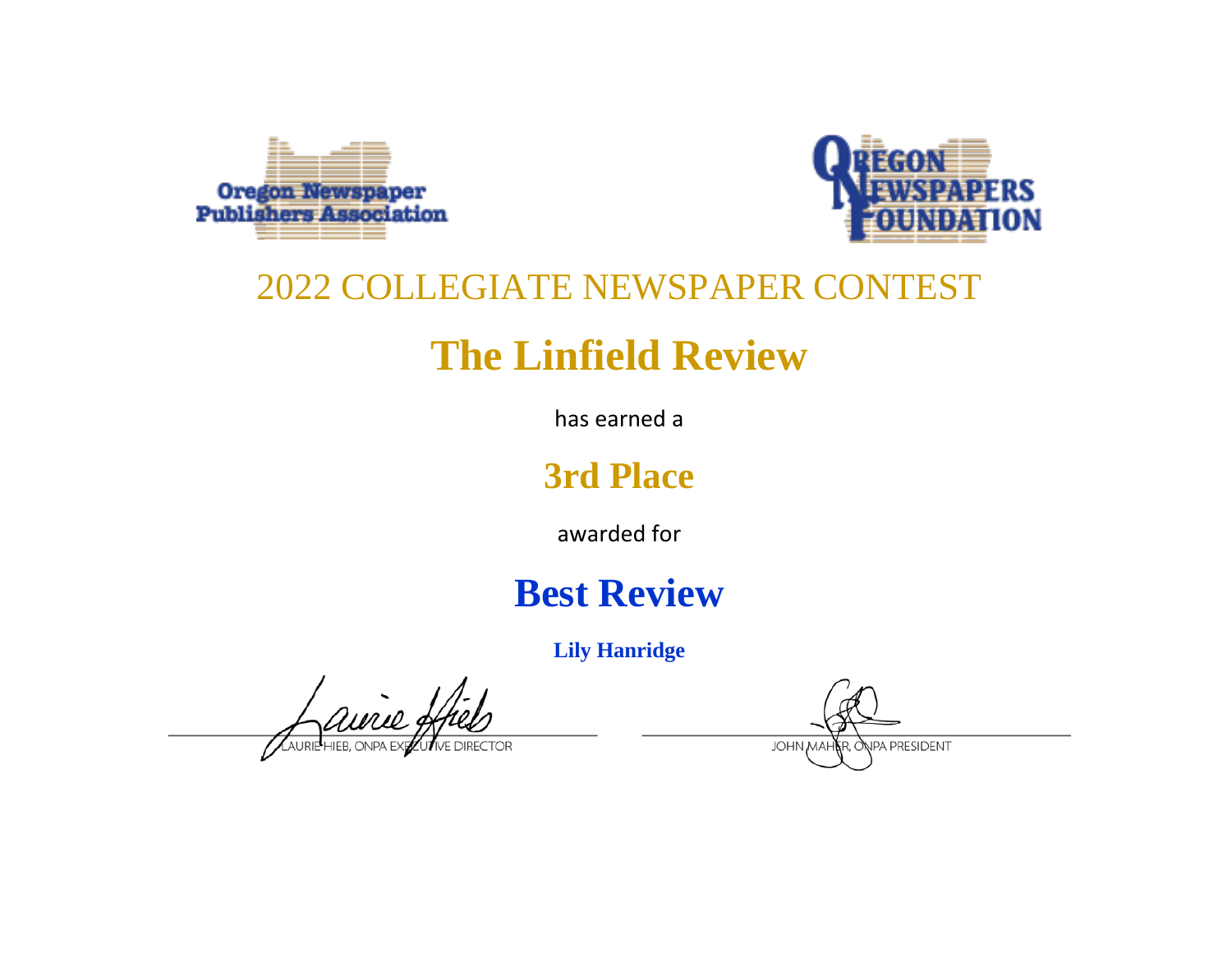



# **The Linfield Review**

has earned a

### **3rd Place**

awarded for

## **Best Sports Photo**

**JJ Anderson**

aurie.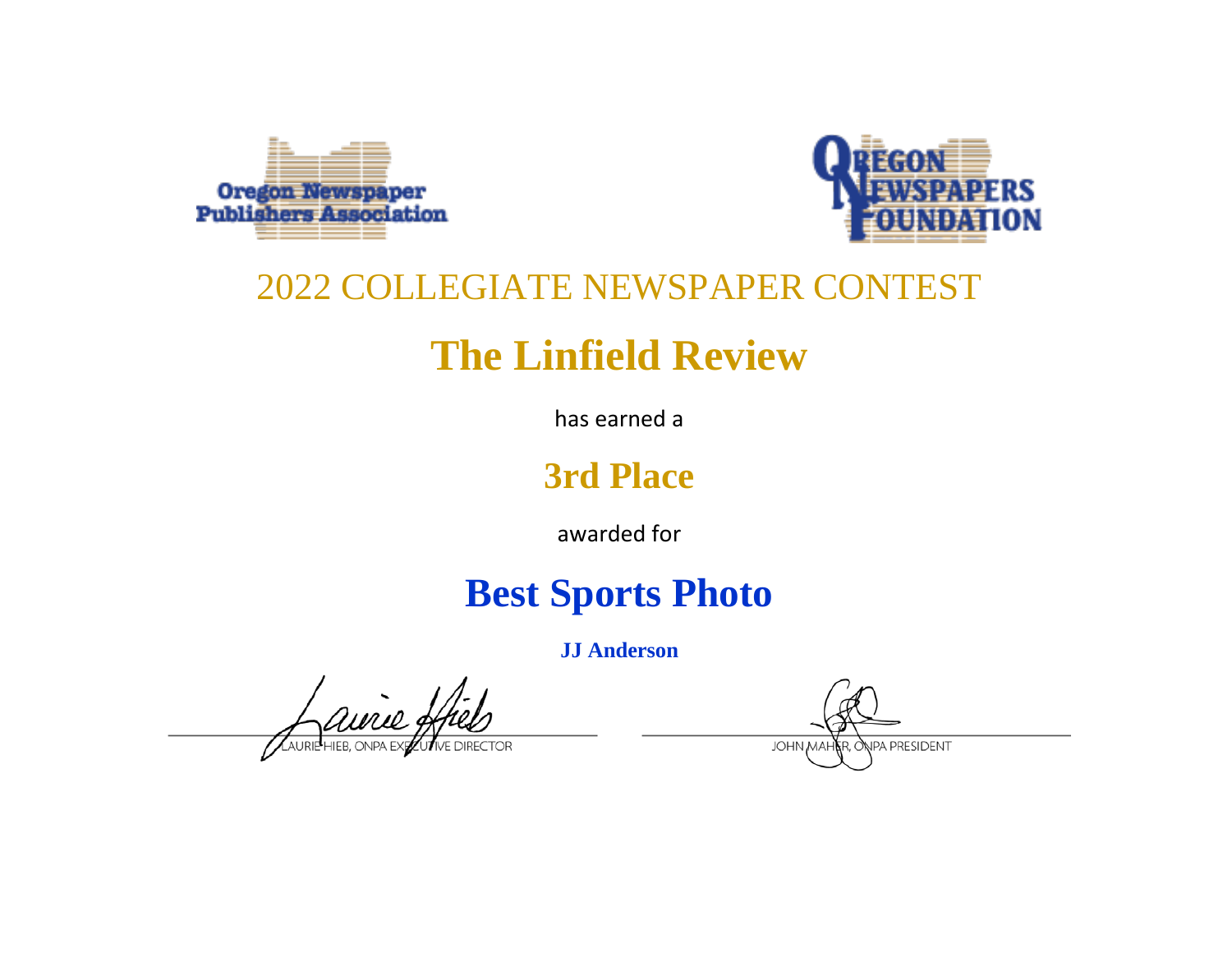



# **The Linfield Review**

has earned a

### **2nd Place**

awarded for

## **Best Spot News Story**

**Nathan Herde**

ainie

**NPA PRESIDENT JOHN MAH**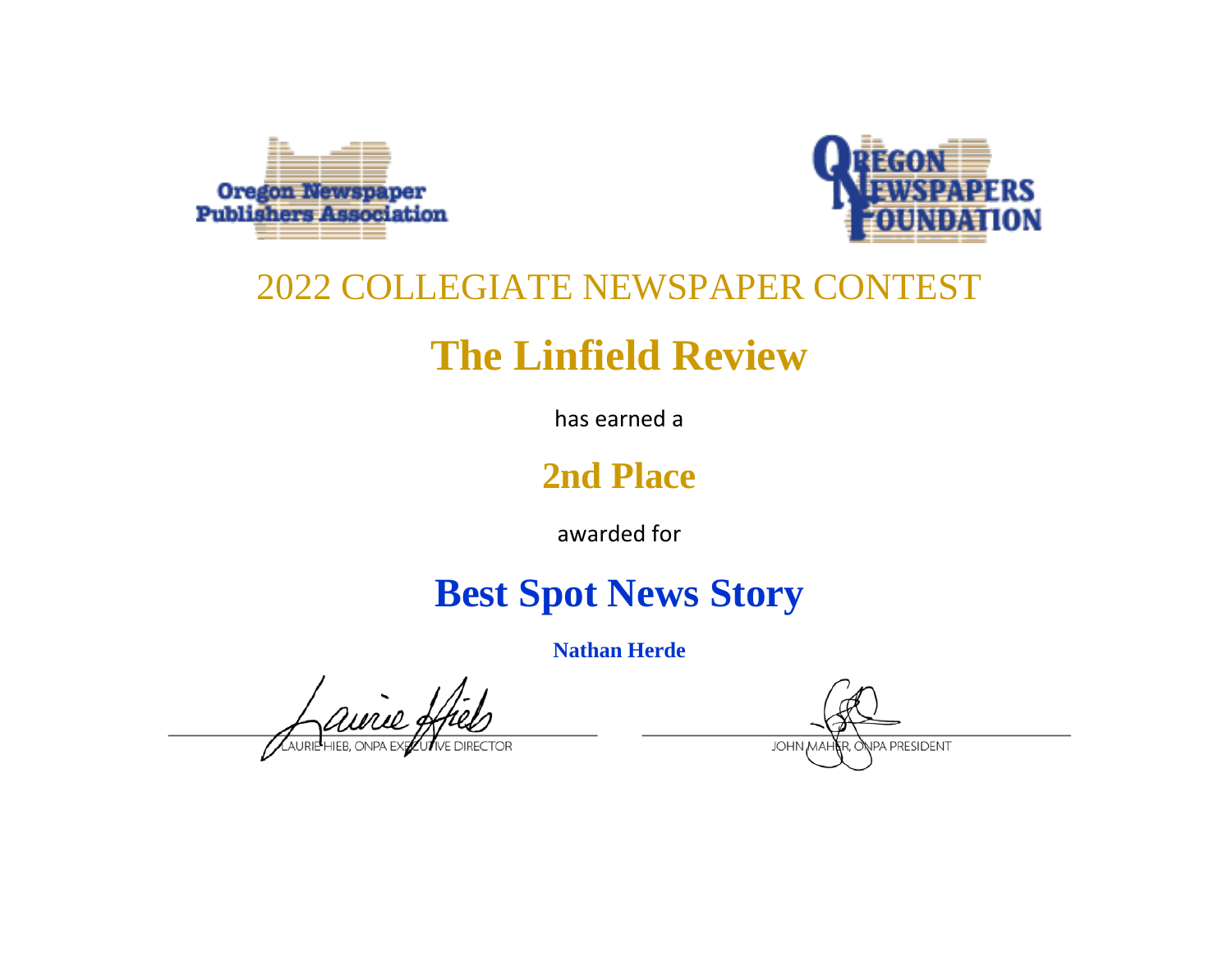



# **The Linfield Review**

has earned a

### **2nd Place**

awarded for

## **Best Website**

**Staff**

avrie, AURIP HIFR ONPA F

NPA PRESIDENT **JOHN MAH**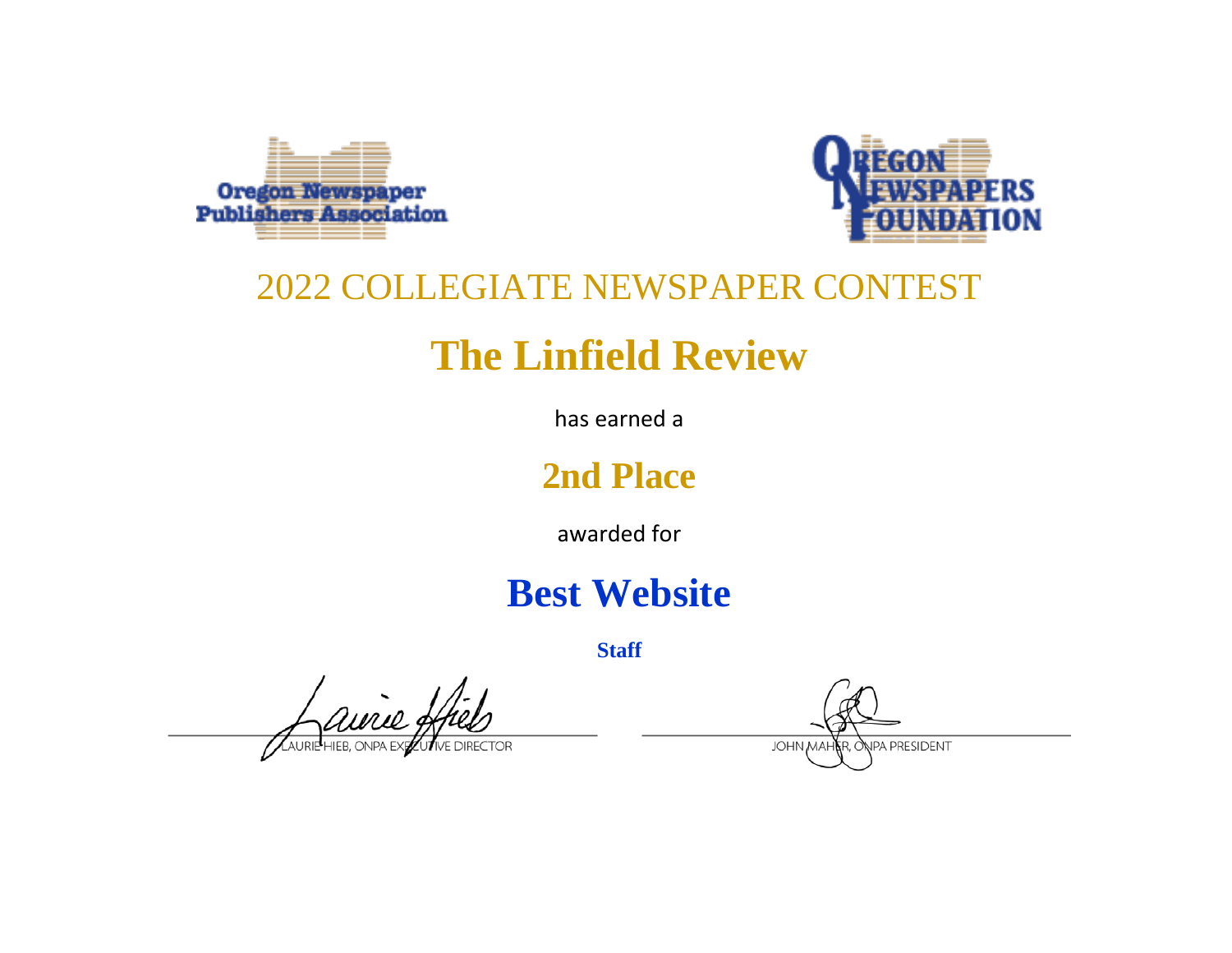



# **The Mainstream - Umpqua CC**

has earned a

### **3rd Place**

awarded for

## **Best Feature Story**

**Faith Byars**

aurie

**NPA PRESIDENT JOHN MAH**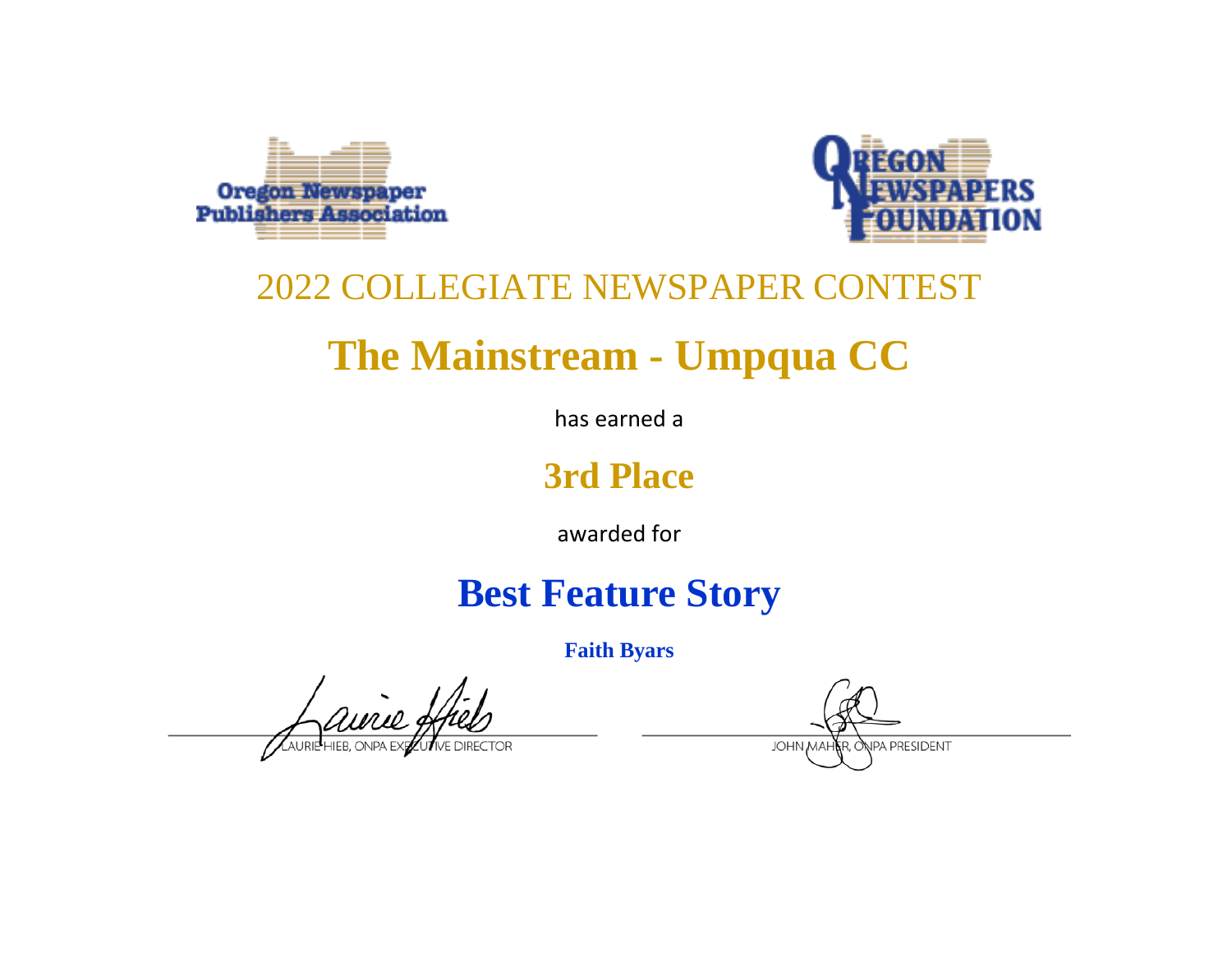



# **The Mainstream - Umpqua CC**

has earned a

### **3rd Place**

awarded for

## **Best News Story**

**Savannah Peterson**

**NPA PRESIDENT JOHN MAI**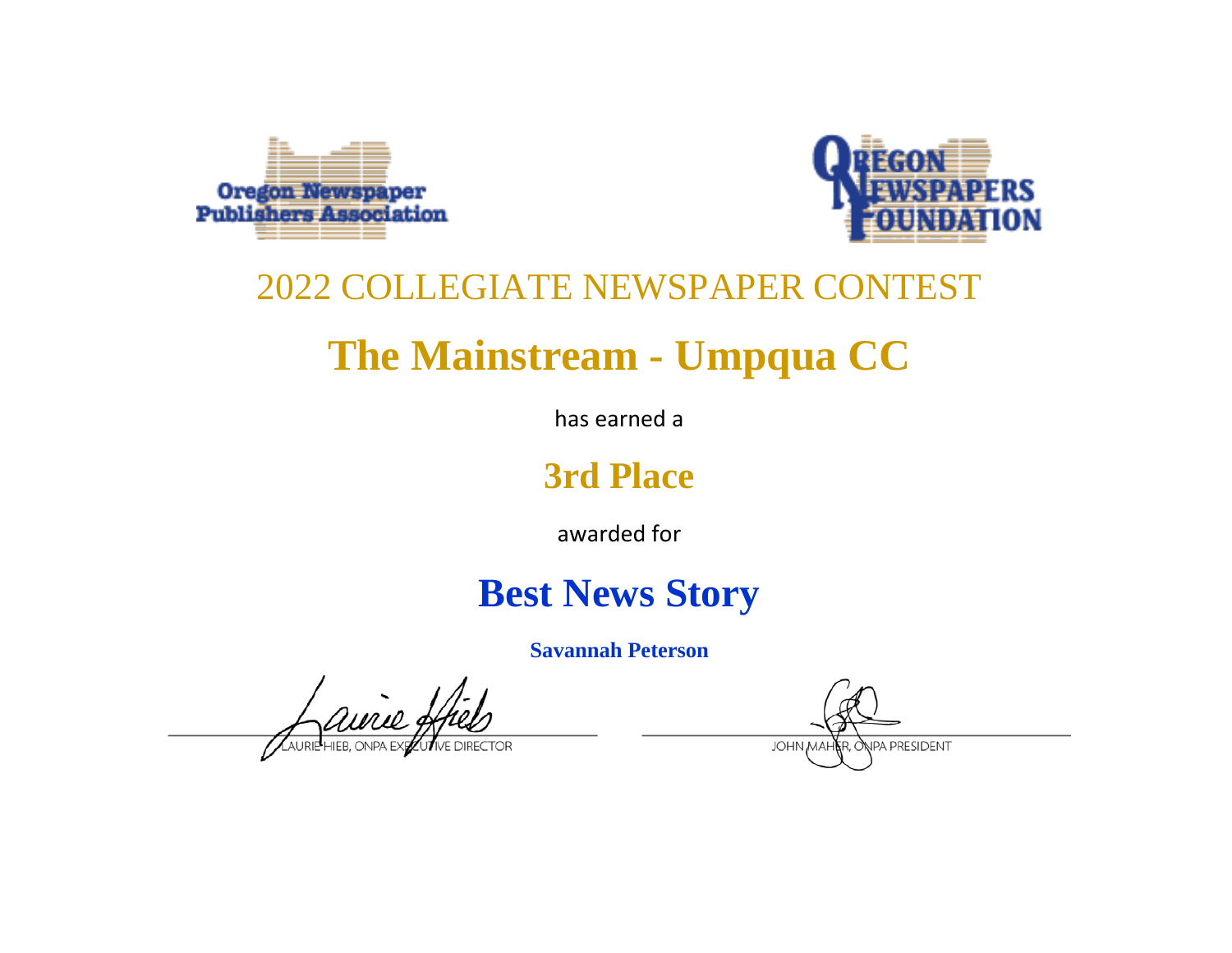



# **The Mainstream - Umpqua CC**

has earned a

### **2nd Place**

awarded for

## **Best News Story**

**Faith Byars**

aurie.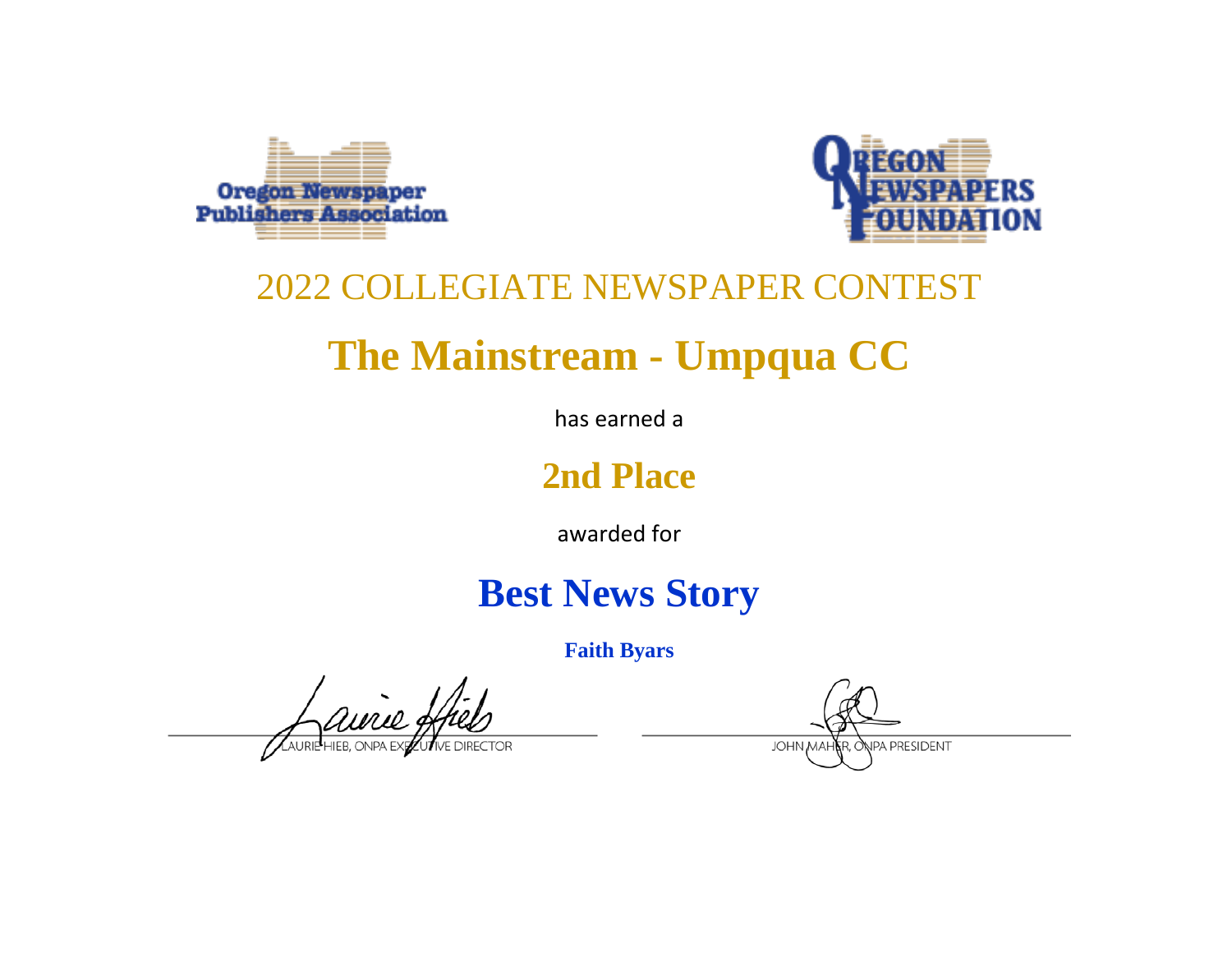



# **The Mainstream - Umpqua CC**

has earned a

### **3rd Place**

awarded for

## **Best Section**

**Staff**

avrie,

**NPA PRESIDENT JOHN MAH**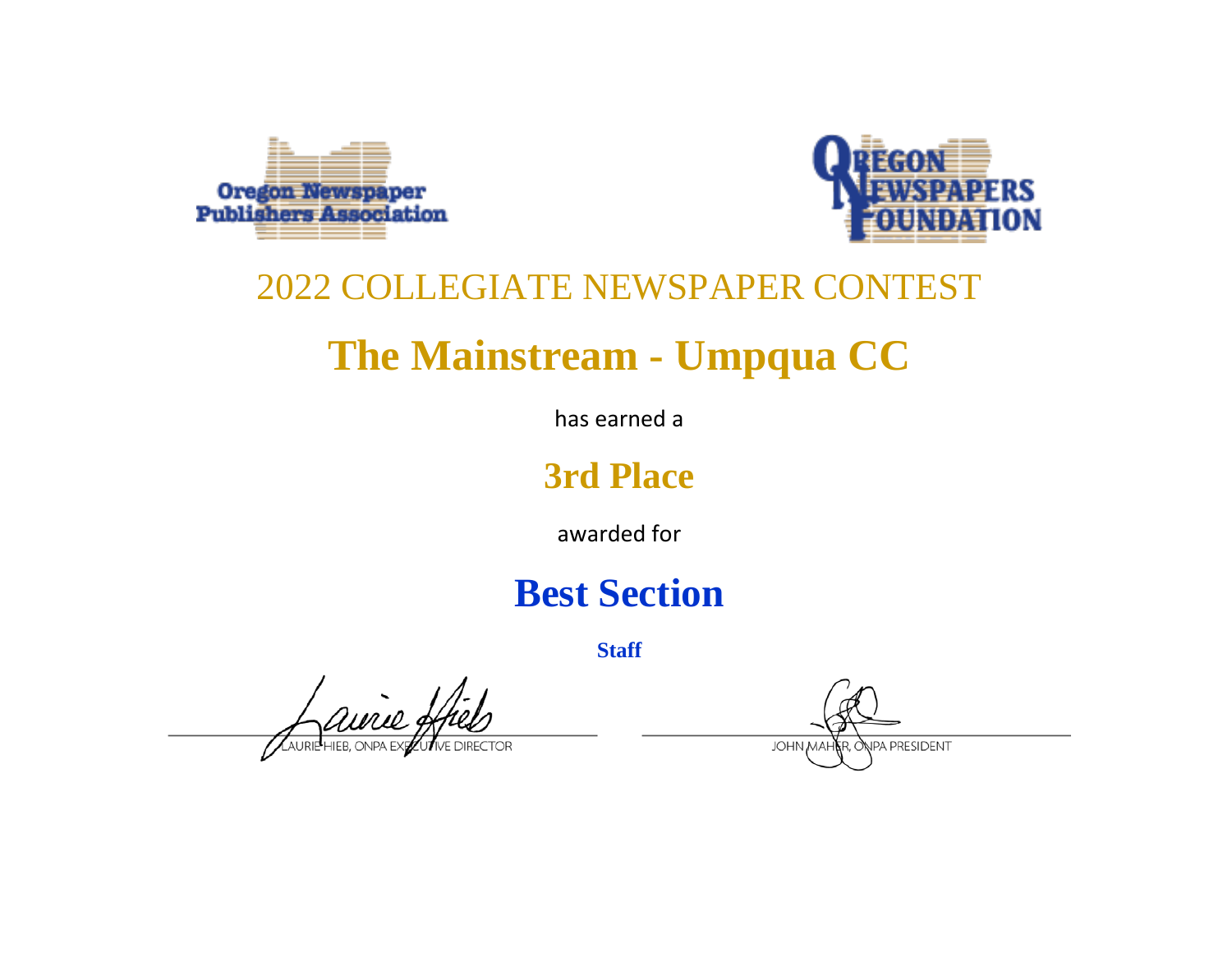



# **The Mainstream - Umpqua CC**

has earned a

### **3rd Place**

awarded for

## **Best Series**

**Savannah Peterson**

ainie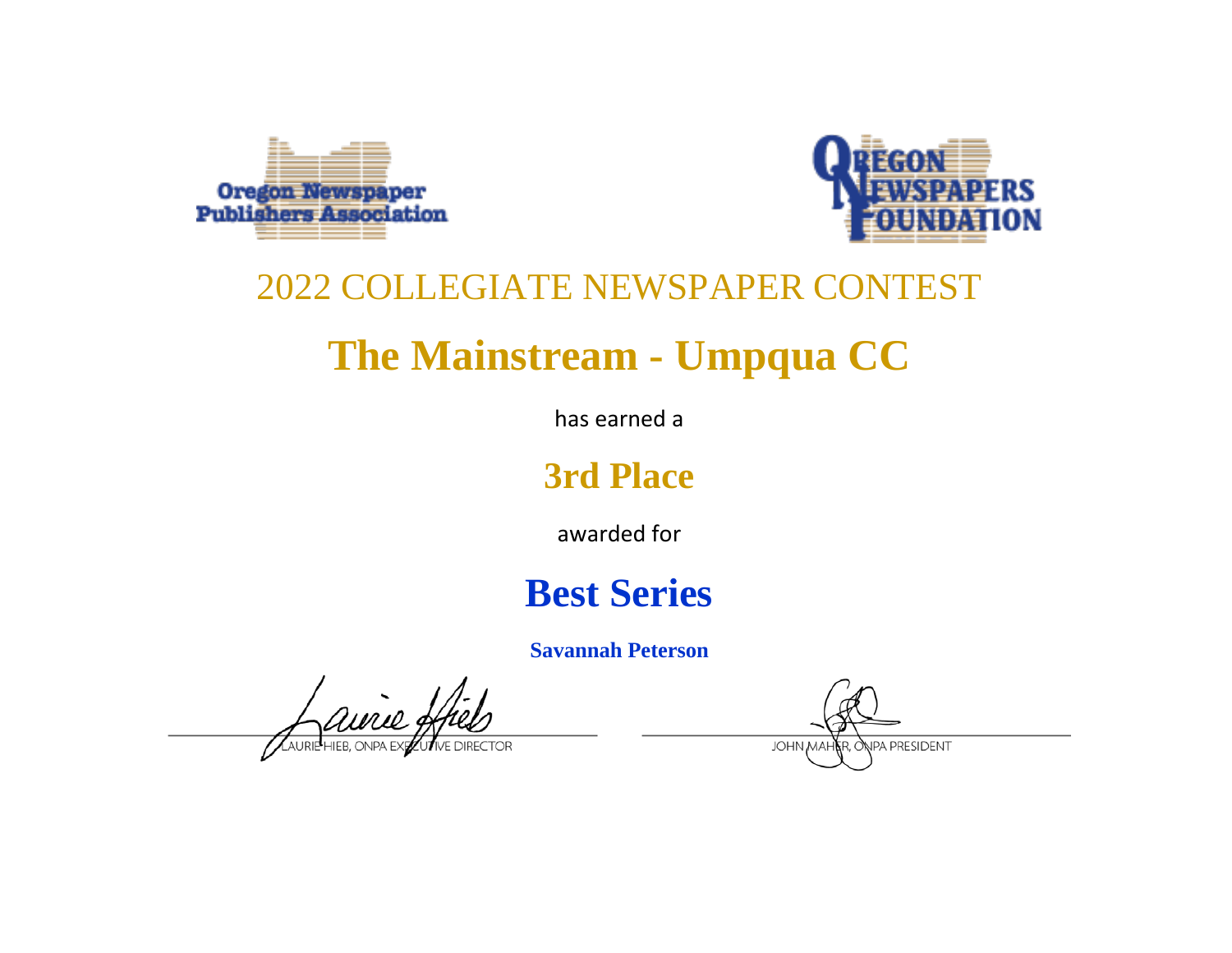



# **The Mainstream - Umpqua CC**

has earned a

### **2nd Place**

awarded for

## **Best Series**

**Staff**

avrie,

**NPA PRESIDENT JOHN MAH**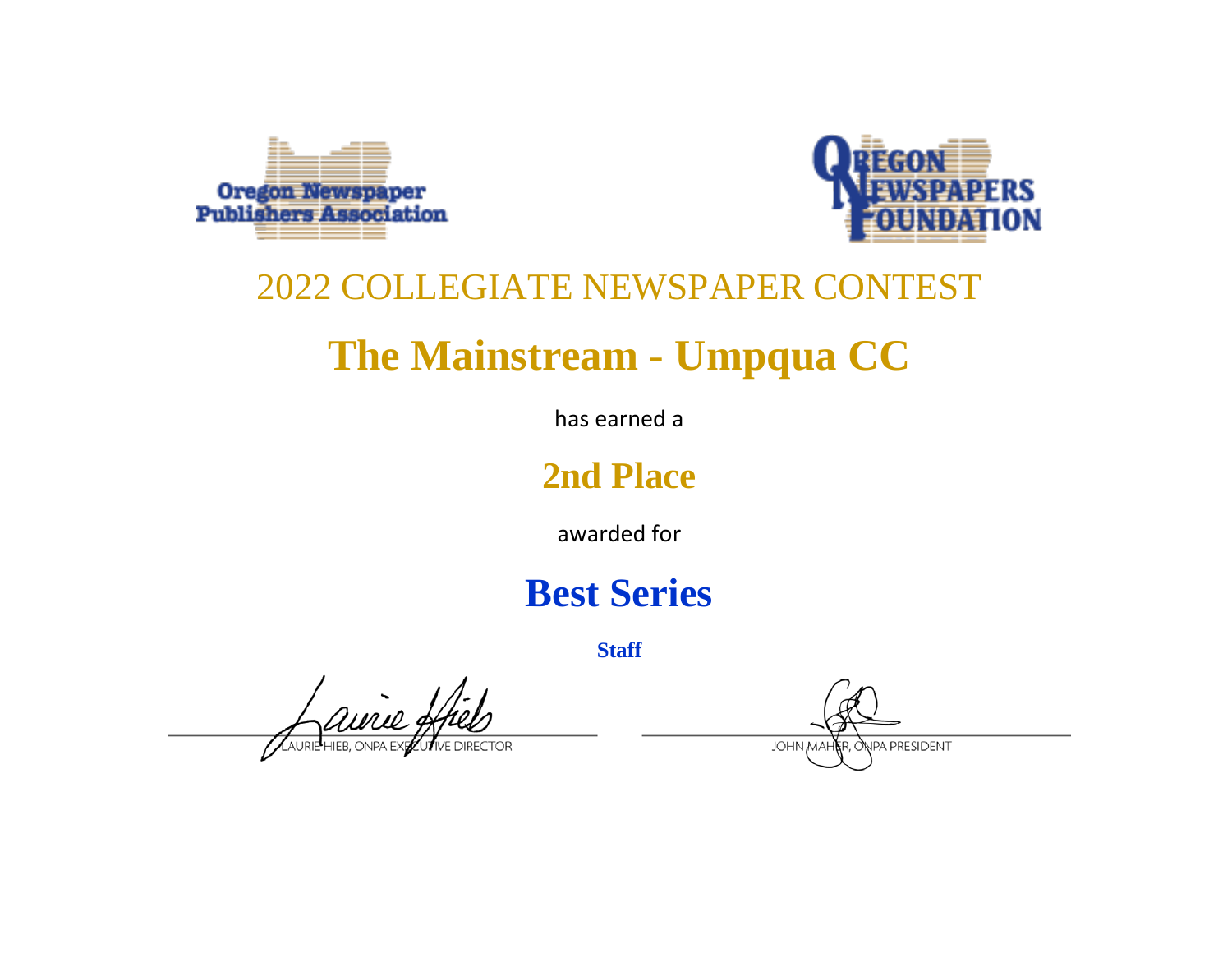



# **The Mainstream - Umpqua CC**

has earned a

### **1st Place**

awarded for

## **Best Special Section**

**Staff**

airie,

**JPA PRESIDENT JOHN MAI**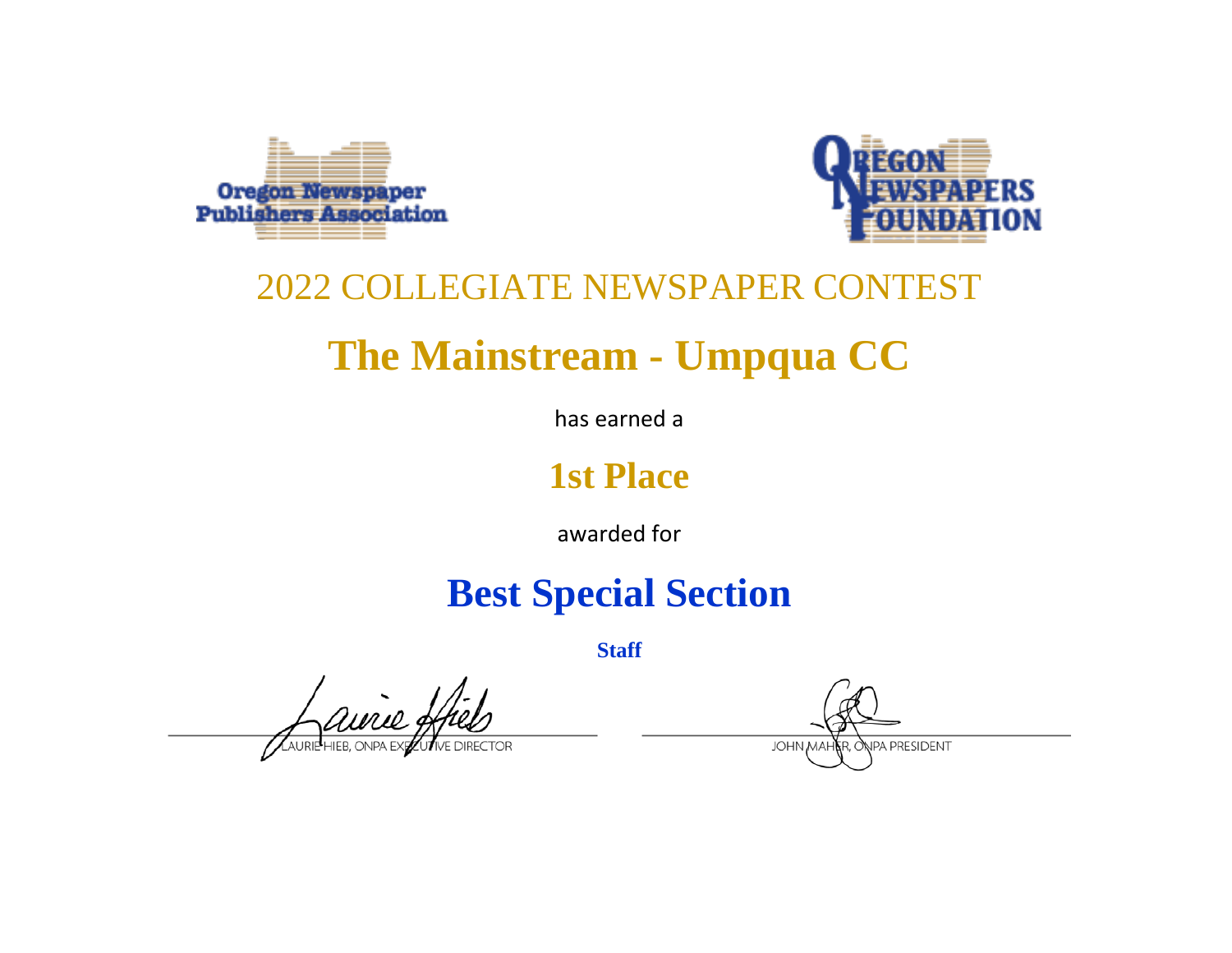



# **The Mainstream - Umpqua CC**

has earned a

### **3rd Place**

awarded for

## **Best Writing**

**Chris Machado**

aurie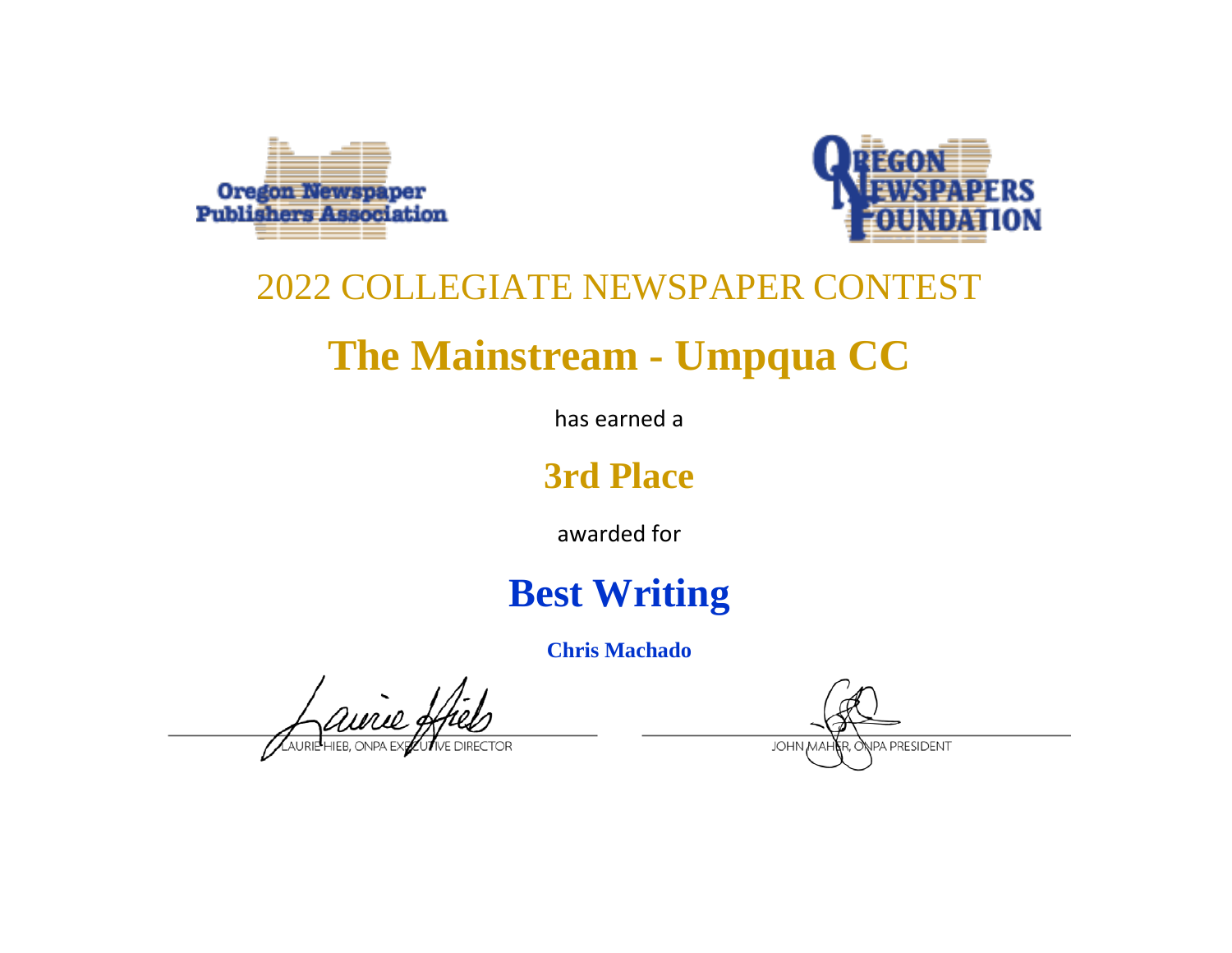



# **The Torch- Lane CC**

has earned a

### **3rd Place**

awarded for

## **Best Editorial**

**Chandlor Henderson**

NPA PRESIDENT **JOHN MAH**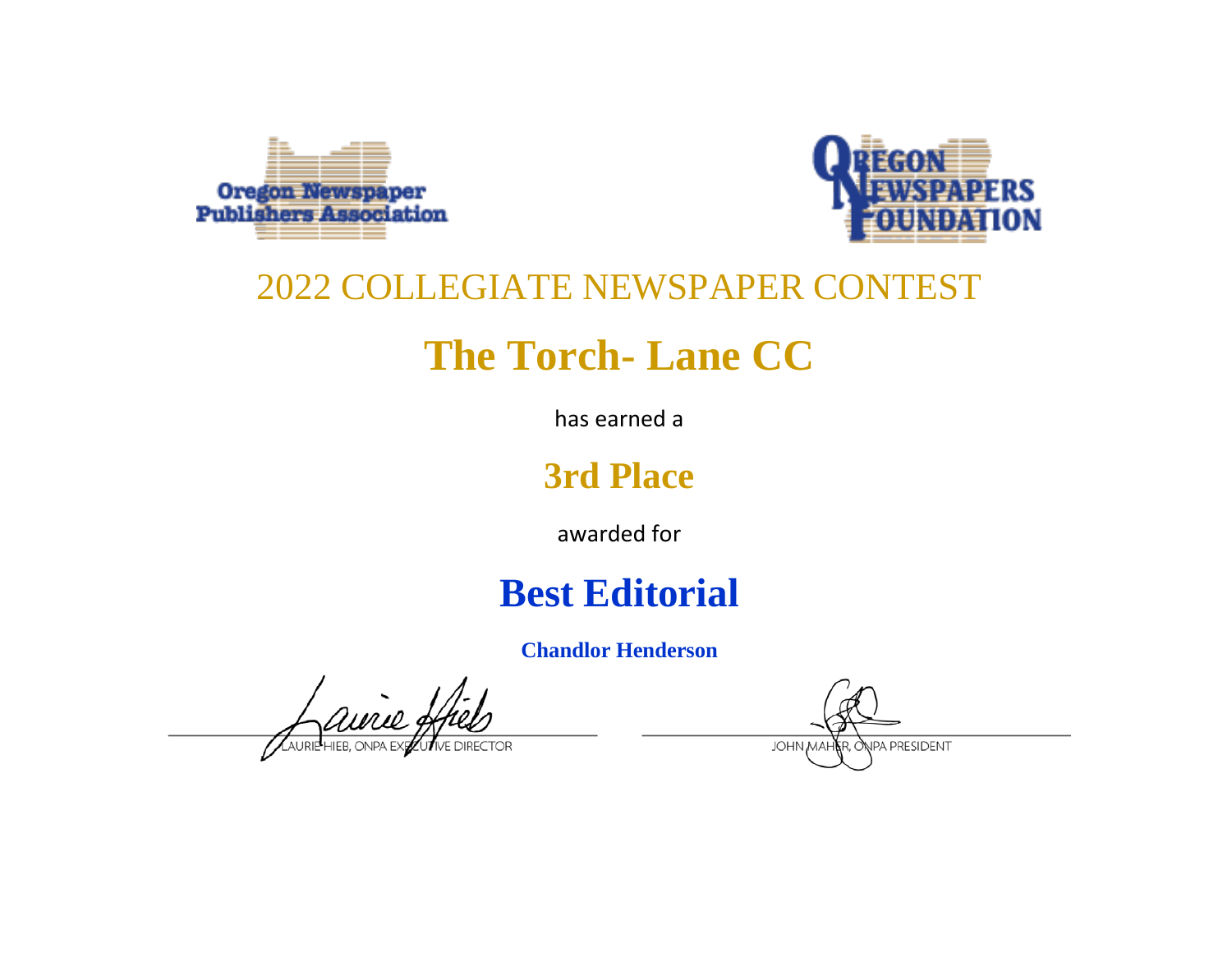



# **The Torch- Lane CC**

has earned a

### **3rd Place**

awarded for

## **Best Headline Writing**

**Chandlor Henderson**

**NPA PRESIDENT JOHN MAI**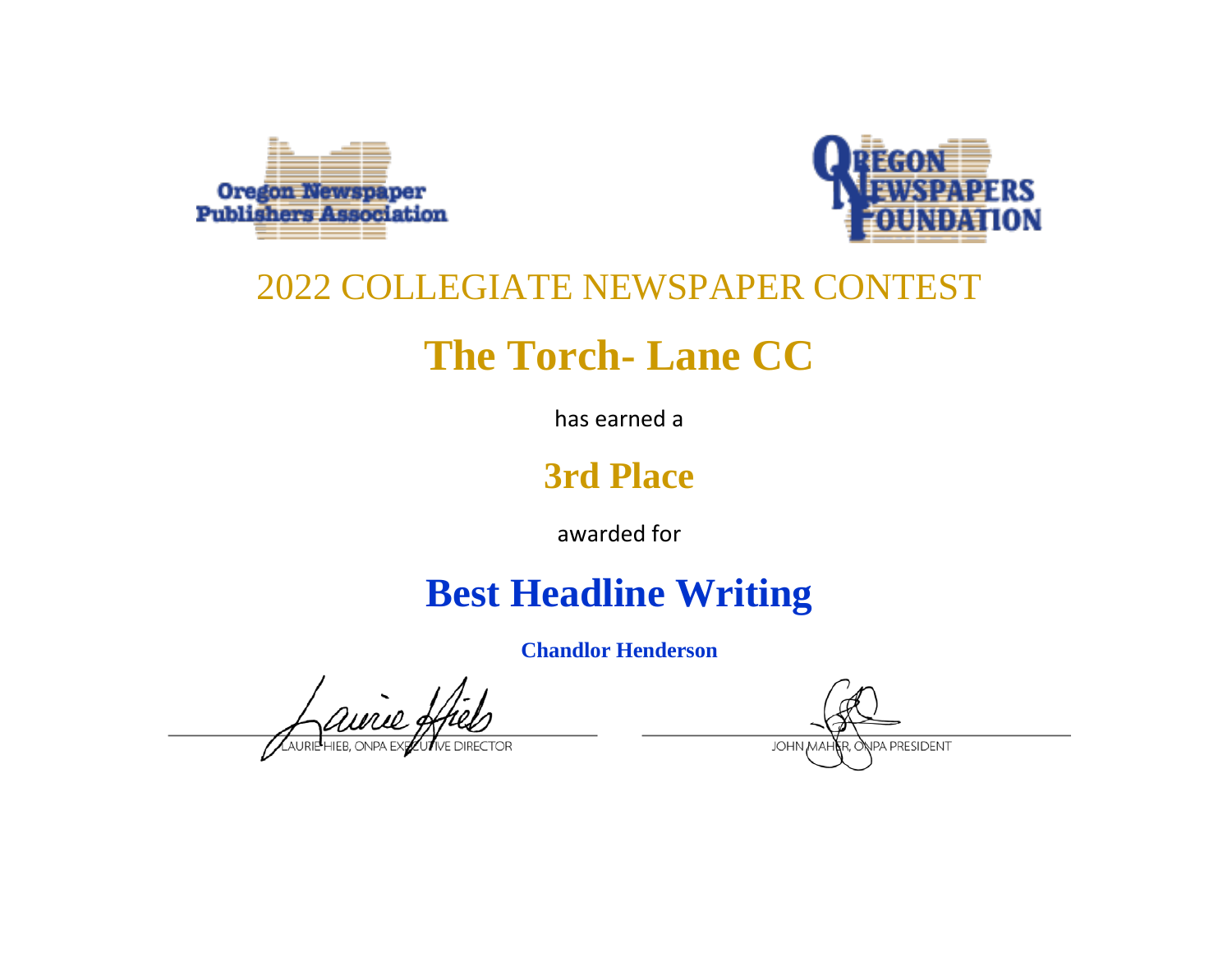



# **The Torch- Lane CC**

has earned a

### **2nd Place**

awarded for

## **Best Headline Writing**

**Molly Newhard**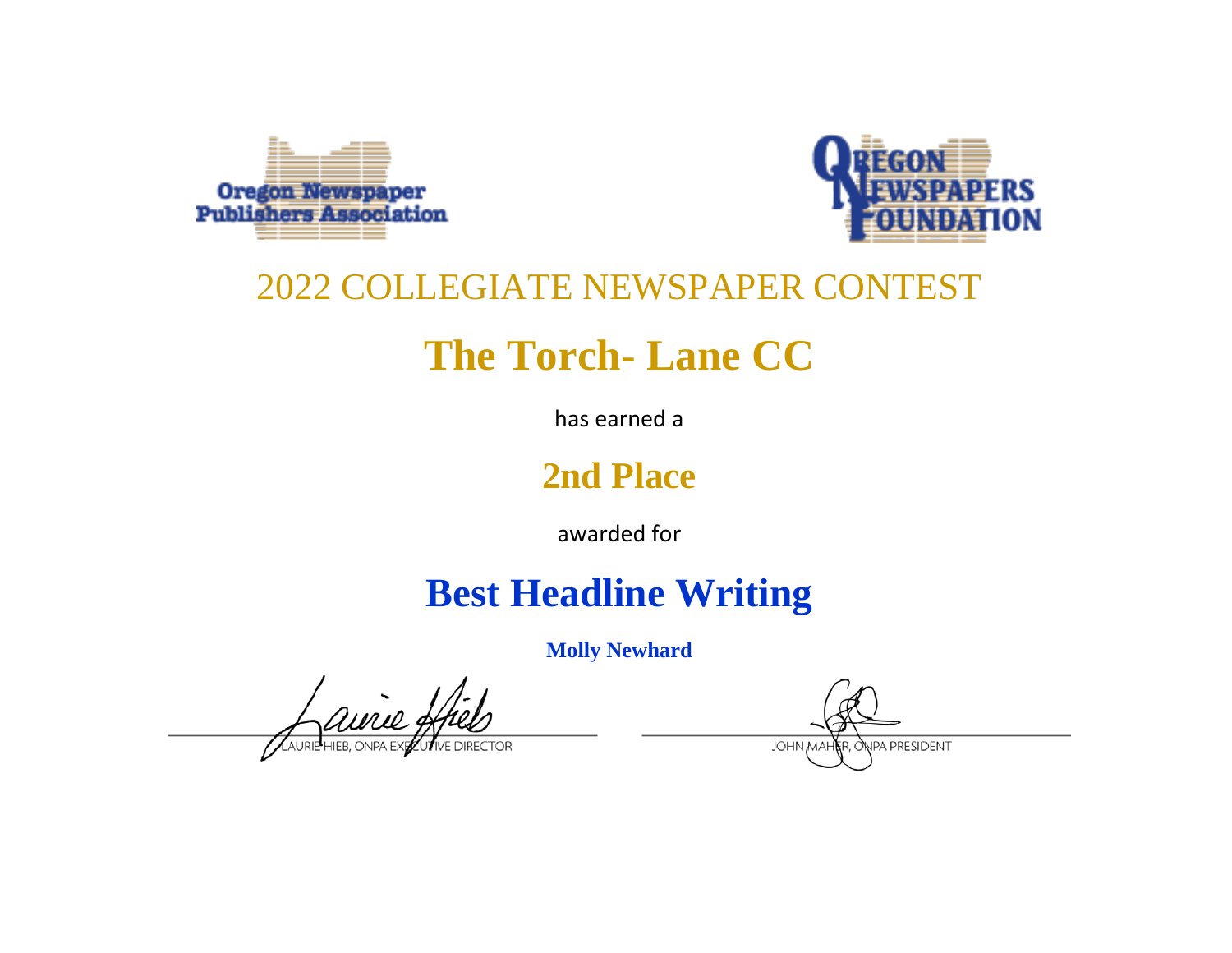



# **Vanguard - PSU**

has earned a

### **2nd Place**

awarded for

## **Best Cartooning**

**Shannon Steed**

aurie:

NPA PRESIDENT **JOHN MAH**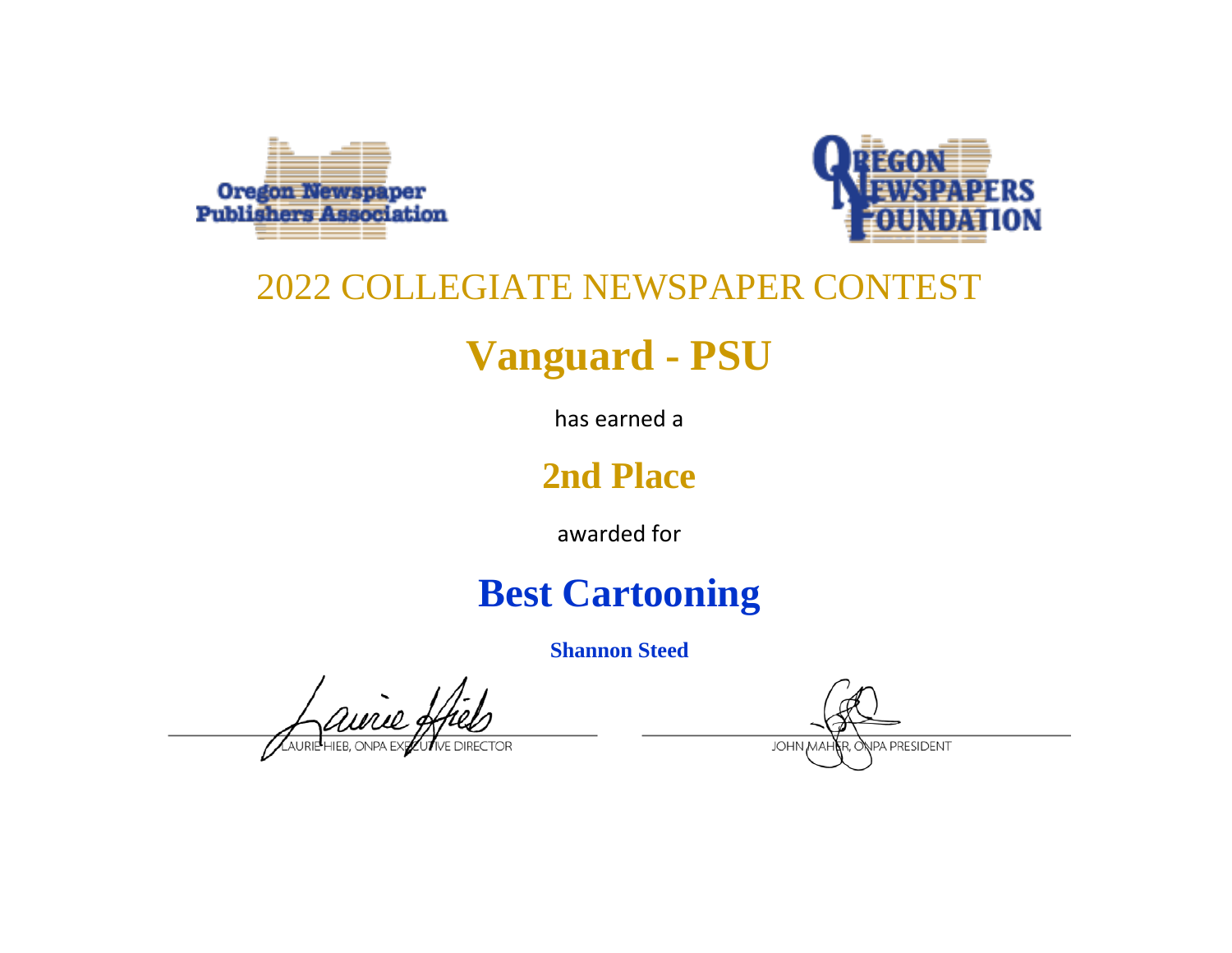



# **Vanguard - PSU**

has earned a

### **3rd Place**

awarded for

## **Best Design**

**Shannon Steed, Sam Person, Staff**

 $\imath$ mio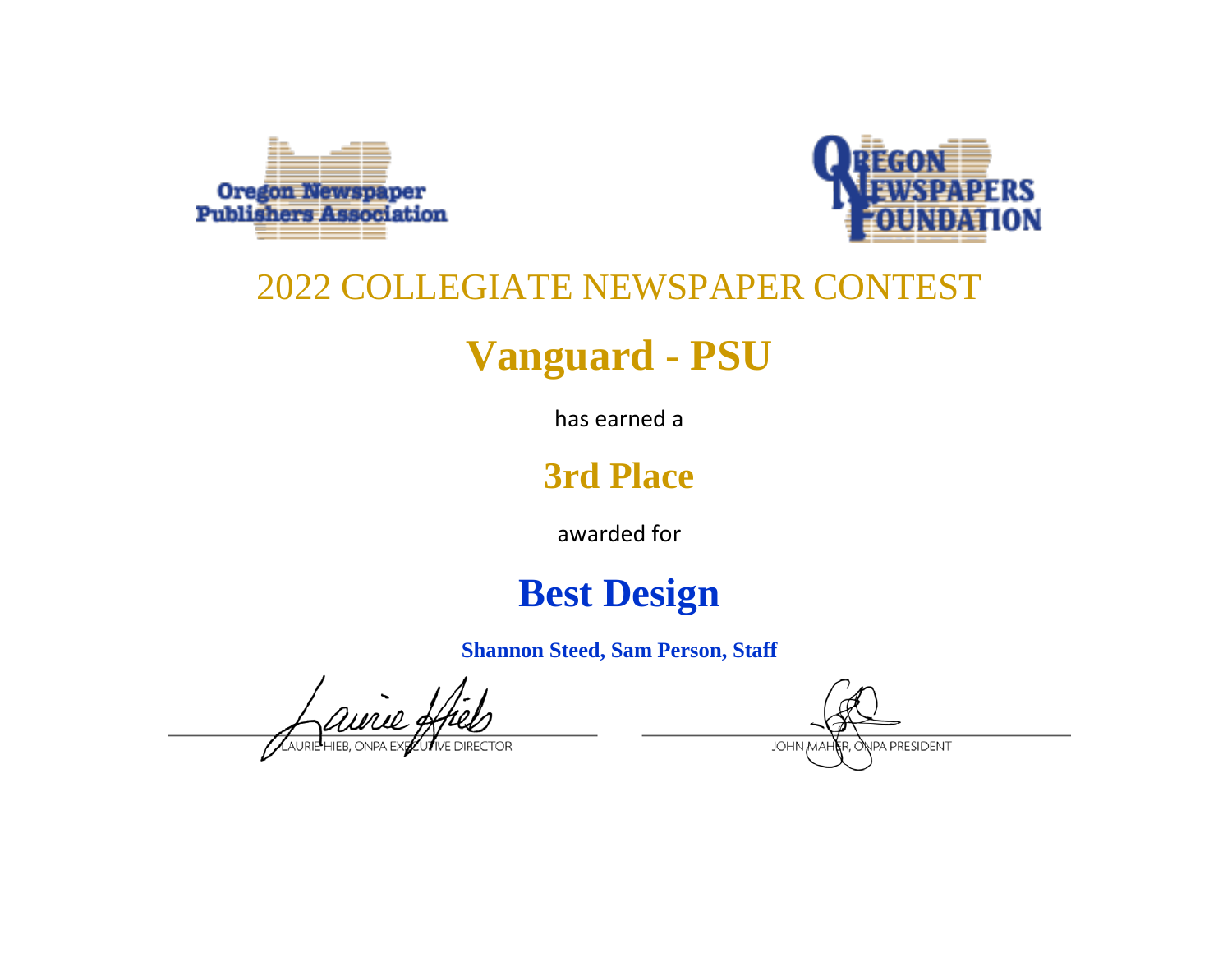



# **Vanguard - PSU**

has earned a

### **2nd Place**

awarded for

## **Best Feature Photo**

**Annie Schutz**

aurie.

**NPA PRESIDENT JOHN MAH**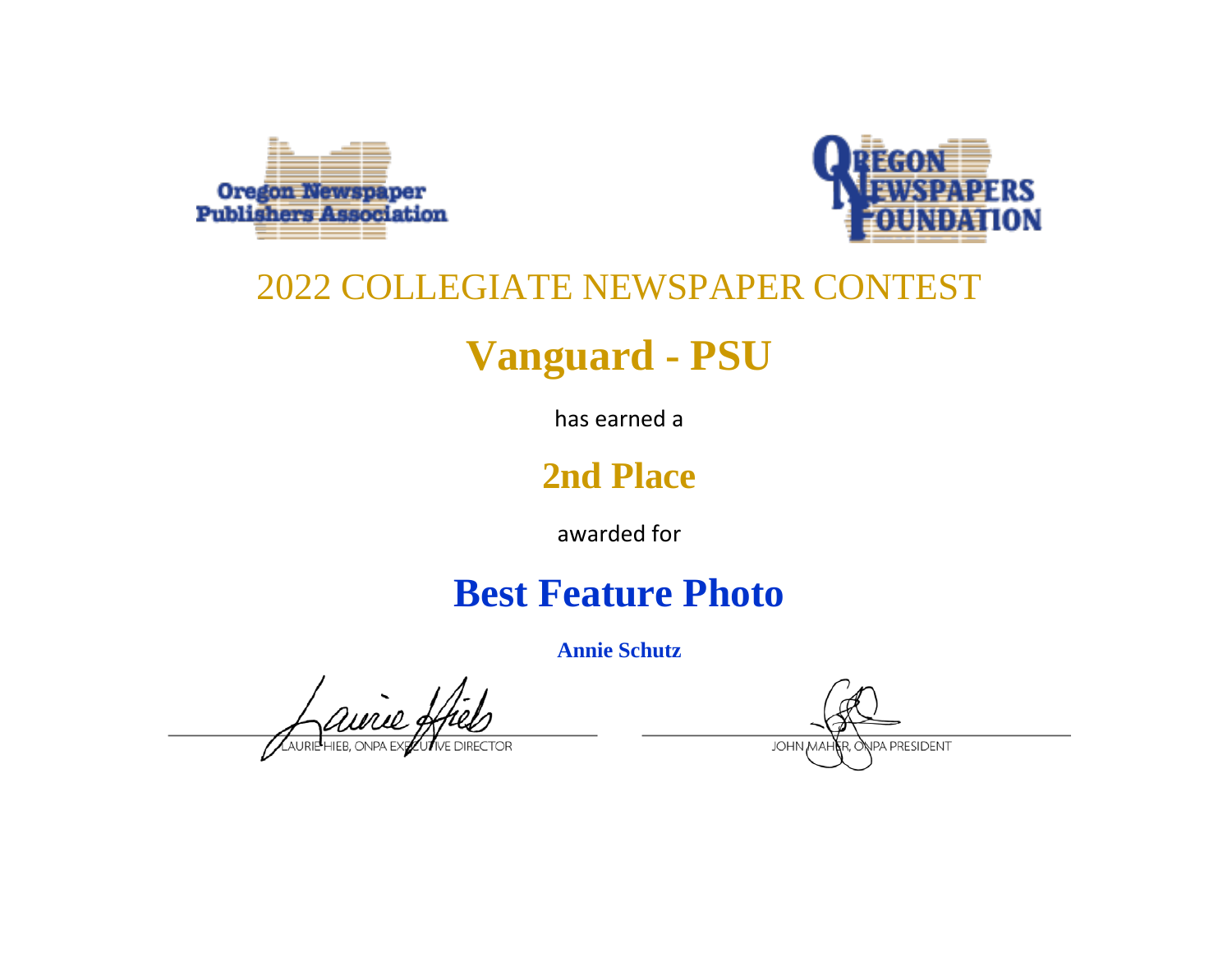



# **Vanguard - PSU**

has earned a

### **1st Place**

awarded for

## **Best Feature Story**

**Béla Kurzenhauser**

aurie

**NPA PRESIDENT JOHN MAH**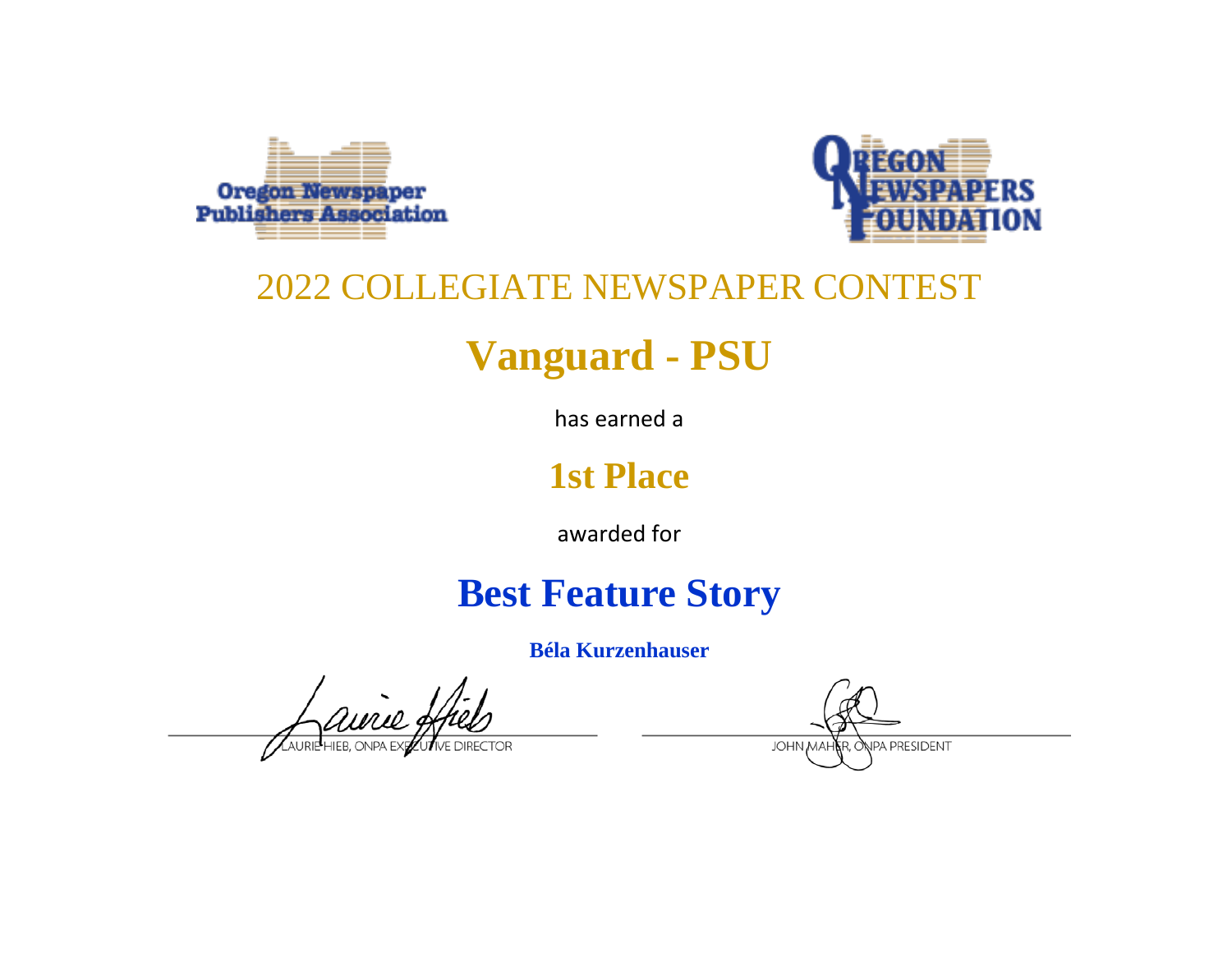



# **Vanguard - PSU**

has earned a

### **3rd Place**

awarded for

## **Best Feature Story**

**Justin Grinnell**

aurie: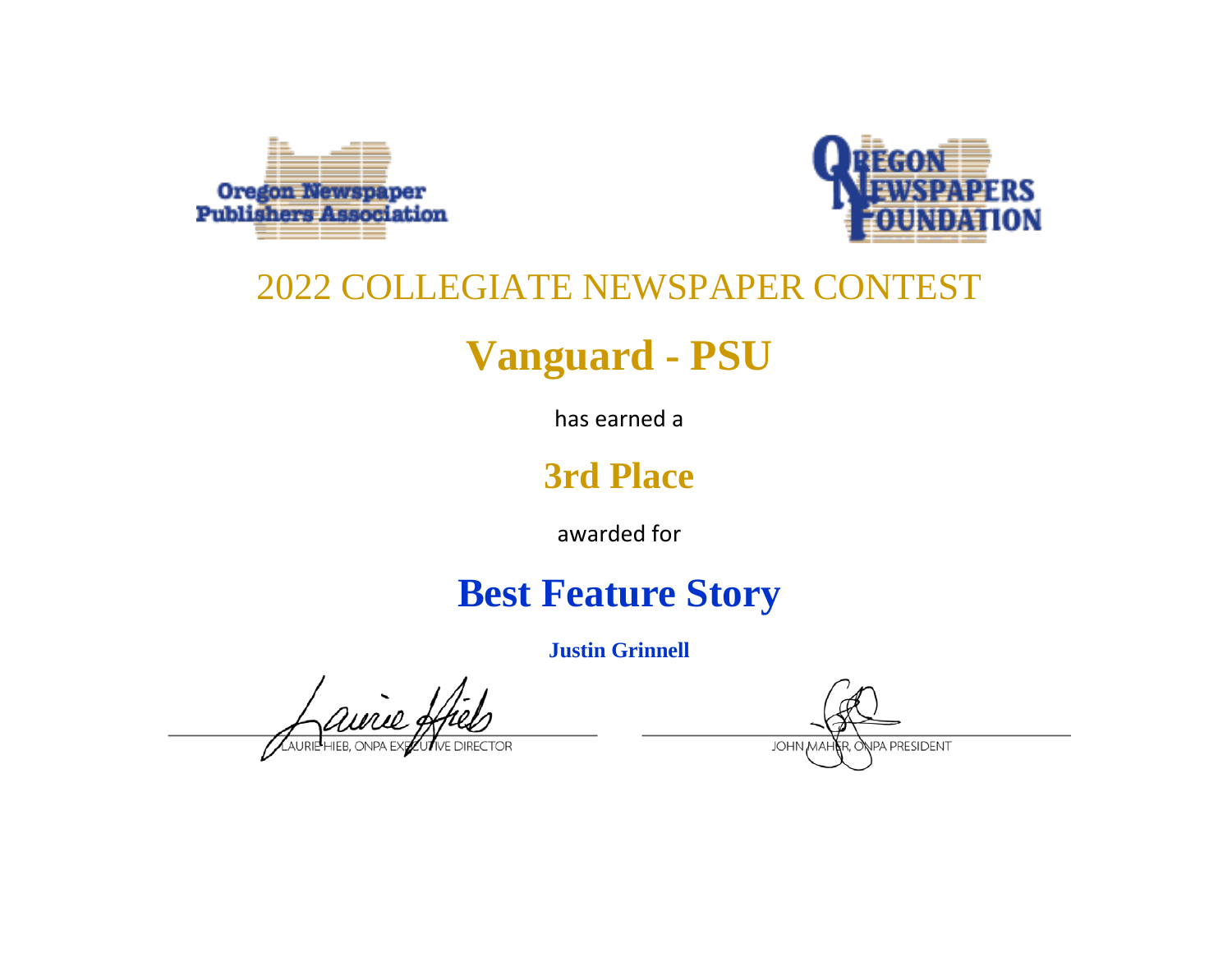



# **Vanguard - PSU**

has earned a

### **2nd Place**

awarded for

## **Best Graphic**

**Shannon Steed**

Aurie 9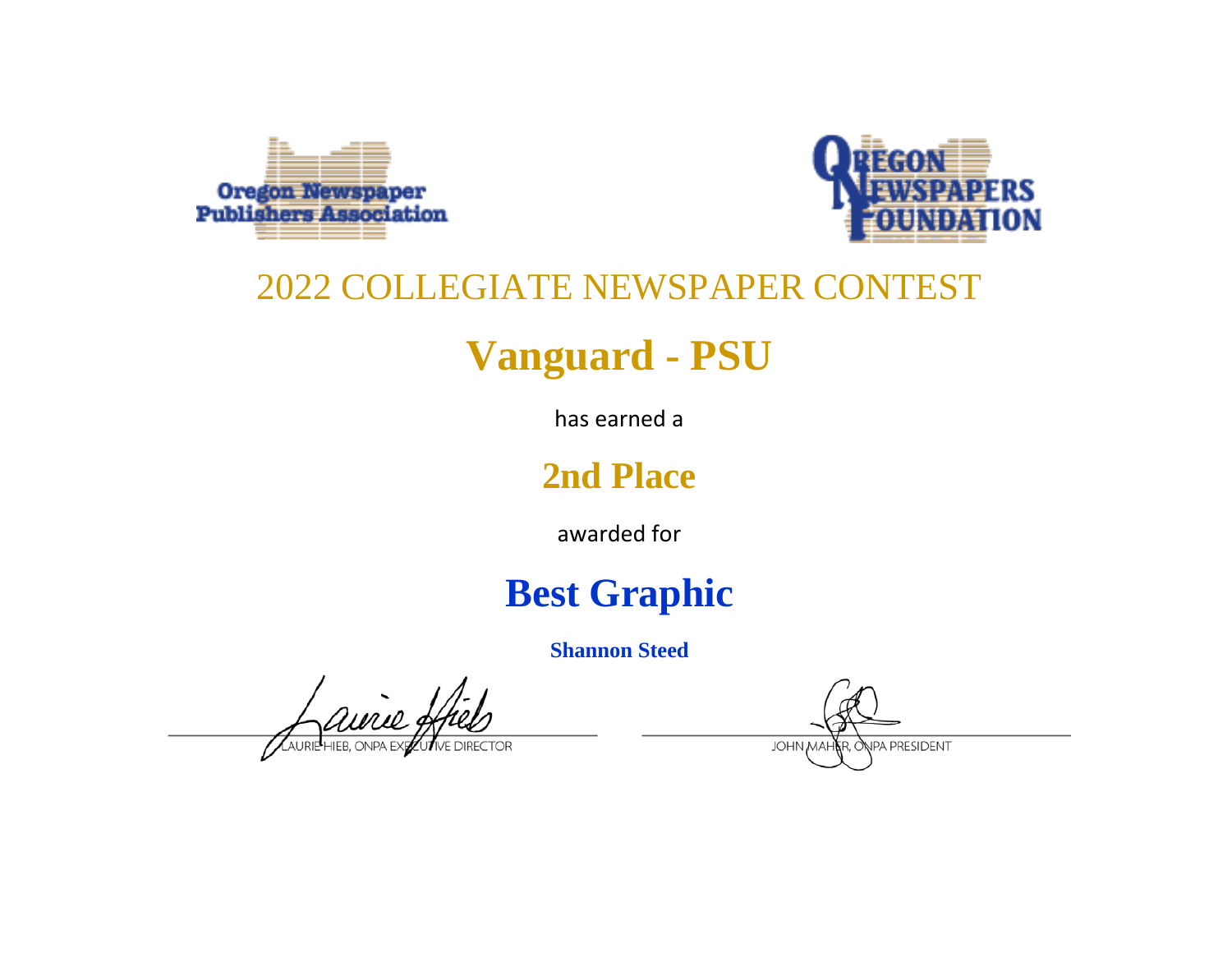



# **Vanguard - PSU**

has earned a

### **2nd Place**

awarded for

## **Best Headline Writing**

**Béla Kurzenhauser**

**JOHN MAI** 

**NPA PRESIDENT**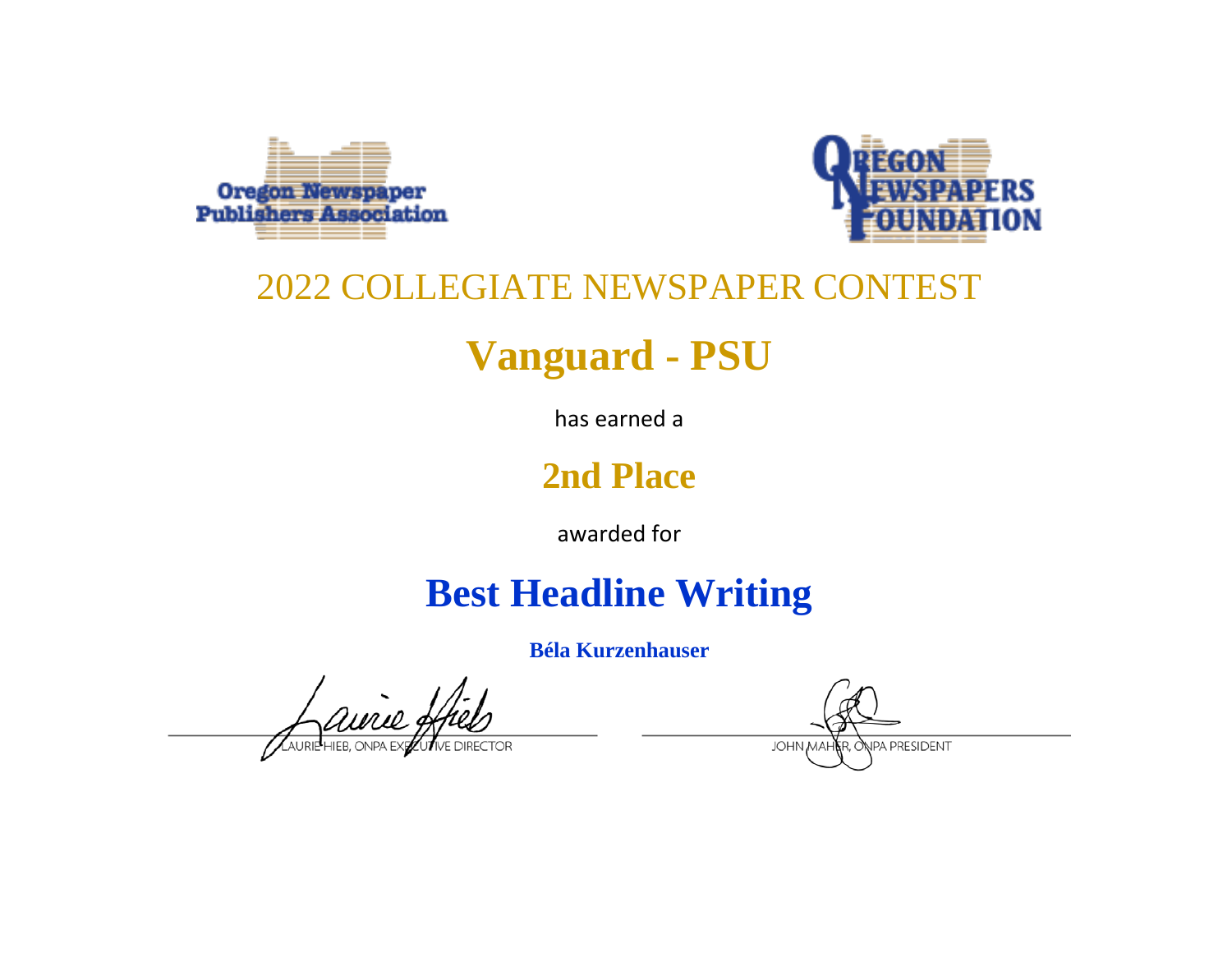



# **Vanguard - PSU**

has earned a

### **1st Place**

awarded for

## **Best Headline Writing**

**Nick Gatlin**

aurie

**NPA PRESIDENT JOHN MAH**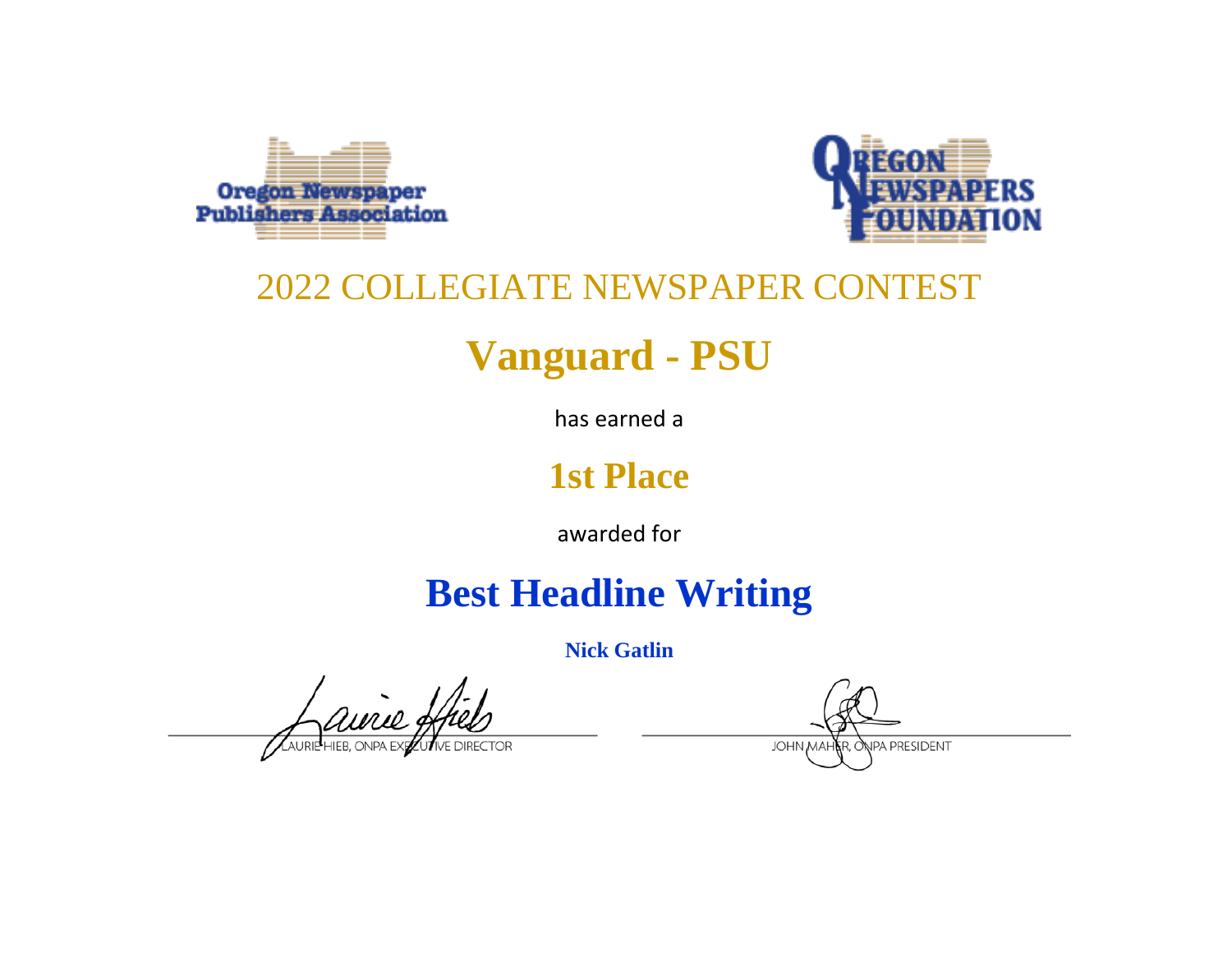



# **Vanguard - PSU**

has earned a

### **2nd Place**

awarded for

## **Best House Ad**

**Shannon Steed**

avrie, **ELHIER ONPA F** 

NPA PRESIDENT **JOHN MAH**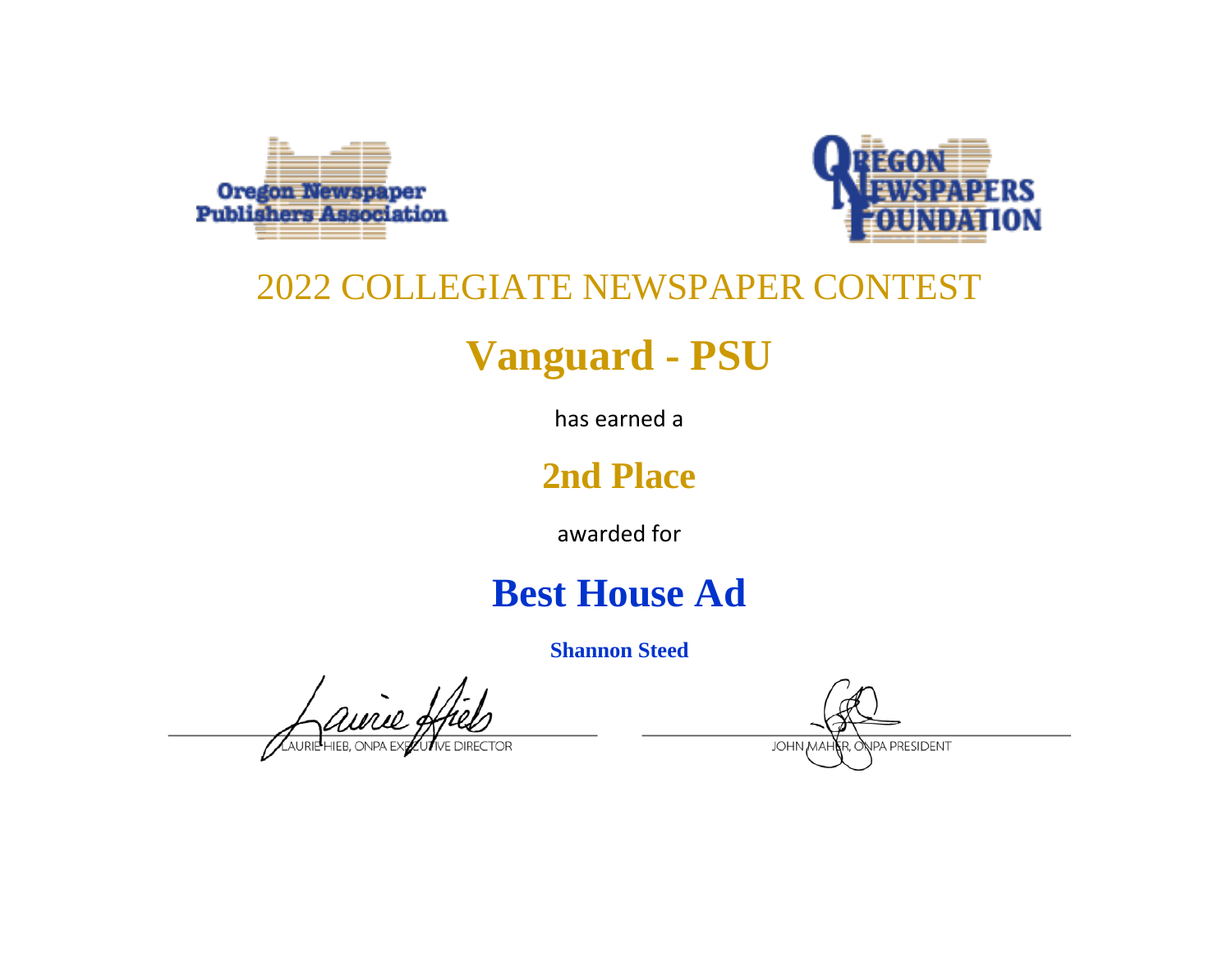



# **Vanguard - PSU**

has earned a

### **3rd Place**

awarded for

## **Best Photography**

**Sofie Brandt**

aurie,

**NPA PRESIDENT JOHN MAH**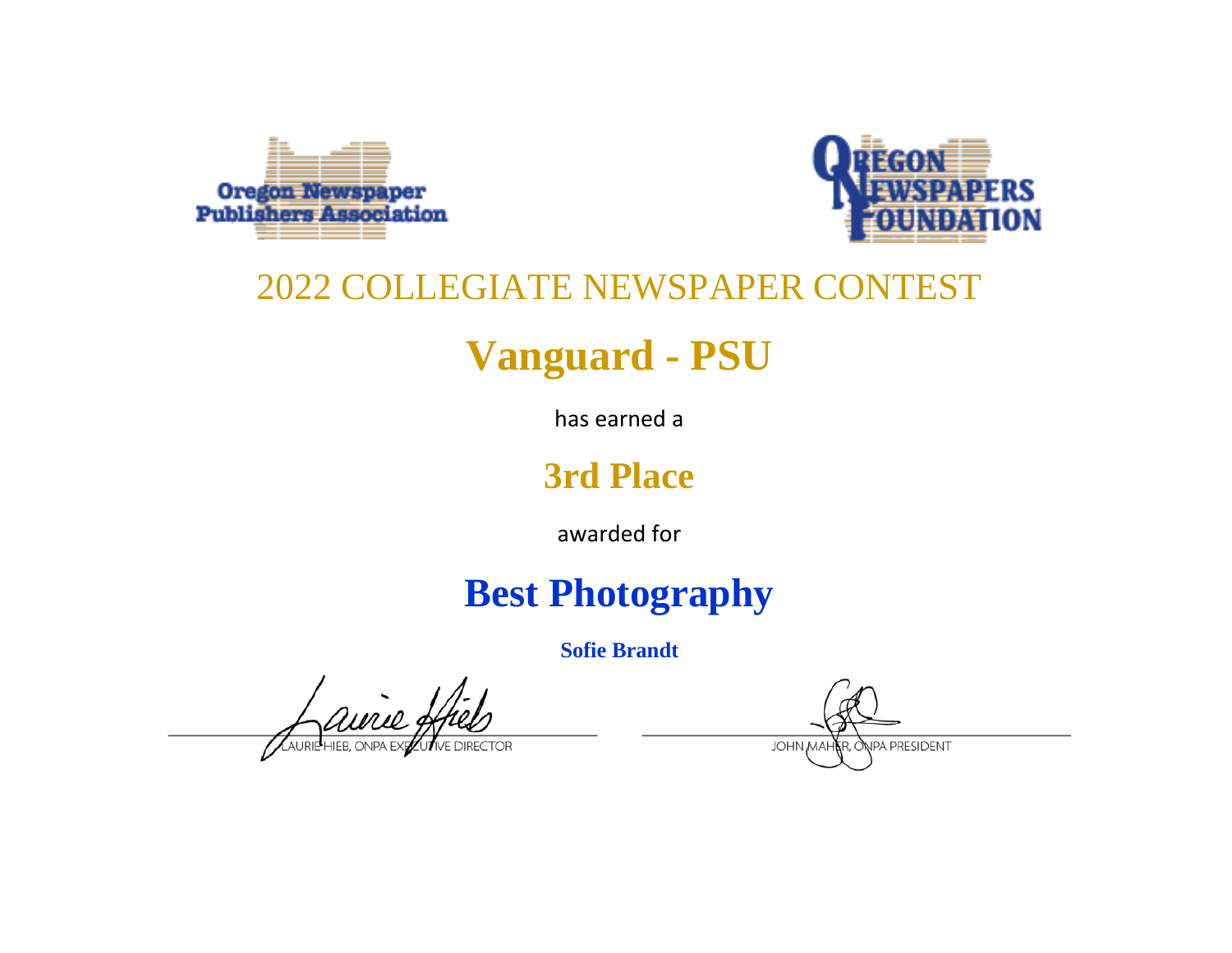



# **Vanguard - PSU**

has earned a

### **1st Place**

awarded for

## **Best Review**

**Béla Kurzenhauser**

Aurie 9

NPA PRESIDENT **JOHN MAH**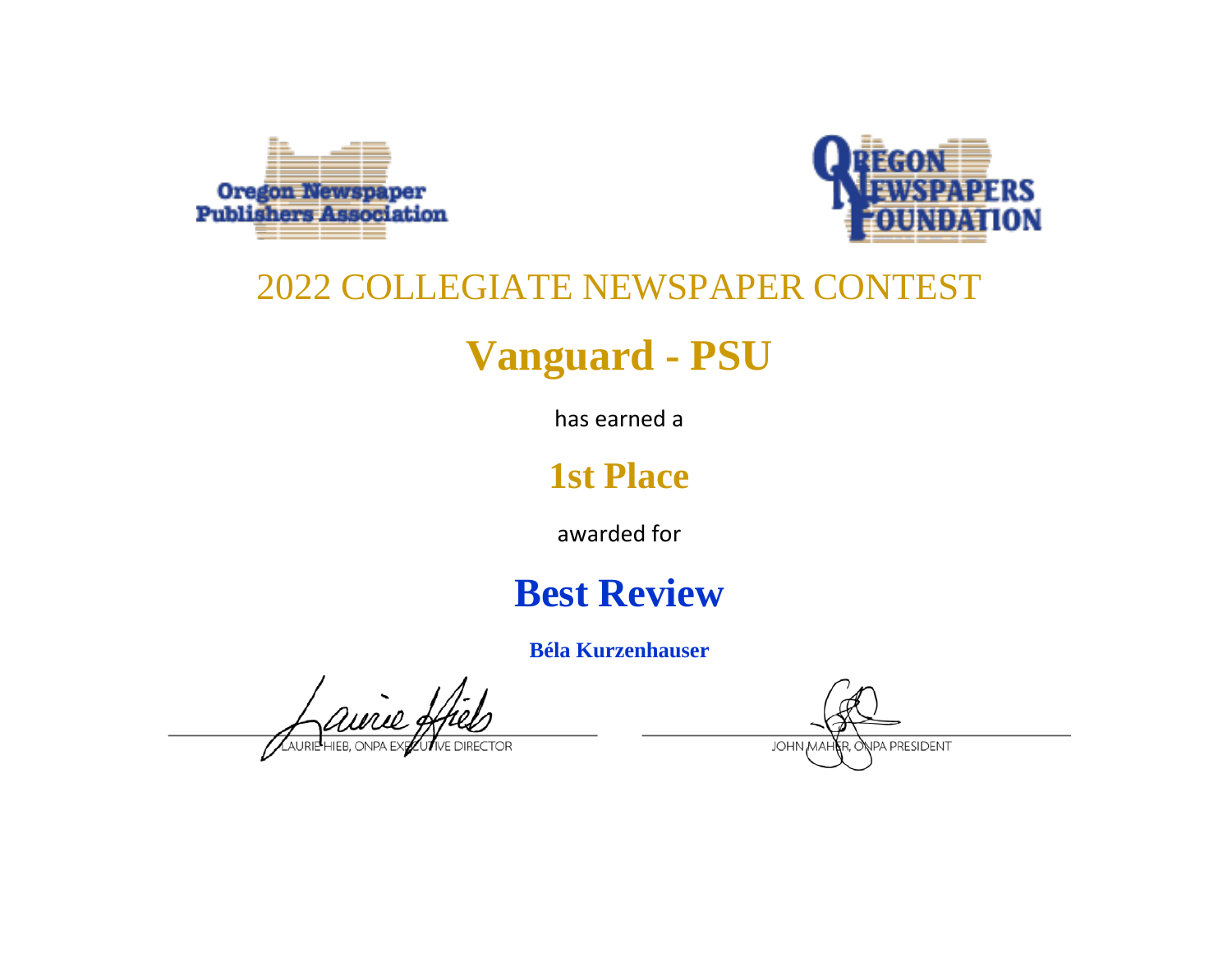



# **Vanguard - PSU**

has earned a

### **1st Place**

awarded for

## **Best Section**

**Nick Gatlin, Staff**

avrie g HIER ONPA P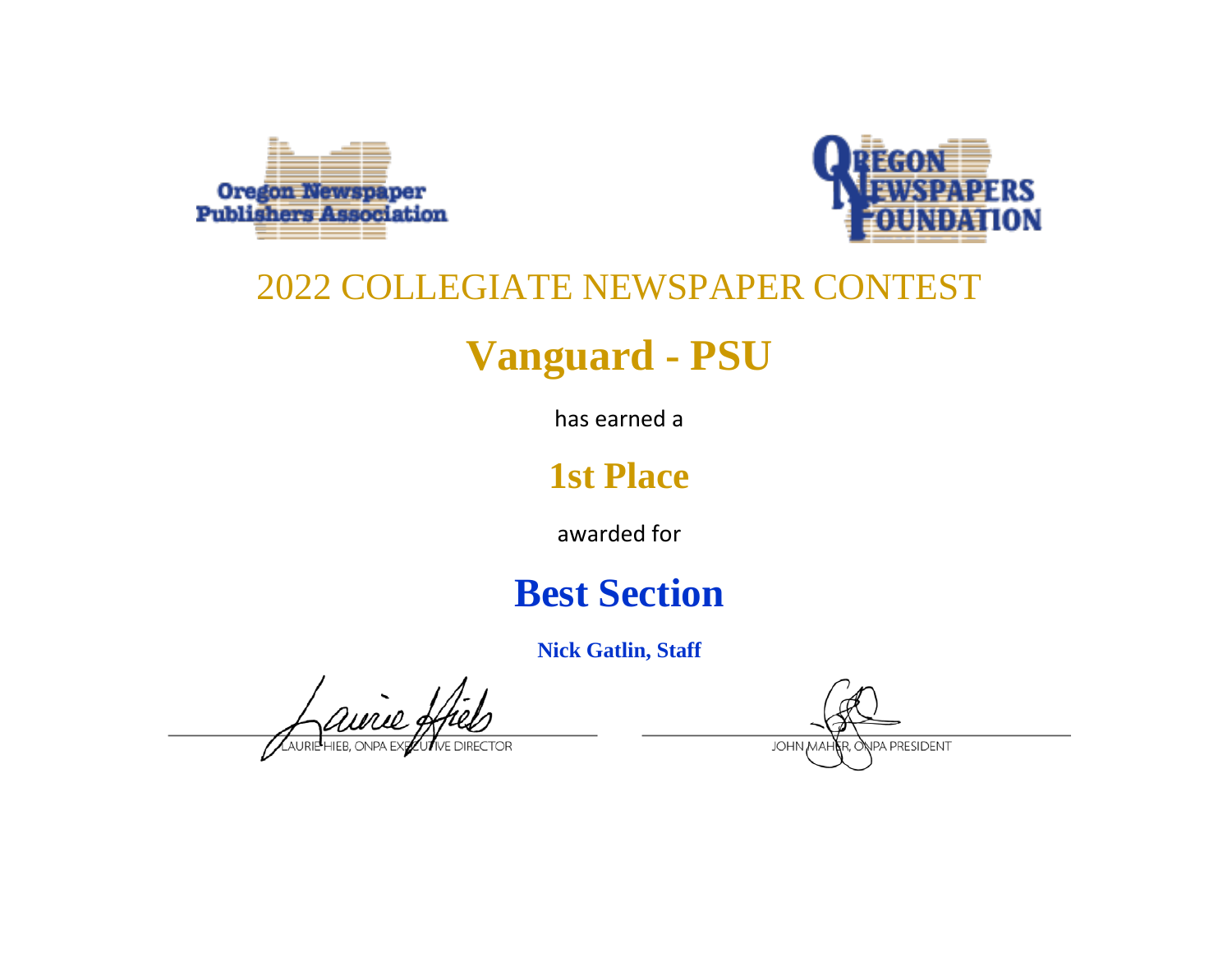



# **Vanguard - PSU**

has earned a

### **2nd Place**

awarded for

## **Best Series**

**Dylan Jefferies, Rachel Owen, Sean Bascom**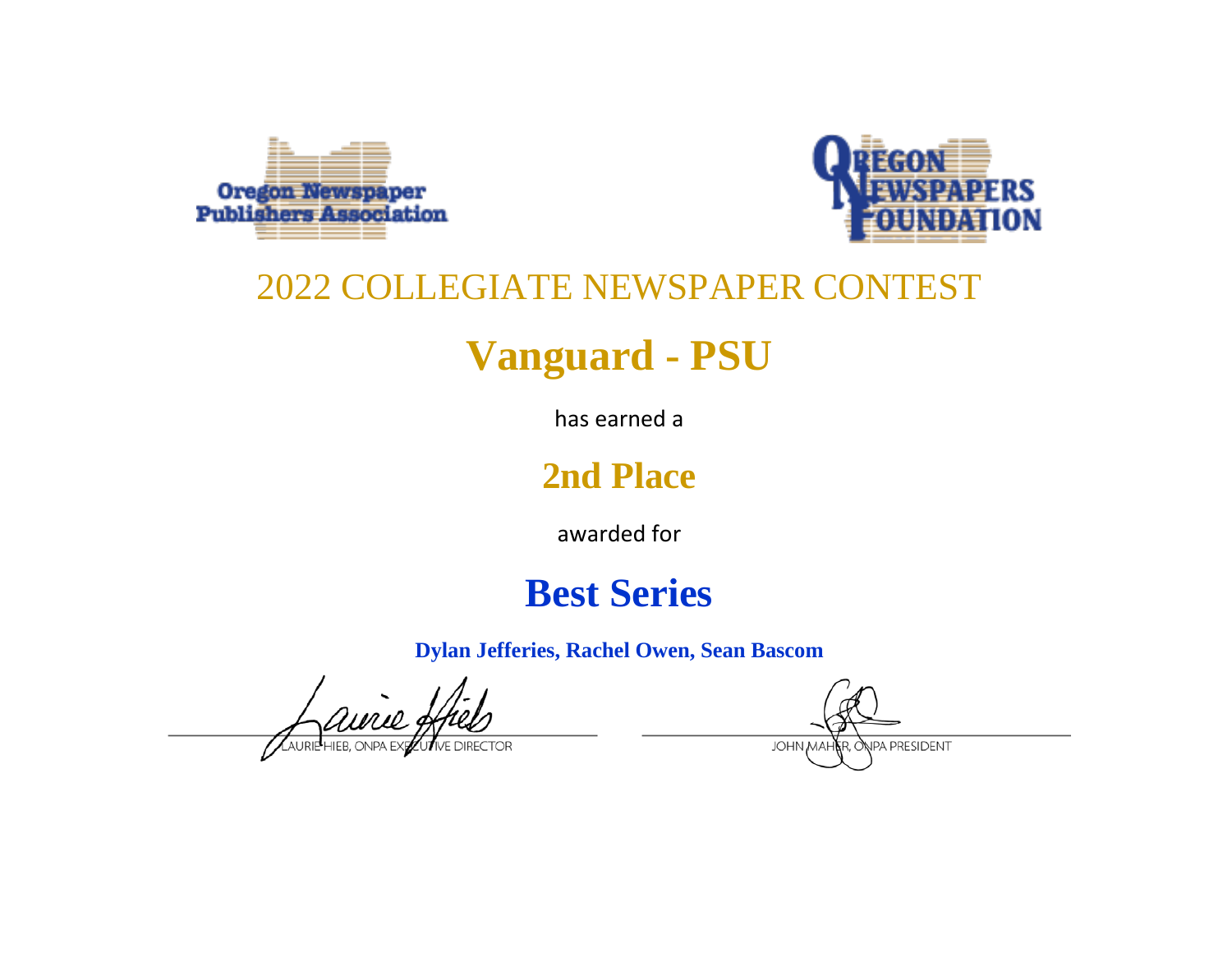



# **Vanguard - PSU**

has earned a

### **3rd Place**

awarded for

## **Best Series**

**Dylan Jefferies, Hanna Anderson**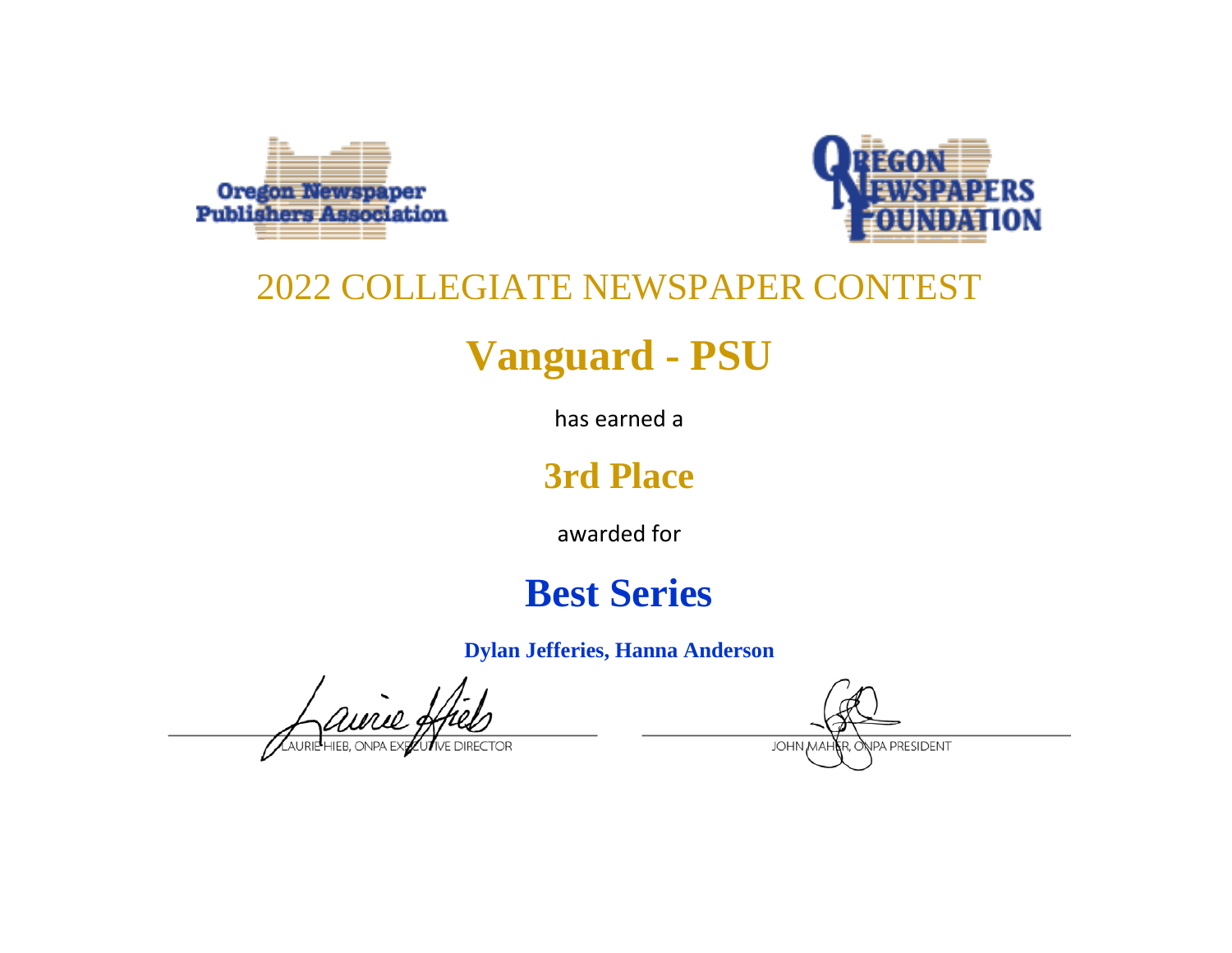



# **Vanguard - PSU**

has earned a

### **1st Place**

awarded for

## **Best Special Section**

**Staff**

Auril 9

**NPA PRESIDENT JOHN MAH**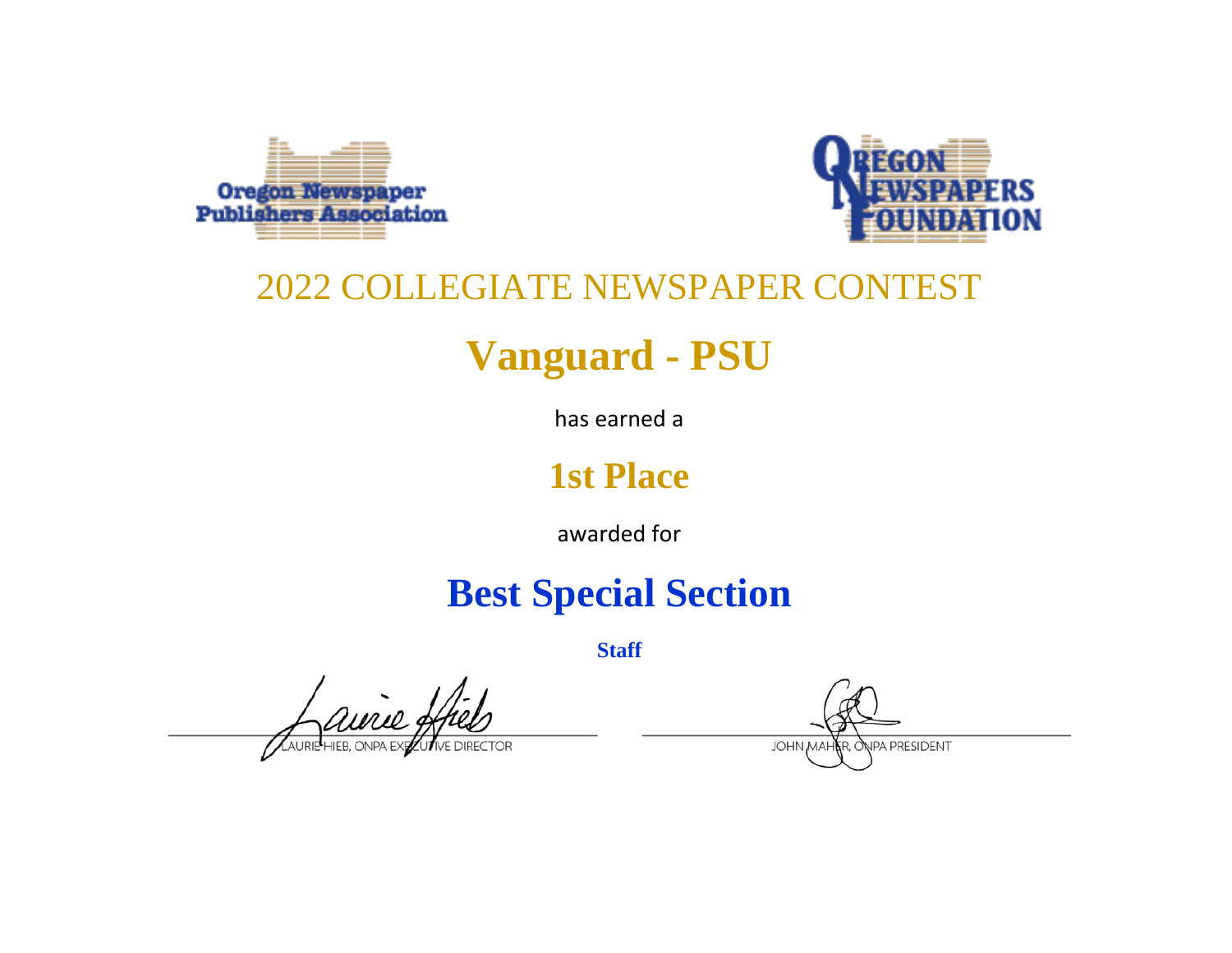



# **Vanguard - PSU**

has earned a

### **2nd Place**

awarded for

## **Best Sports Photo**

**Eric Shelby**

avrie g

**JOHN MAH NPA PRESIDENT**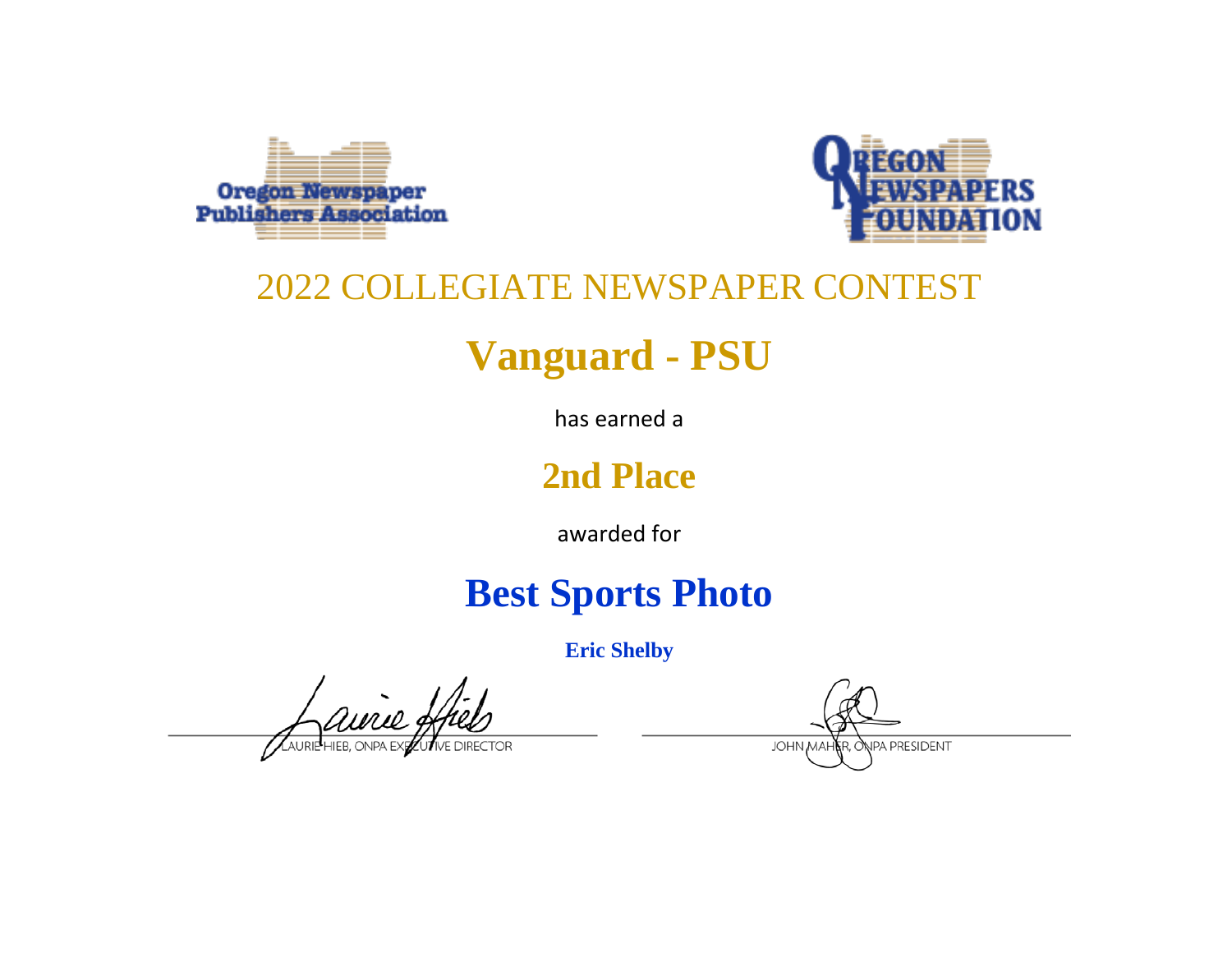



# **Vanguard - PSU**

has earned a

### **1st Place**

awarded for

## **Best Sports Story**

**Eric Shelby**

avie,

**JOHN MAH** NPA PRESIDENT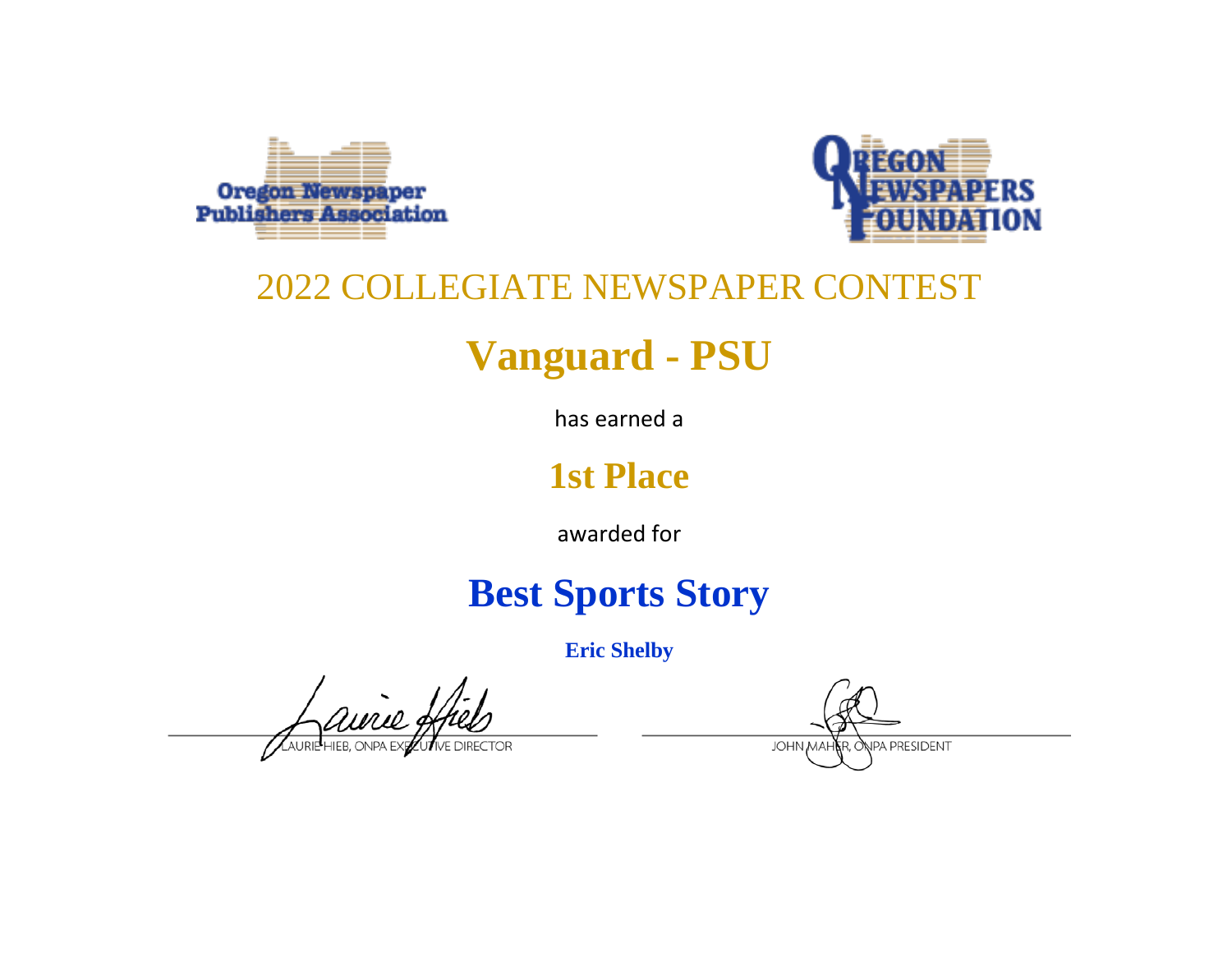



# **Vanguard - PSU**

has earned a

### **2nd Place**

awarded for

## **Best Sports Story**

**Eric Shelby**

avrie,

**JOHN MAH** NPA PRESIDENT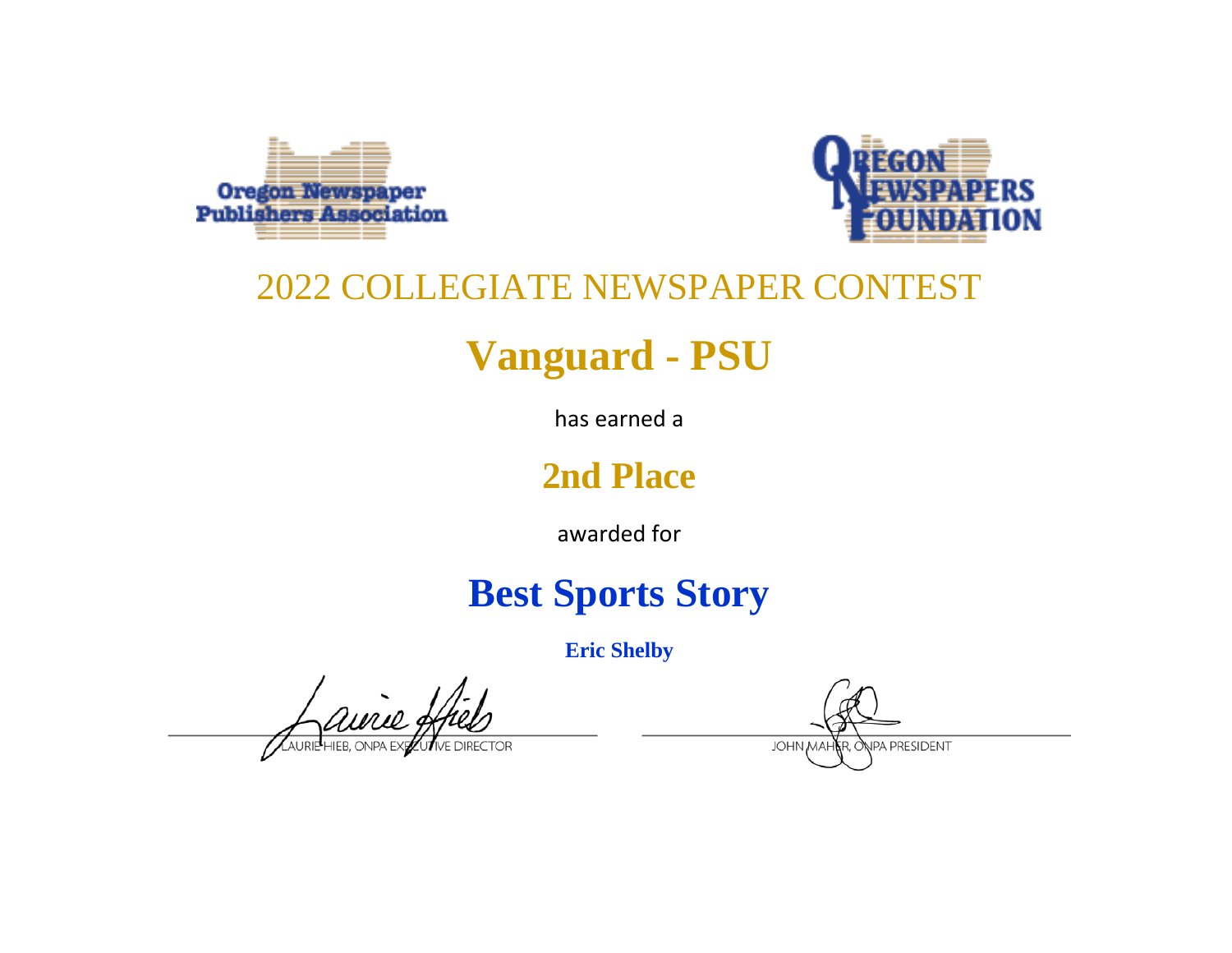



# **Vanguard - PSU**

has earned a

### **1st Place**

awarded for

## **Best Spot News Story**

**Annie Schutz**

aurie: